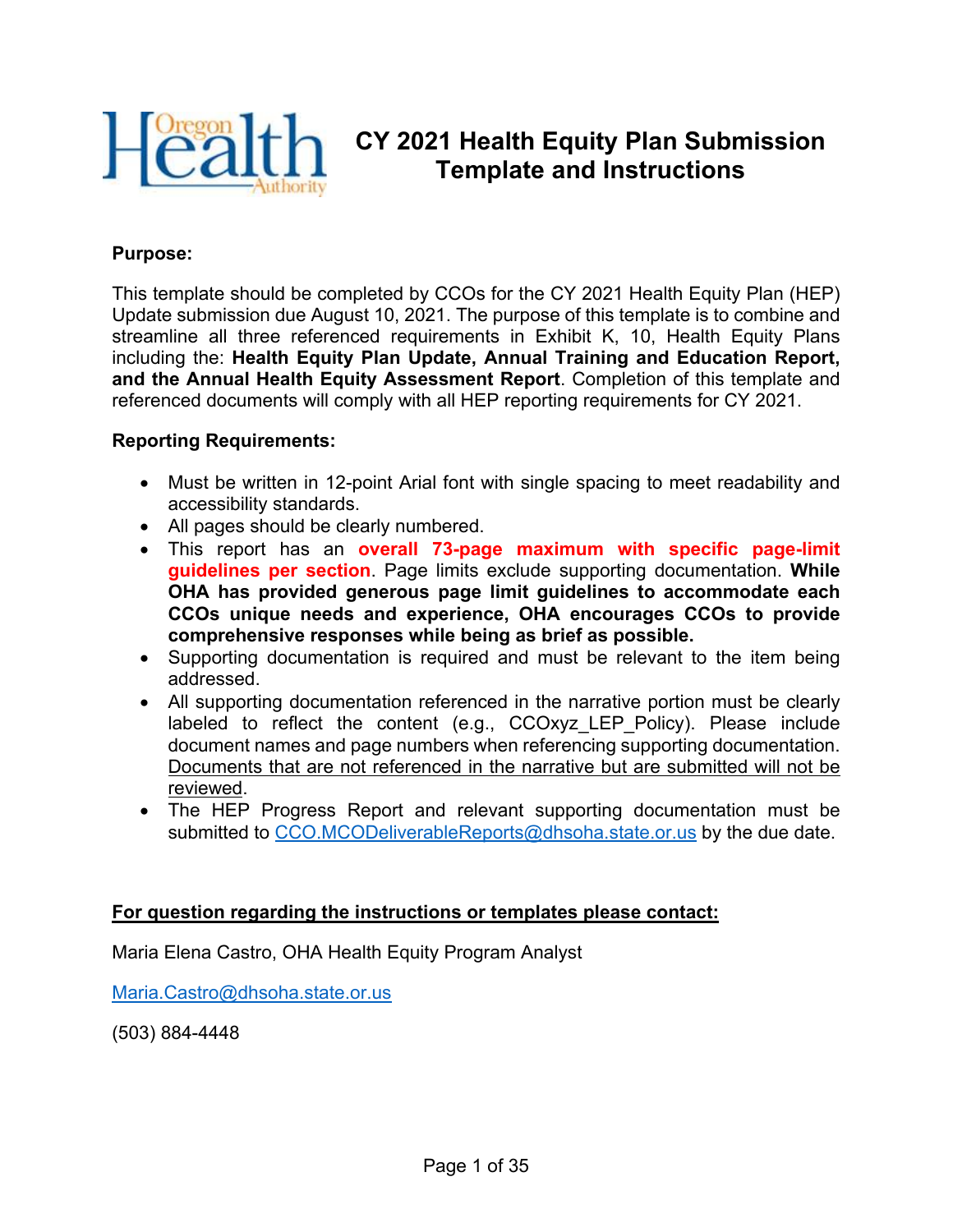### **INSTRUCTIONS**

#### **Section 1: Health Equity Plan Update**

Completion of this section complies with Exhibit K, sections 10.a.3 and 10.c.2 and should be completed based on your 2020 HEP Evaluation and Feedback received from OHA based on your Year 1 Health Equity Plan submissions. All CCOs were provided a copy to that evaluation. **CCOs are required to provide an update on any area in their HEP where they received a score less than "2 – meets requirements."** This section allows CCOs to provide an update on their previously submitted Health Equity Plans and new or updated Strategies for the eight Focus Areas for CY 2021. **This section has a 40-page maximum not counting referenced supporting documentation.**

#### **Section 2: Annual Training and Education Report**

Completion of this section complies with Exhibit K, sections 10.d.8 and 10.d.9 and includes reporting on CY 2020 training activities as well as current year planned training activities. CCOs should complete the separate Excel reporting template named **2020 and 2021 Organizational and Provider Network DEI Training and Plan Template** and attach it with your submission. While not required, if CCOs provided any trainings to their **provider network**, CCOs are encouraged to report on it. Additionally, if you have any additional updates or changes to your Organizational and Provider Network Cultural Responsiveness, Implicit Bias, and Education Plan, CCOs are encouraged to complete the narrative. **This section has a 3-page maximum not counting referenced supporting documentation or required Excel templates.**

#### **Section 3: Annual Health Equity Assessment Report**

Completion of this section complies with Exhibit K, sections 10.e.1 and includes reporting on progress on CY 2020 Focus Areas and general HEP implementation and community engagement efforts. **This section has 30-page maximum not counting referenced supporting documentation.** Please see template for further details on page limits.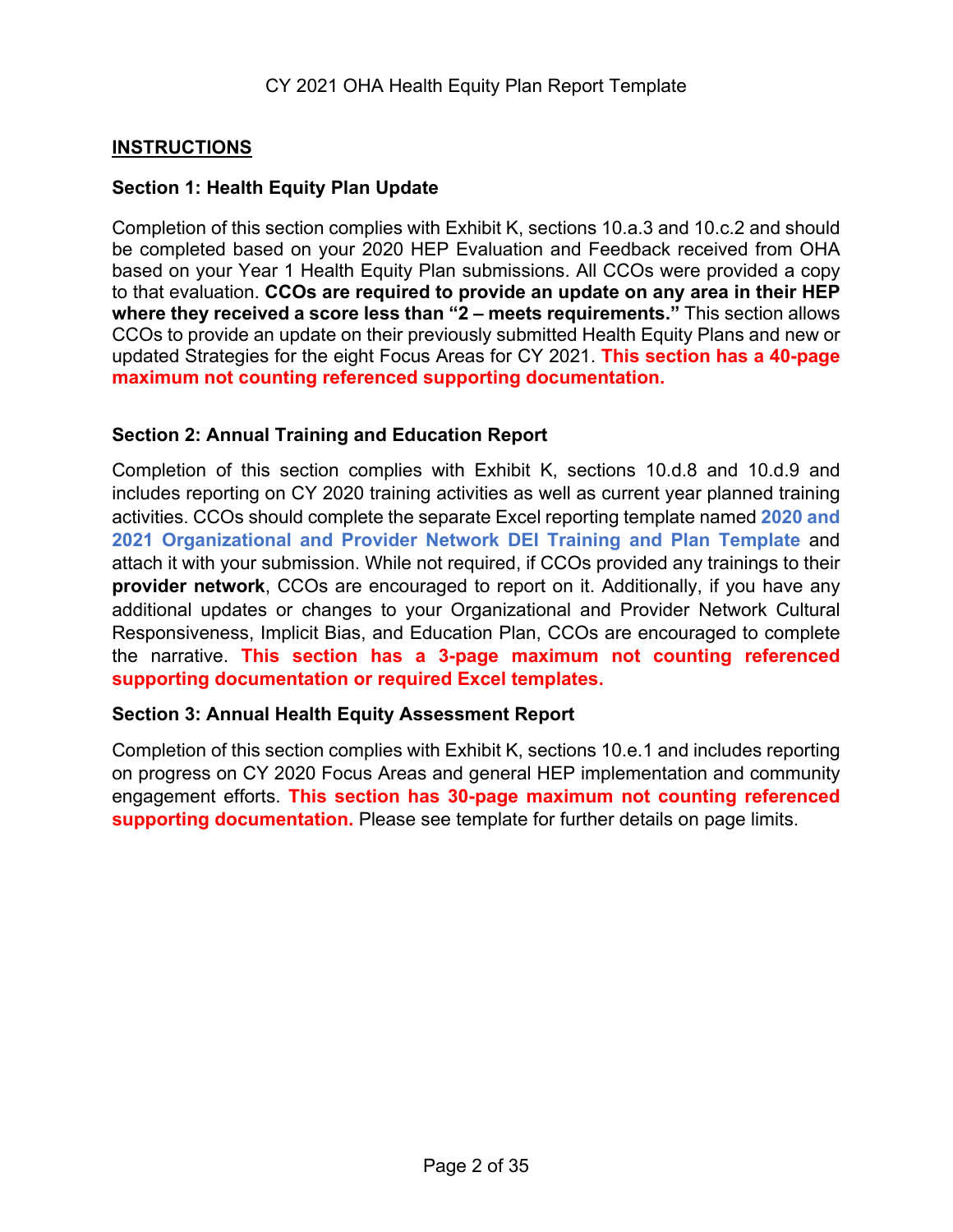#### **TEMPLATE**

#### **Section 1: Health Equity Plan Update (40-page maximum - not including attachments)**

CCOs should reference the HEP evaluation and feedback received from OHA on their CY 2020 Health Equity Plan submission and complete the table below for each section where they scored less than a "2 – meets requirements," duplicating the table as needed. CCOs should provide a narrative on they addressed the feedback and/or any areas of improvement noted. Only include attachments if they are new or have been revised from original submission (only new or revised policies, procedures, dashboards, etc.) Ensure to comply with required reference and labeling instructions for all supporting documents as outlined on page 1 of this document.

CCOs are asked to enter narrative in the grey *sections below***.**

| <b>Section Number</b>                                                                                                                                                                                                                                                                                                                                                                           |                                                                                                                                                                                                                                                                                                                                                                                                                                                                                                                                        |  |
|-------------------------------------------------------------------------------------------------------------------------------------------------------------------------------------------------------------------------------------------------------------------------------------------------------------------------------------------------------------------------------------------------|----------------------------------------------------------------------------------------------------------------------------------------------------------------------------------------------------------------------------------------------------------------------------------------------------------------------------------------------------------------------------------------------------------------------------------------------------------------------------------------------------------------------------------------|--|
|                                                                                                                                                                                                                                                                                                                                                                                                 | 1.1                                                                                                                                                                                                                                                                                                                                                                                                                                                                                                                                    |  |
| statement                                                                                                                                                                                                                                                                                                                                                                                       | UHA could provide information on their mission, vision and values or an equity                                                                                                                                                                                                                                                                                                                                                                                                                                                         |  |
| Based on OHA' feedback, Umpqua Health CCO worked with its Board's Executive<br>Committee and the CCO's Leadership to develop a plan for framing a Health Equity<br>Statement. Per this plan the Health Equity Administrator was made accountable to<br>conduct a thorough review of UHA' Mission and Value statements and develop a draft<br>HE Statement which fulfilled three key objectives: |                                                                                                                                                                                                                                                                                                                                                                                                                                                                                                                                        |  |
| linked to human rights                                                                                                                                                                                                                                                                                                                                                                          | 1. The Statement should be based on the principle of distributive justice and<br>2. The Statement should be measurable and easily operationalizable<br>3. The Statement should be finalized with input from the Community members,<br>which should at a minimum include experts in areas of equity and social<br>justice, represent the CAC, UHA Board, Public Health, Tribal Government,<br>non-profits working closely with BIPOC and LGBTQ populations, members of<br><b>UHA' Health Equity and Member Engagement HE Committees</b> |  |
| justice in health"                                                                                                                                                                                                                                                                                                                                                                              | Based on the key objectives UHA was successful in framing a Health Equity<br>Statement: "UHA's mission works to achieve health equity for all population groups by<br>allocating resources towards designing policies and programs to create greater social                                                                                                                                                                                                                                                                            |  |
|                                                                                                                                                                                                                                                                                                                                                                                                 | The HE Statement has been shared with the UHA Staff and UH Board and on our<br>web and Facebook pages. We'll continue to use this statement for organizational<br>culture-change and going forward our policy writing guide will be updated to include<br>the requirement of using a HE Lens for all new policies and SOPs.                                                                                                                                                                                                            |  |
|                                                                                                                                                                                                                                                                                                                                                                                                 |                                                                                                                                                                                                                                                                                                                                                                                                                                                                                                                                        |  |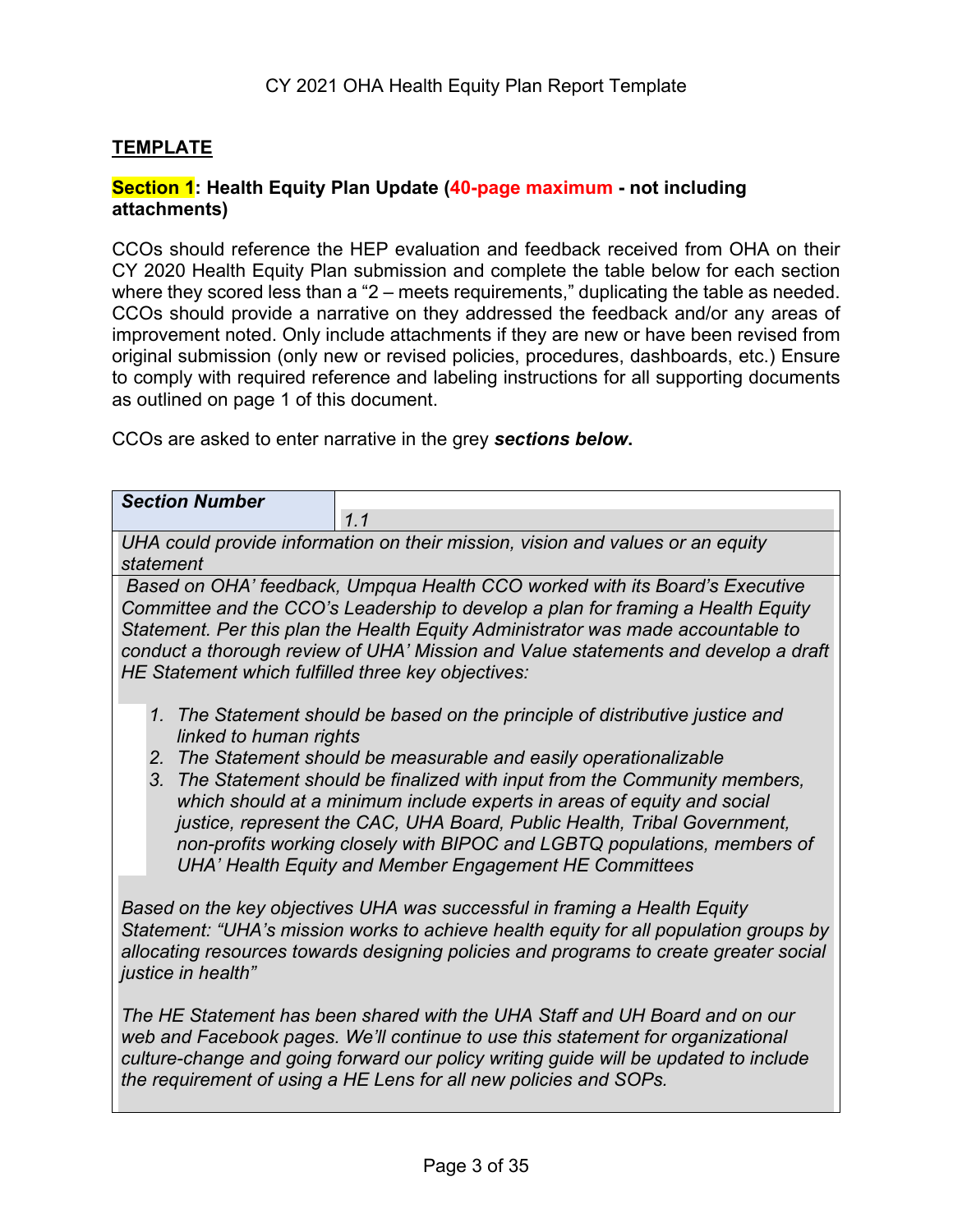|                                                                                                    |                                                                      | List of Community Partners who provided feedback during the HE Statement framing |                                           |                   |                            |
|----------------------------------------------------------------------------------------------------|----------------------------------------------------------------------|----------------------------------------------------------------------------------|-------------------------------------------|-------------------|----------------------------|
| process:<br><b>Stakeholder</b>                                                                     | Title                                                                | <b>Tribal Government or Stakeholder Affiliation</b>                              | <b>UHA Committee Representation</b>       |                   | <b>Feedback</b>            |
|                                                                                                    |                                                                      |                                                                                  |                                           | <b>Supportive</b> | <b>Recommended Changes</b> |
| <b>Melanie Prummer</b>                                                                             | <b>Executive Director</b>                                            | Non-Profit [Peace at home Advocacy Center]                                       | <b>CAC Member</b>                         | Yes.              | Yes.                       |
| Jerry O'Sullivan                                                                                   | <b>Chief of Regional Business Operations</b>                         | Adapt, Douglas County CMHP                                                       | <b>CAC Chair/HE Committee/UHA Board</b>   | Yes               | Yes                        |
| <b>Amy Thuren</b>                                                                                  | <b>Executive Director</b>                                            | Non-Profit [Health Care Coalition of Southern Oregon]                            | <b>MEHE Committee Member</b>              | <b>Yes</b>        | Yes                        |
| <b>Aden Bliss</b>                                                                                  | <b>Chief Financial Officer</b>                                       | Non-Profit [Ford Foundation]                                                     | <b>UH Board/MEHE Committee Member</b>     | Yes               | Yes                        |
| <b>Brian Mahonev</b>                                                                               | Public Health Modernization Program Coordinator Public Health [DPHN] |                                                                                  | <b>MEHE Committee Member/DELTA Alumni</b> | Yes               | Yes                        |
| <b>Tribal Government -</b><br><b>Cow Creek Band of</b><br><b>Umpaua Tribe of</b><br><b>Indians</b> |                                                                      |                                                                                  |                                           |                   |                            |
| <b>Sharon Stanphill</b>                                                                            | Chief Medical Officer                                                | <b>Tribal Healthcare / Tribal Government</b>                                     | <b>HE Committee Chair/UHA Board</b>       | Yes               | Yes                        |

*List of Attachments related to this response if applicable:*

- UHA Health Equity Statement All Staff email [pdf page-39]
- UHA\_Health Equity Statement\_Attestation [pdf pages 40-43]
- *UHA\_Health Equity Statement\_development Process [pdf page 44]*

| <b>Section Number</b> |                                                                                                          |
|-----------------------|----------------------------------------------------------------------------------------------------------|
|                       |                                                                                                          |
|                       | $IH\Delta$ does not provide a data source for their staff or $C\Delta C$ data $IH\Delta$ does not report |

*UHA does not provide a data source for their staff or CAC data. UHA does not report demographics separately for board or leadership.*

*Data Sources for Demographics:*

- *1. CAC: members provided data by completing a survey provided by UHA*
- *2. Staff [reported separately for Executives/Managers/other Employees]: ADP*
- *3. Board Members: data from completing survey*

*Board and leadership demographic data is attached.* 

*List of Attachments related to this response if applicable:*

- 1. UHA Executive Mgr and Employee demographics Report [pdf pages 46-49]
- 2. UHA\_2.0 Annual CAC Demographic\_Report [pdf page 50-53]
- *3. UHA\_Demographics Data Board of Directors 95 percent\_Survey [pdf pages 54-58]*

*Section Number*

*1.3*

*UHA does not state who is the Health Equity Administrator or their role in the organization. UHA does not provide an organization chart showing the governance model nor discussed the role of the overall CAC in the health equity plan.*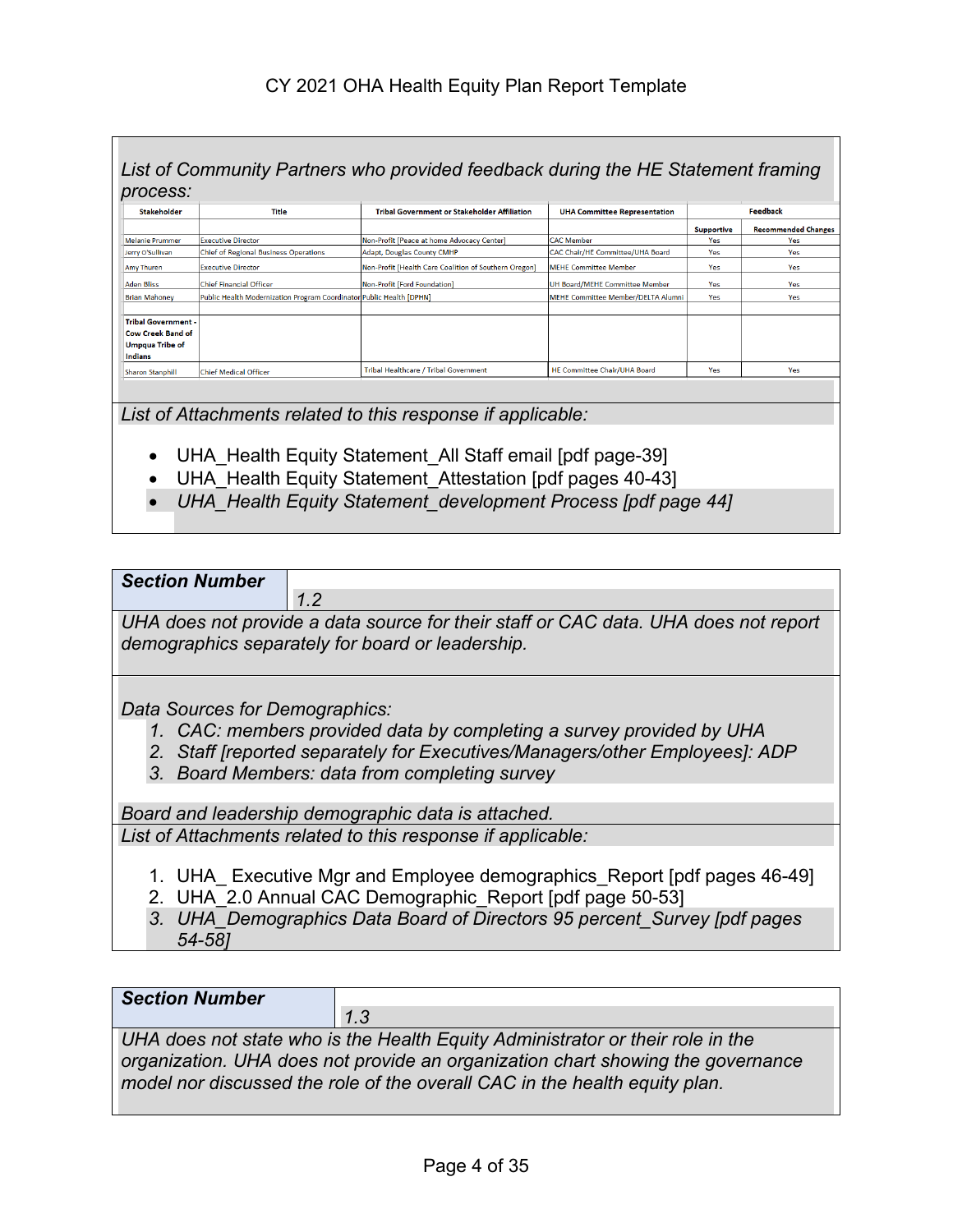- *UHA has designated Dr. Tanveer Bokhari as the Health Equity Administrator, who will be the single-point-of-contact with OHA on Health Equity related subjects; Dr. Bokhari has completed HE trainings through DELTA and FamilyUSA HE Academy in Systems Transformation [Dr. Bokhari's bio is attached] – For 2021 the HEA administrator will have a separate budget to be spent on HE related programs – The HEA chairs the Member Engagement & Health Equity (MEHE) Committee and Co-Chairs the Board-Level Health Equity Committee. All Key departments within UHA report to the MEHE Committee which in turn reports to the HE Committee.*
- *The most recent Org Chart is attached which shows that the HEA is a part of the Executive Team and reports directly to the CEO; this allows the HEA to actively participate in policy framing process and keep the Executive Team abreast of HEP implementation process. The HEA regularly updates the UHA Boards. The Health Equity and Member Engagement & Health Equity (MEHE) committees oversee the HEP implementation.*

*UHA has developed a functional committee structure which ensures crosspollination of ideas between the Community Partners/CAC/UHA.* 

• *The CAC plays a key role in providing guidance at all levels from development and implementation of the HEP; to ensure full visibility to all Committee and Board work the Chair of the CAC is a permanent member of the UHA Board and the Health Equity Committee. The HEA, attends all CAC meetings, and requests feedback e.g. on the HEP Evaluation recently completed by OHA. All feedback received from the CAC on the HEP implementation is shared by the HEA with the UHA Executive Team. The MEHE Committee reports to the HE Committee and the CAC Chair is invited to participate in special MEHE meetings.* 

*Within this governance model information and ideas between the CAC and UHA-operations flow without hinderance, which aides in better decision making.*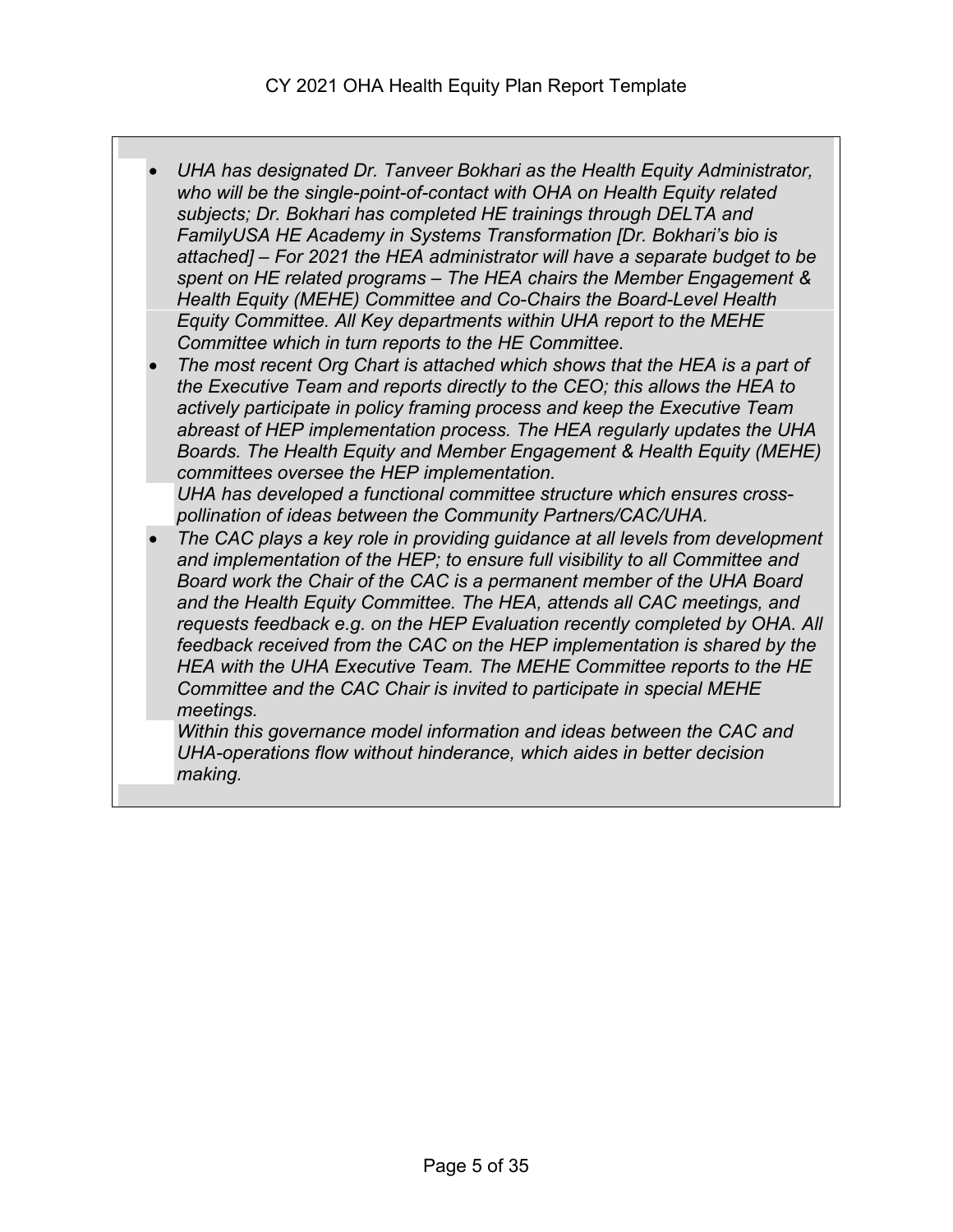

*3. UHA\_HE Infrastructure\_Committees [pdf Page 61]*

| <b>Section Number</b> |                                                                                                                                                      |
|-----------------------|------------------------------------------------------------------------------------------------------------------------------------------------------|
|                       | 1.4                                                                                                                                                  |
|                       | It was unclear if UHA had conducted an assessment to inform this work or if the CCO<br>plans on doing one. How did the CCO inform this body of work? |
|                       | $\blacksquare$                                                                                                                                       |

In 2019 and first half of 2020, UHA did not have a Health Equity Plan, and the infrastructure for HE was non-existent. UHA's leadership understood the gaps in this area and immediately designated a HEA and augmented this position by contracting with a National expert on HE/CLAS/DEI to help in developing a framework for the HEP as required under the CCO 2.0 contract. The goal was to embrace HE across the CCO's service area encompassing whole of Douglas County. To build assets, and support its community partners in fostering HE work, UHA provided funding [in 2020- 2021] through its CAC to bridge the gaps in TIC and DEI trainings, and support BIPOC populations through the non-profit Peace-at-Home [see funding applications attached]. In 2021, based on OHA' evaluation report and HEP guidance documents UHA embarked on selecting an assessment tool for an assessment of its HEP; out of a list tools available the Multnomah County's HE assessment framework was selected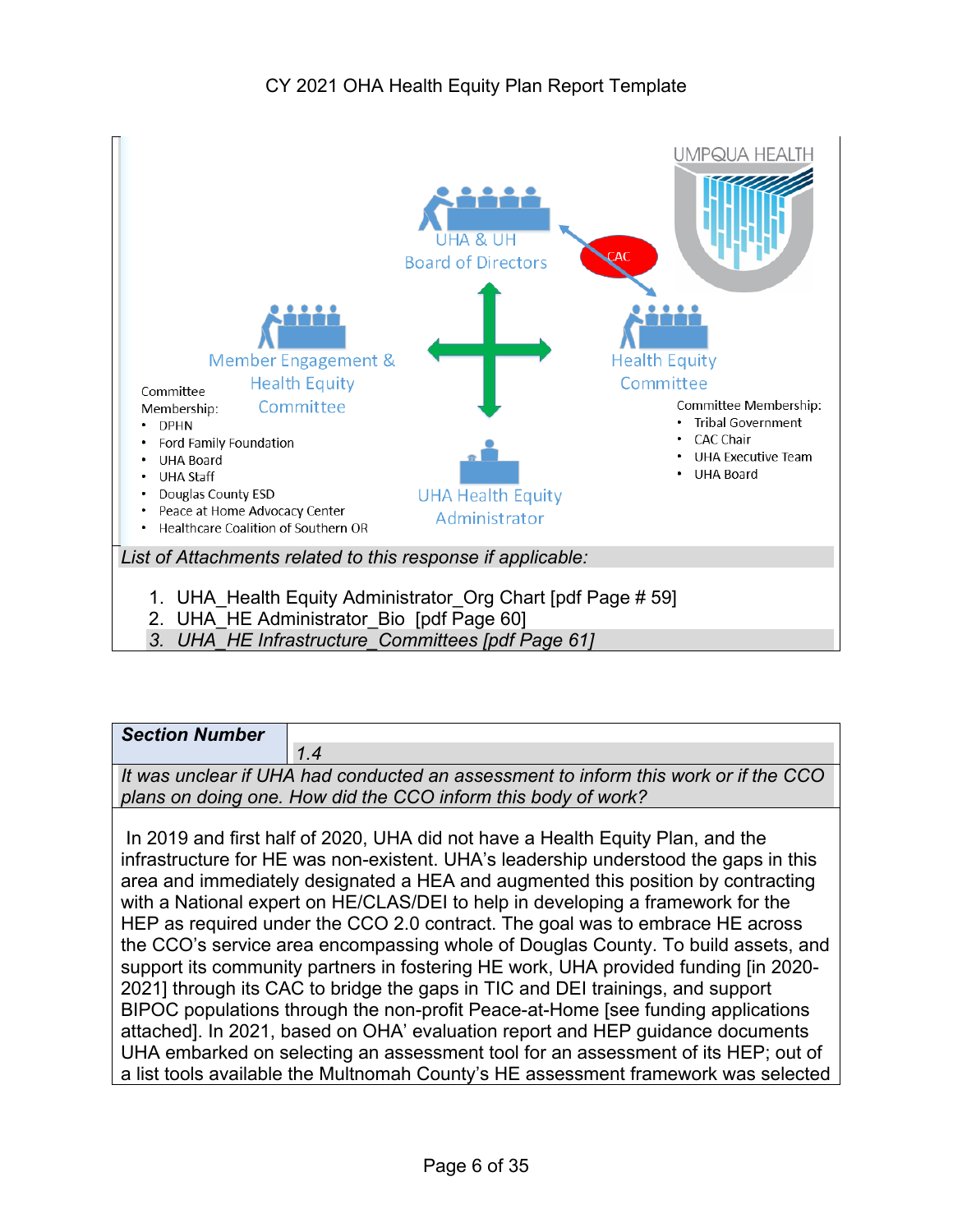– The tool was operationalized after thorough analysis and completing the following steps:

- 1. Meet OEI to conduct an Evaluation review for 2020 HEP
- 2. Conduct Internal review of HEP areas marked as deficient by OEI
- 3. Develop a working tool to target specific areas marked out in the evaluation
- 4. Conduct CCO wide assessment of gaps highlighted in the OEI Eval
- 5. Set timelines for gathering additional information to bridge gaps
- 6. Hold Meeting with HE Committee Board Members
- 7. Apprise HE Committee on progress
- 8. Update UHA Board on progress

The assessment tool specifically helps UHA to apply the Equity and Empowerment Lens – The assessment outcome has been immensely helpful in highlighting gaps in organizational readiness and workforce competencies – The final scores were as follows:

- $\triangleright$  Organizational Characteristics: 72%
- Workforce Competencies: 84%

UHA' objective going forward is to sustain the gains accomplished in the last 12 months and build further in areas which received a score of 2 and 3.

*List of Attachments related to this response if applicable:*

- 1. UHA\_Funding for Community HE Resources\_Applications [Pages 62-86]
- 2. UHA Organizational Assessment Tool [Pages 87-88]
- *3. UHA\_SDOH\_ WF and Community assets [Page 89]*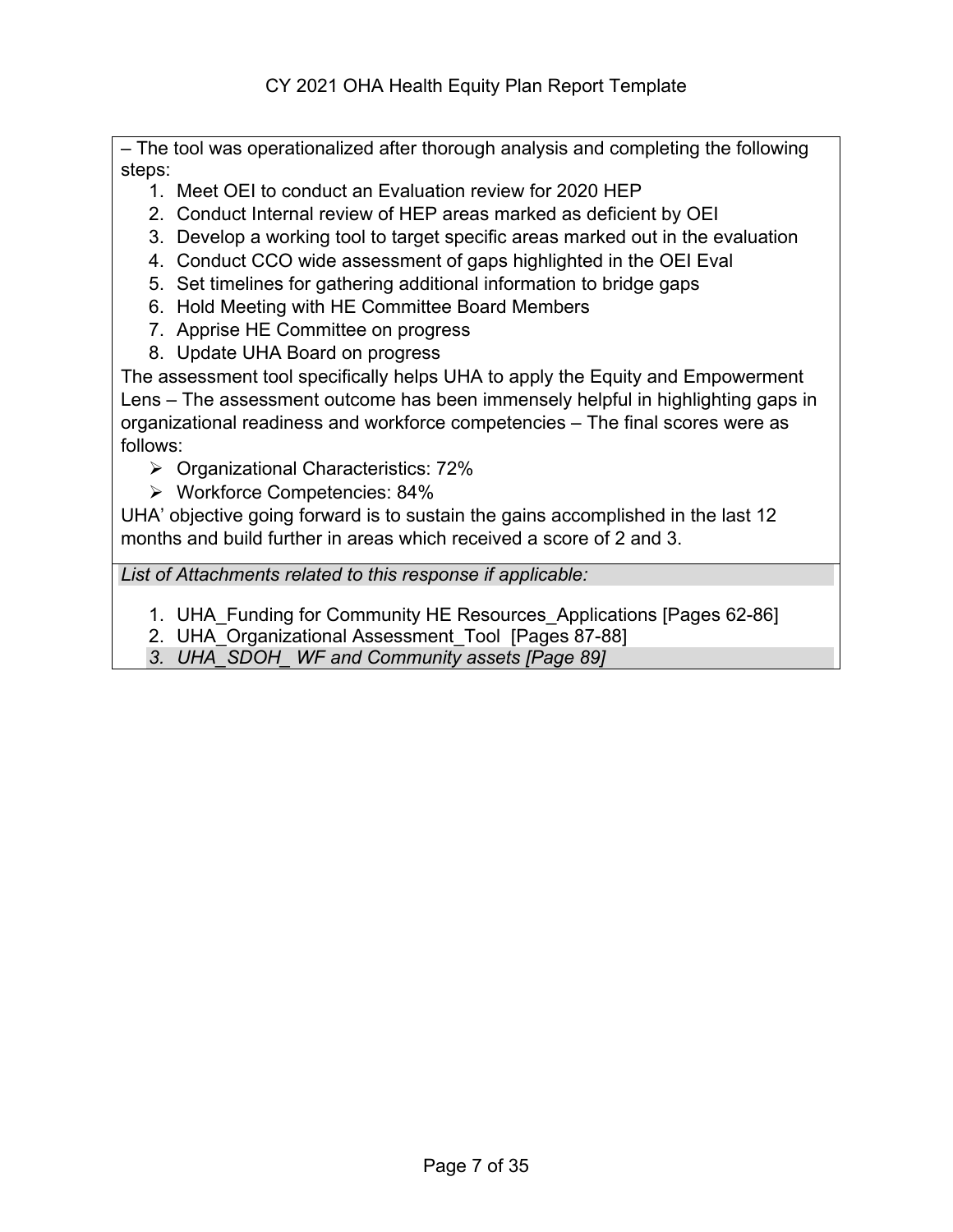## CY 2021 OHA Health Equity Plan Report Template

| <b>Section Number</b><br>1.5                                                                                                                                                                                                                                                                                                                                                                                                                                                                                                                                                                                                                                                                                                                                                                                                                                                                                                                                                                                                                                                                                                                                                                                                                                                                                                                                                                                                                                                                                                                                                                                               |  |  |
|----------------------------------------------------------------------------------------------------------------------------------------------------------------------------------------------------------------------------------------------------------------------------------------------------------------------------------------------------------------------------------------------------------------------------------------------------------------------------------------------------------------------------------------------------------------------------------------------------------------------------------------------------------------------------------------------------------------------------------------------------------------------------------------------------------------------------------------------------------------------------------------------------------------------------------------------------------------------------------------------------------------------------------------------------------------------------------------------------------------------------------------------------------------------------------------------------------------------------------------------------------------------------------------------------------------------------------------------------------------------------------------------------------------------------------------------------------------------------------------------------------------------------------------------------------------------------------------------------------------------------|--|--|
| The information provided was high level and lacked enough details. Provide a<br>description of stakeholder process                                                                                                                                                                                                                                                                                                                                                                                                                                                                                                                                                                                                                                                                                                                                                                                                                                                                                                                                                                                                                                                                                                                                                                                                                                                                                                                                                                                                                                                                                                         |  |  |
|                                                                                                                                                                                                                                                                                                                                                                                                                                                                                                                                                                                                                                                                                                                                                                                                                                                                                                                                                                                                                                                                                                                                                                                                                                                                                                                                                                                                                                                                                                                                                                                                                            |  |  |
| <insert actions="" based="" each<br="" feedback="" narrative="" on="" received="" taken="" under="" updates="">section number and element&gt; In 2020 the HEP was developed with input form HE<br/>and DEI expert Ignatius Bau. UHA' service area includes 90% of Douglas County,<br/>during 2020 and 2021 our county's Covid-19 status remained at high risk, which<br/>prohibited large gatherings in an in-person setting, therefore, UHA choose the option<br/>for an alternative pathway to elicit community feedback - On completion of the HEP<br/>draft, it was shared with community partners - The primary forums used included the<br/>CAC and UHA' Member Engagement &amp; HE Committee and the Health Equity<br/>Committee – These committees include members from Public Health/Non-Profits/TIC<br/>Entities/Southern Oregon Regional Organization/Faith Leaders/Health Equity<br/>Experts/Organizations working with Homeless populations/Tribal Government. The<br/>common theme that spurned from this review was that the HEP comprises several<br/>projects which increases the complexity of implementation, and HEP overall met the<br/>parameters outlined in the OEI guidance document.<br/>Receiving further OHA guidance as part of the HEP evaluation process, UHA has<br/>selected Multnomah County's Equity &amp; Empowerment (E&amp;E) Lens framework to<br/>assess the present HEP focus areas and review implementation progress [the internal<br/>assessment process is explained in section 1.4]. For external community partner<br/>feedback UHA has taken the following steps:</insert> |  |  |
| 1. Built a comprehensive list of Community Partners<br>2. Configured an evaluation matrix tool based on the Multnomah County E&E<br>Lens                                                                                                                                                                                                                                                                                                                                                                                                                                                                                                                                                                                                                                                                                                                                                                                                                                                                                                                                                                                                                                                                                                                                                                                                                                                                                                                                                                                                                                                                                   |  |  |
| 3. Requested Community Partners to complete HEP evaluation and provide<br>recommendations using the Matrix E&E tool                                                                                                                                                                                                                                                                                                                                                                                                                                                                                                                                                                                                                                                                                                                                                                                                                                                                                                                                                                                                                                                                                                                                                                                                                                                                                                                                                                                                                                                                                                        |  |  |
| The tool specifically refers to six domains when it comes to evaluating the HEP;<br>community partners/Stakeholders are being asked to evaluate the eight (8) focus<br>areas on using the tool:                                                                                                                                                                                                                                                                                                                                                                                                                                                                                                                                                                                                                                                                                                                                                                                                                                                                                                                                                                                                                                                                                                                                                                                                                                                                                                                                                                                                                            |  |  |
| $\triangleright$ Shift in Social Norms [shift in values, beliefs & behaviors; then walk-the-talk]<br>Strengthens Organizational Capacity [build capacity in staffing, leadership,<br>➤<br>structure, finance, planning]                                                                                                                                                                                                                                                                                                                                                                                                                                                                                                                                                                                                                                                                                                                                                                                                                                                                                                                                                                                                                                                                                                                                                                                                                                                                                                                                                                                                    |  |  |
| Strengthens [community] Alliances [among traditional & non-traditional<br>➤<br>partners]                                                                                                                                                                                                                                                                                                                                                                                                                                                                                                                                                                                                                                                                                                                                                                                                                                                                                                                                                                                                                                                                                                                                                                                                                                                                                                                                                                                                                                                                                                                                   |  |  |
| $\triangleright$ Improves Policies [at all stages, from development to implementation]<br>Strengthens Base of Support [strengthen depth & influence among public<br>$\blacktriangleright$                                                                                                                                                                                                                                                                                                                                                                                                                                                                                                                                                                                                                                                                                                                                                                                                                                                                                                                                                                                                                                                                                                                                                                                                                                                                                                                                                                                                                                  |  |  |

interest groups & opinion leaders]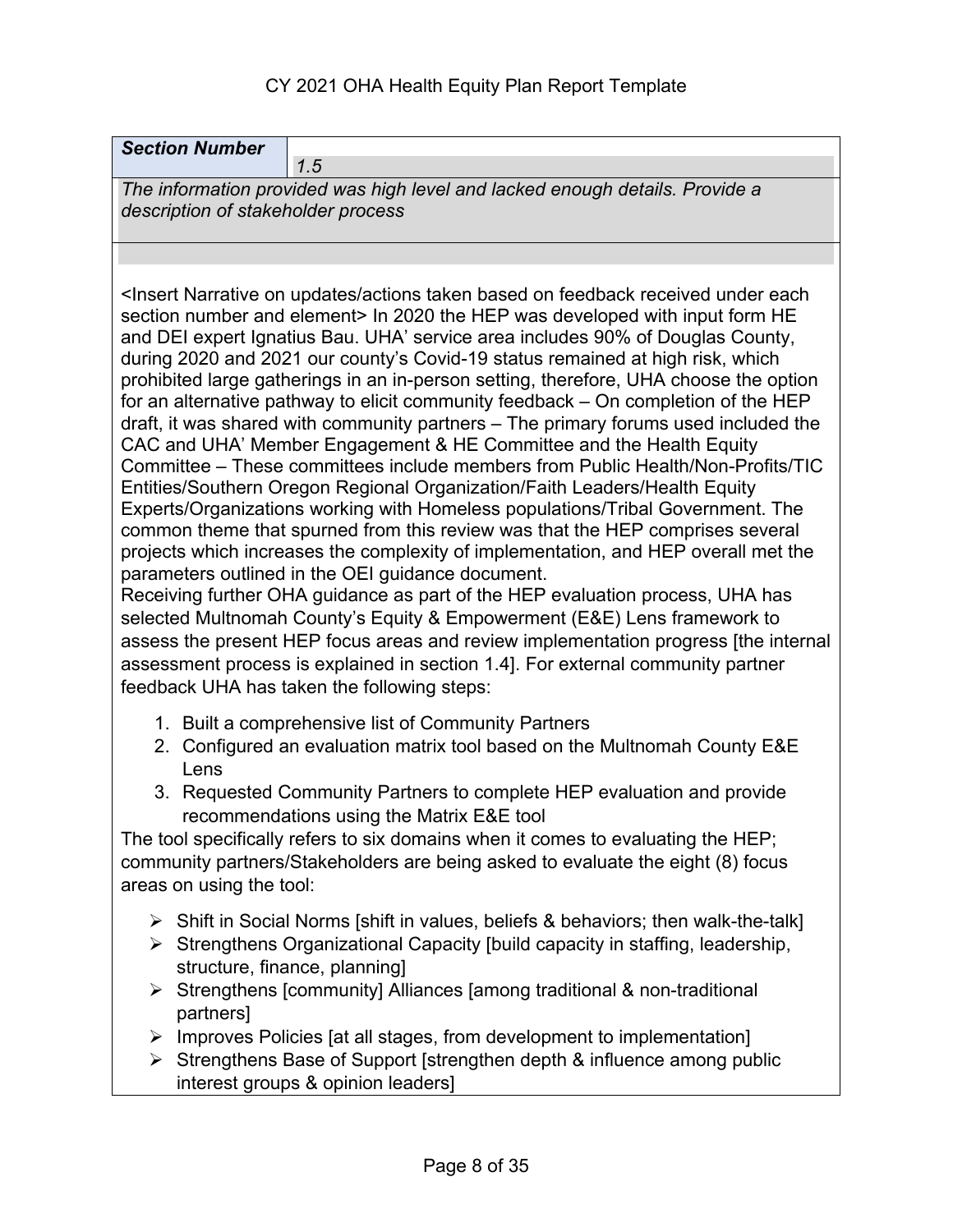Creates changes in Impact [improves SDOH & emotion related conditions in affected populations]

As of writing this report we have received feedback from two community partners [their review process required 2-3 hours of deliberation]:

- 1. Douglas County Public Health [expertise in public health and HE change management]
- 2. Cow Creek Tribal Government [review conducted by their Health Equity Committee]

We'll continue to engage other community partners, our immediate priority is to work on this process with Latino organizations based in Douglas County; we have reached out to several organizations and are awaiting their response. UHA has also reached out to the Blue Zone chapter based in Douglas County to formally invite them to join our Member Engagement & Health Equity Committee, the addition of BZ will be a catalyst to expand DEI trainings and create space for diverse voices within our HE Governance process.

*List of Attachments related to this response if applicable:*

- 1. UHA Community Partners List [Page 90]
- 2. UHA\_Cow Creek Tribal Gov HEP review using E and E Lens\_Report [Page 91]
- 3. UHA HEP eval Equity and Empowerment Lens [Pages 92-93]
- *4. UHA\_Public Health HEP review using E and E Lens\_Report [Page 94]*

| <b>Section Number</b>              |                                                                                                                                                                    |
|------------------------------------|--------------------------------------------------------------------------------------------------------------------------------------------------------------------|
|                                    | 1.6                                                                                                                                                                |
|                                    | Re-evaluated and unchanged: This section was not addressed. UHA discusses<br>sharing a community engagement plan, but not the HEP specifically - it is unclear how |
| the CCO plans on sharing progress. |                                                                                                                                                                    |
|                                    |                                                                                                                                                                    |

*As pointed out in section 1.5 UHA will continue to engage the community in a meaningful way so that all voices in the community are heard – The deployment of the Multnomah County Equity & Empowerment Lens will provide a structural framework which will ensures that all key domains required in a robust HEP are accounted for. UHA will continue to implement its workplan for Community Feedback.* 

• *UHA has created a Health Equity page on its website, which will be a source of information on Health Equity – The HEP has been uploaded to this page.* 

*While framing its Health Equity Statement UHA, has engaged the community: we received ample feedback and support, which helped to create a statement embedded with diverse community voices.* 

*List of Attachments related to this response if applicable:*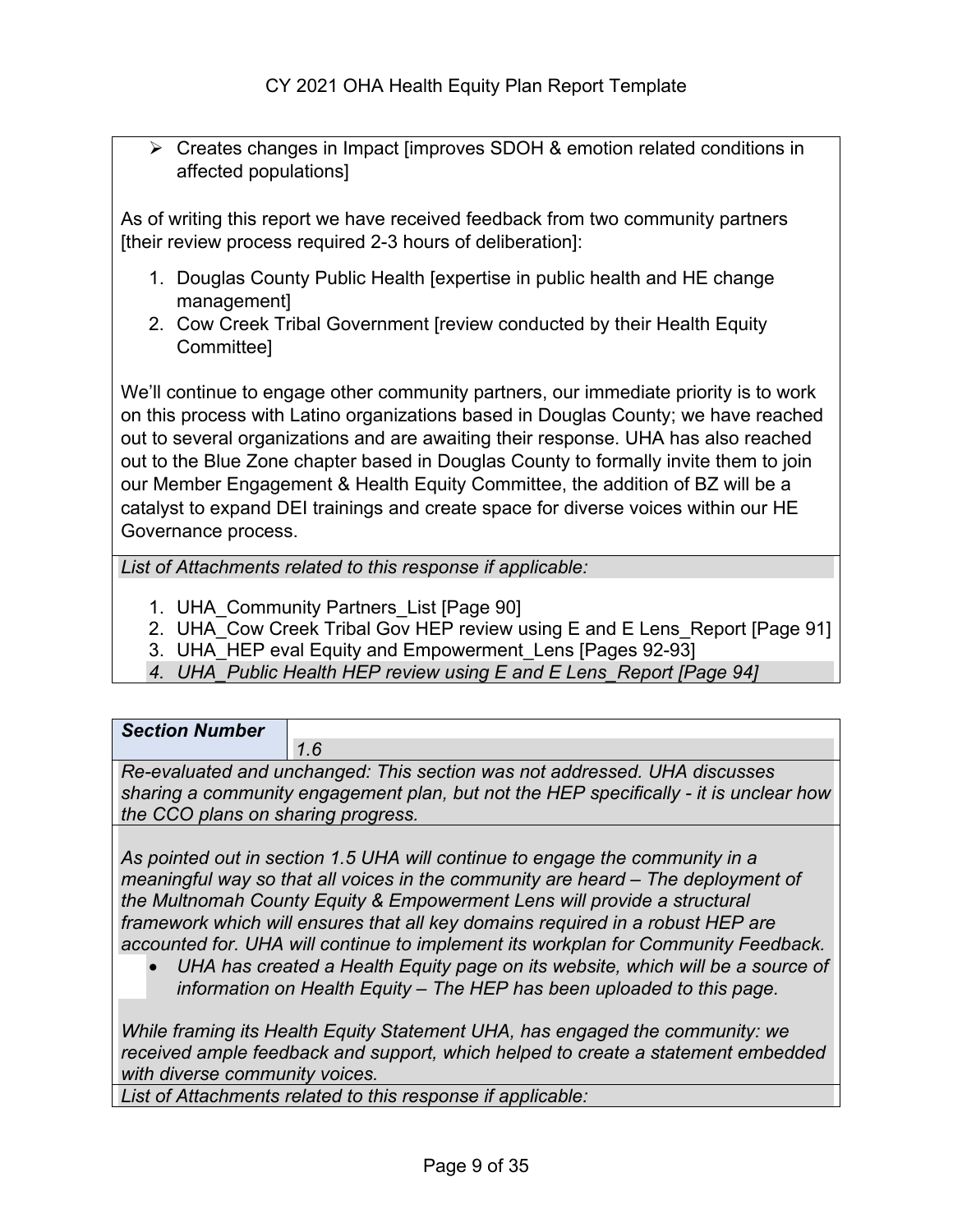- 1. UHA HE Statement Community Feedback Process [Page 95]
- 2. UHA HEP available on website Attestation [Pages 96-99]

*3. UHA\_Share HEP with Community\_Workplan [Page 100]*

*2.2*

*Section Number*

<Are the CCO G&A policies and procedures specifically designed to be culturally and linguistically responsive? t appears that UHA has plans to ensure G&A is accessible to all their members. UHA should be clear with what is currently in place right now.

*UHA G&A policies and Procedures are designed to be culturally and linguistically responsive – The Updated G&A Policies are attached for review.* 

Umpqua Health Alliance (UHA) has internal grievance and appeal procedures under which members, a member's representative, or providers acting on their behalf, may file a complaint or appeal an adverse benefit determination. UHA shall maintain its policies in accordance with the Coordinated Care Organization (CCO) Contract between UHA and the Oregon Health Authority (OHA, Authority, or State) and State and Federal laws, OAR 410-141-3835 through 410-141-3915, OAR 410-120-1860 and 42 CFR 438.400 through 438.424. This policy applies in conjunction with related policies for adverse benefit determinations, member services, provider network, and compliance. Policies and procedures are designed to be culturally and linguistically responsive.

*List of Attachments related to this response if applicable: 1. UHA\_Grievance Appeals and Hearings\_Policy [Pages 101-122]*

| <b>Section Number</b> |                                                                                    |
|-----------------------|------------------------------------------------------------------------------------|
|                       | 2.6                                                                                |
|                       | Is the CCO data on grievance and appeals gathered by race/ethnicity, language, and |
|                       | disability (REALD)? Reviewers are not clear if the systems are in place.           |

UHA uses the REAL+D data to identify barriers for members. There were 56% of the appeals by members who identified their race as White, 38% identified as Unknown, 2% were Asian American and 1% or less identified as American Indian/Alaskan Native, Hispanic/Latino and Other Race each. For member appeals by member's language, 97% requested English as their primary language, and 1% or less each noted Spanish, Other, no answer, German and Hearing Loss. Lastly, member appeals by members with disabilities included 82% without a disability and 17% with a disability.

*List of Attachments related to this response if applicable:*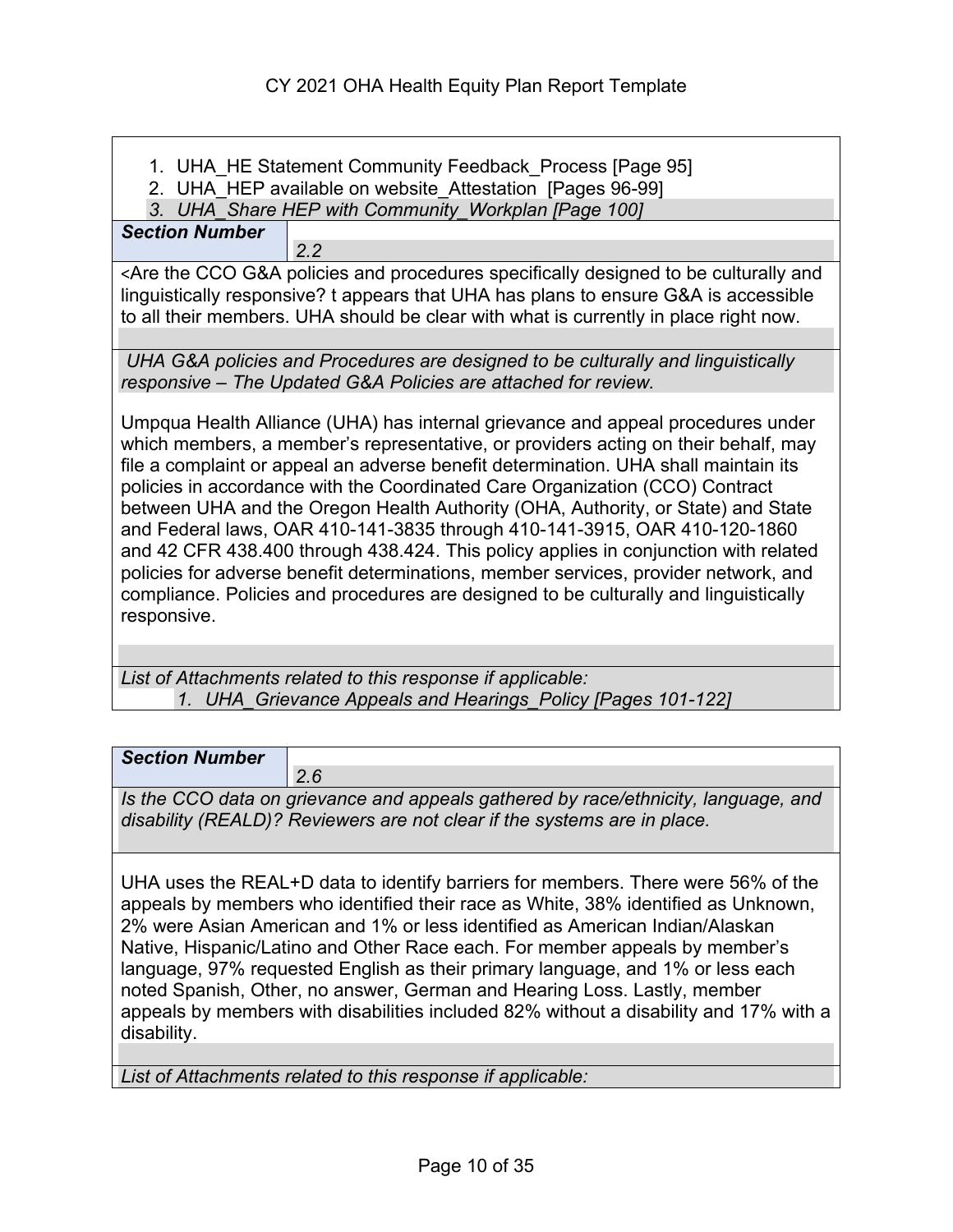#### 1. UHA\_G and A REALD stratification\_Report [Pages 123-127] *2. UHA\_G and A REALD\_Data Tables [Page 128]*

| <b>Section Number</b><br>2.7                                                                                                                                                                                                                                                                                                                                                                                                                                                                                                                                                                                                                                                      |                       |      |                |       |           |
|-----------------------------------------------------------------------------------------------------------------------------------------------------------------------------------------------------------------------------------------------------------------------------------------------------------------------------------------------------------------------------------------------------------------------------------------------------------------------------------------------------------------------------------------------------------------------------------------------------------------------------------------------------------------------------------|-----------------------|------|----------------|-------|-----------|
| Does the CCO show evidence of using data analytics to identify and eliminate health<br>and health care disparities?<br>UHA has started using REALD data to stratify CCO Incentive metrics - The following<br>steps are in play:<br>$\triangleright$ UHA conducts initial stratification for all CCO members in the Quality Metrics<br>denominator and numerator - First analysis completed July-2021<br>Share the stratified reports with UHA Executive Team - Aug-2021<br>➤<br>Share the reports with UHA Board Sept-2021<br>Share reports with attributed PCPCH clinics Oct-2021<br>➤<br>> Upload Stratified filed to Umpqua Health Business Intelligence Platform Nov-<br>2021 |                       |      |                |       |           |
|                                                                                                                                                                                                                                                                                                                                                                                                                                                                                                                                                                                                                                                                                   | Example:              |      |                |       |           |
| <b>Depression Screen Measure</b>                                                                                                                                                                                                                                                                                                                                                                                                                                                                                                                                                                                                                                                  |                       |      |                |       |           |
| <b>Row Labels</b>                                                                                                                                                                                                                                                                                                                                                                                                                                                                                                                                                                                                                                                                 | Sum of Met Sum of Gap |      | <b>Pop Sum</b> | % Met | % Not Met |
| African American/Black                                                                                                                                                                                                                                                                                                                                                                                                                                                                                                                                                                                                                                                            | 2                     | 21   | 23             | 9%    | 91%       |
| American Indian/Alaskan Native                                                                                                                                                                                                                                                                                                                                                                                                                                                                                                                                                                                                                                                    | 5                     | 43   | 48             | 10%   | 90%       |
| <b>Asian American</b>                                                                                                                                                                                                                                                                                                                                                                                                                                                                                                                                                                                                                                                             | 2                     | 16   | 18             | 11%   | 89%       |
| Hawaiian/Pacific Islander                                                                                                                                                                                                                                                                                                                                                                                                                                                                                                                                                                                                                                                         | 0                     | 2    | $\overline{2}$ | 0%    | 100%      |
| Hispanic/Latino                                                                                                                                                                                                                                                                                                                                                                                                                                                                                                                                                                                                                                                                   | 10                    | 91   | 101            | 10%   | 90%       |
| White                                                                                                                                                                                                                                                                                                                                                                                                                                                                                                                                                                                                                                                                             | 249                   | 2440 | 2689           | 9%    | 91%       |
| <b>Other Race</b>                                                                                                                                                                                                                                                                                                                                                                                                                                                                                                                                                                                                                                                                 | 0                     | 18   | 18             | 0%    | 100%      |
| <b>Unknown</b>                                                                                                                                                                                                                                                                                                                                                                                                                                                                                                                                                                                                                                                                    | 202                   | 1982 | 2184           | 9%    | 91%       |
| <b>Grand Total</b>                                                                                                                                                                                                                                                                                                                                                                                                                                                                                                                                                                                                                                                                | 470                   | 4613 | 5083           | 9%    | 91%       |
| List of Attachments related to this response if applicable:<br>1. UHA_REALD Disparities in Quality data_Report [Page 129]                                                                                                                                                                                                                                                                                                                                                                                                                                                                                                                                                         |                       |      |                |       |           |
|                                                                                                                                                                                                                                                                                                                                                                                                                                                                                                                                                                                                                                                                                   |                       |      |                |       |           |

| <b>Section Number</b> |                                                                               |
|-----------------------|-------------------------------------------------------------------------------|
|                       | 2.9                                                                           |
|                       | Does the CCO assess gaps in its current data collection, analysis systems and |
|                       | process? Does the CCO develop organization-wide actionable goals to address   |
|                       | gaps in its current data collection, analysis systems and processes?          |
|                       |                                                                               |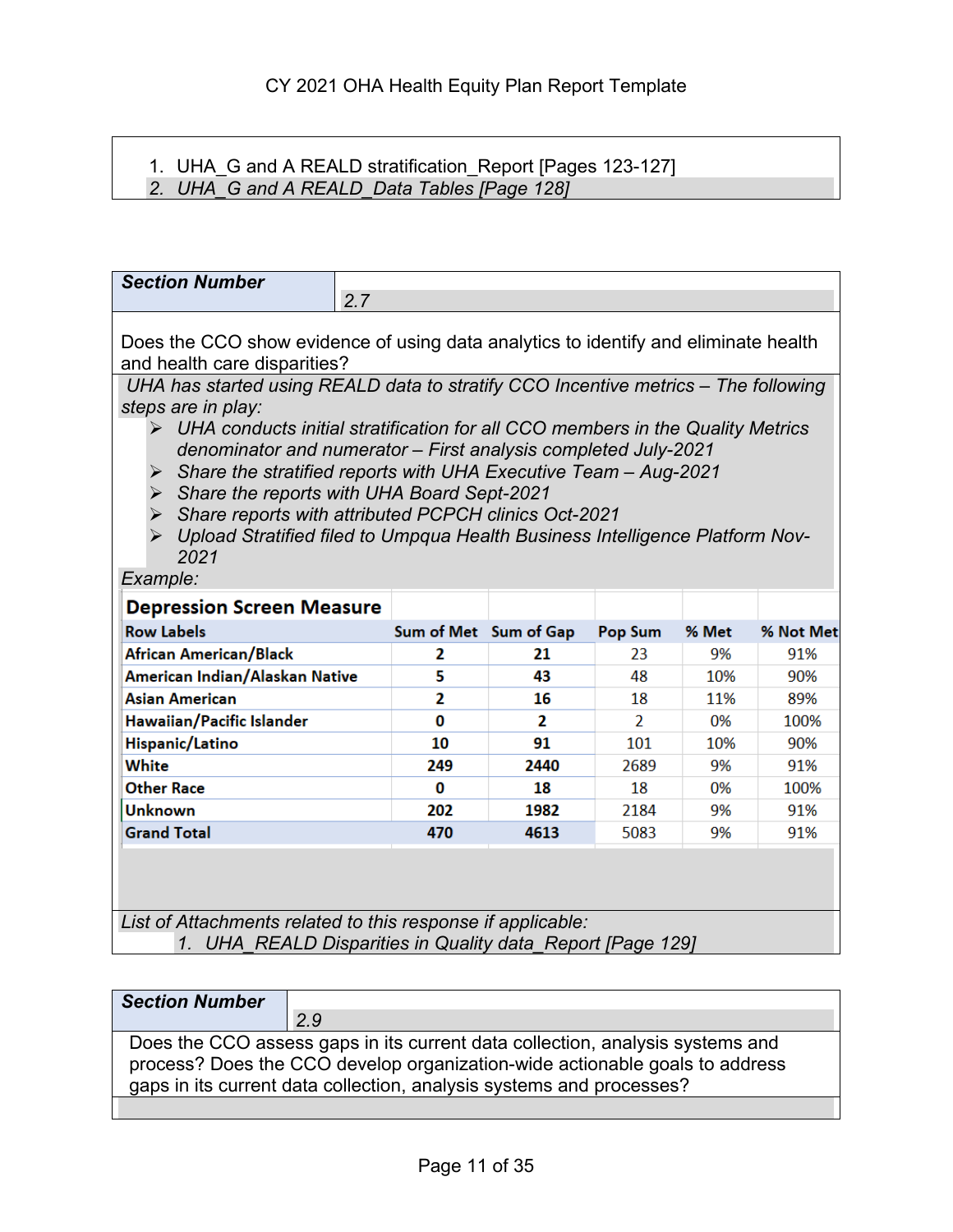*UHA' main source of REALD data for its members are the 834 file and the OHA-Dashboard; as all CCO members do not volunteer REALD information we see a significant data gap – To meet this challenge UHA has taken several short-term actions:*

- $\triangleright$  UHA has revised its HRA that includes the Race and Ethnicity that will be entered into Arcadia CE Platform moving forward
- UHA anticipates that by Q4 of 2022 Arcadia will have connectors developed with PCPCH clinics which will enhance collection of REALD data

*List of Attachments related to this response if applicable:* • *UHA\_Data Aggregation\_CE Platform [Page 130]*

| <b>Section Number</b>                                  |                                                                                                                                                                                       |
|--------------------------------------------------------|---------------------------------------------------------------------------------------------------------------------------------------------------------------------------------------|
|                                                        | 2.12                                                                                                                                                                                  |
| (CLAS).                                                | Does the CCO, as an organization, have a governance system that promotes health<br>equity through the delivery of Culturally and Linguistically Appropriate Services                  |
| Trainings Completed:<br>1. For CAC<br>3. All CCO Staff | UHA has fully adopted OHA CLAS definition and taken action to educate it's<br>leadership and provider network on CLAS:<br>2. For UHA Board & Executive Team                           |
| $\bullet$                                              | List of Attachments related to this response if applicable:<br>UHA OHA CLAS definition adopted Attestation [Page 131]<br>UHA Provider Orientation and Training Policy [Pages 132-134] |

| <b>Section Number</b>                                                                                                                                                      |                                                                                                                                                                        |
|----------------------------------------------------------------------------------------------------------------------------------------------------------------------------|------------------------------------------------------------------------------------------------------------------------------------------------------------------------|
|                                                                                                                                                                            | 2.13                                                                                                                                                                   |
|                                                                                                                                                                            | CCO appears to have a plan, but there is no clarity on what is currently in place.<br>Section seems to be missing policies that were intended to be added but weren't. |
| UHA has committed to promote CLAS standards within its organization and across<br>the Network – The missing policies have been added, which describes UHA's<br>commitment. |                                                                                                                                                                        |
|                                                                                                                                                                            | List of Attachments related to this response if applicable:                                                                                                            |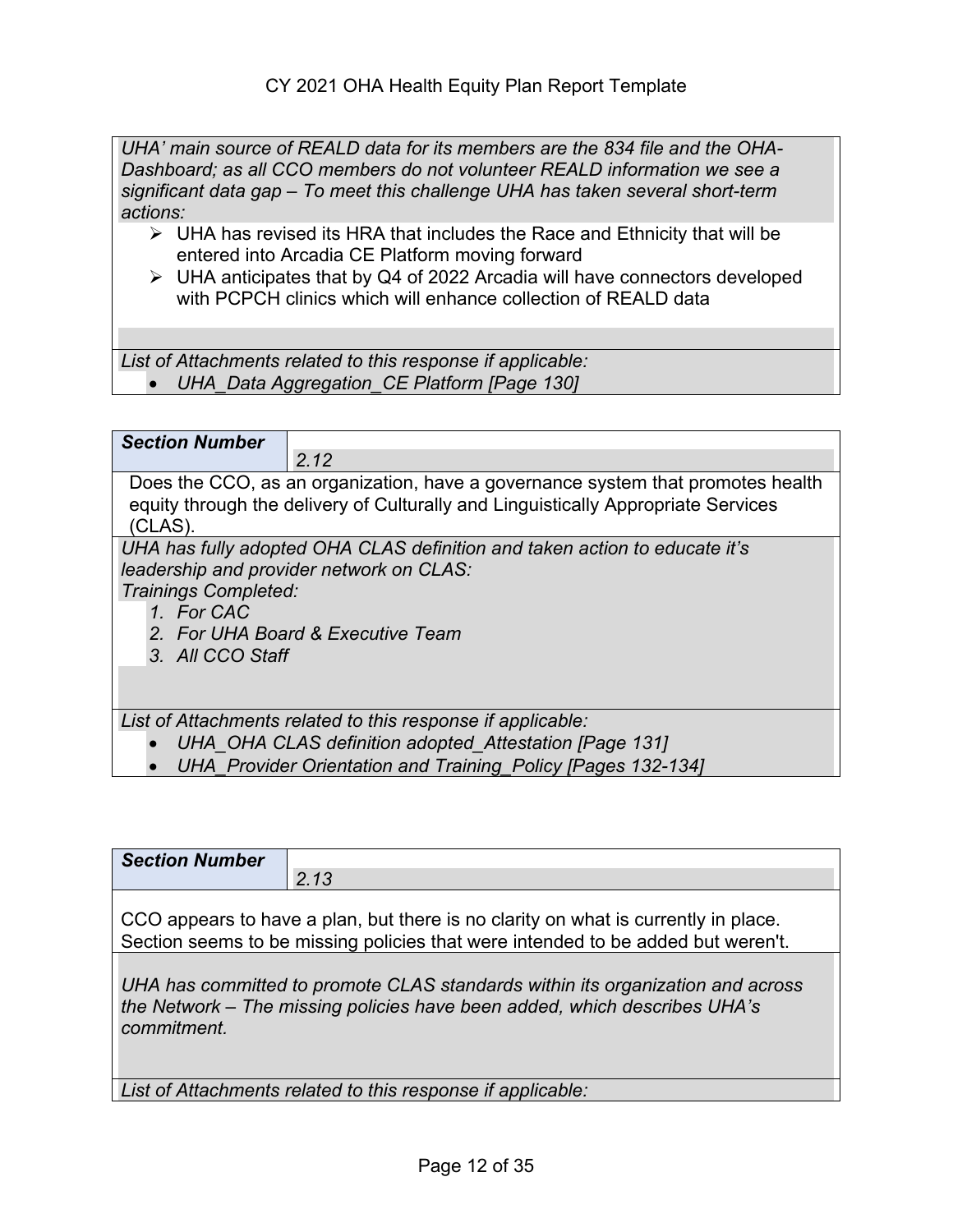- 
- 1. UHA\_CLAS Standards\_PROVIDER HANDBOOK\_v2.2021 [Pages 135-209] Standards Provider-Orientation-Required-Training 9.16.20v4 [Pages 210-245]

3. UHA\_CLAS Standards\_Training Tracking sheet [Page 249]

4. UHA CLAS Trainings New Provider Welcome Letter [Pages 250-251]

5. UHA New Provider Orientation and Training Policy [Pages 252-254]

*6. UHA\_Trainings\_Employee Handbook [Pages 255-296]*

| <b>Section Number</b> |  |
|-----------------------|--|
|                       |  |
|                       |  |

Has the CCO allocated the necessary resources for that purpose?

*The resources/budget allocated to CLAS trainings for the UHA Staff, Board and CAC are adequate and all training goals were met in 2020 – UHA feels that trainings for Providers is lagging because of insufficient tracking and the large numbers who need to be trained – To fill this gap for the 2022 UHA will propose adding an FTE position fully dedicated to meeting training needs outlined in the CCO contract.* 

*List of Attachments related to this response if applicable:*

• *NA* 

| <b>Section Number</b>                                                                                                       |                                                                        |
|-----------------------------------------------------------------------------------------------------------------------------|------------------------------------------------------------------------|
|                                                                                                                             | 2.19                                                                   |
| Re-evaluated. LAP does not address tracking mechanism. Please ensure all<br>attachments are included in future submissions. |                                                                        |
| supporting this.                                                                                                            | UHA' LAP does address tracking – Please see attached details documents |
|                                                                                                                             | List of Attachments related to this response if applicable:            |
|                                                                                                                             | UHA Language Access Tracking SOP and Logs [Page 297]                   |

| <b>Section Number</b> |               |
|-----------------------|---------------|
|                       | $\sim$<br>2.Z |
|                       |               |

Does the CCO develop member educational and other materials (print, multimedia, etc.) that are in plain language and that are available in alternate formats; utilizes IT and other tools and resources for consumers who are blind or deaf, or otherwise disabled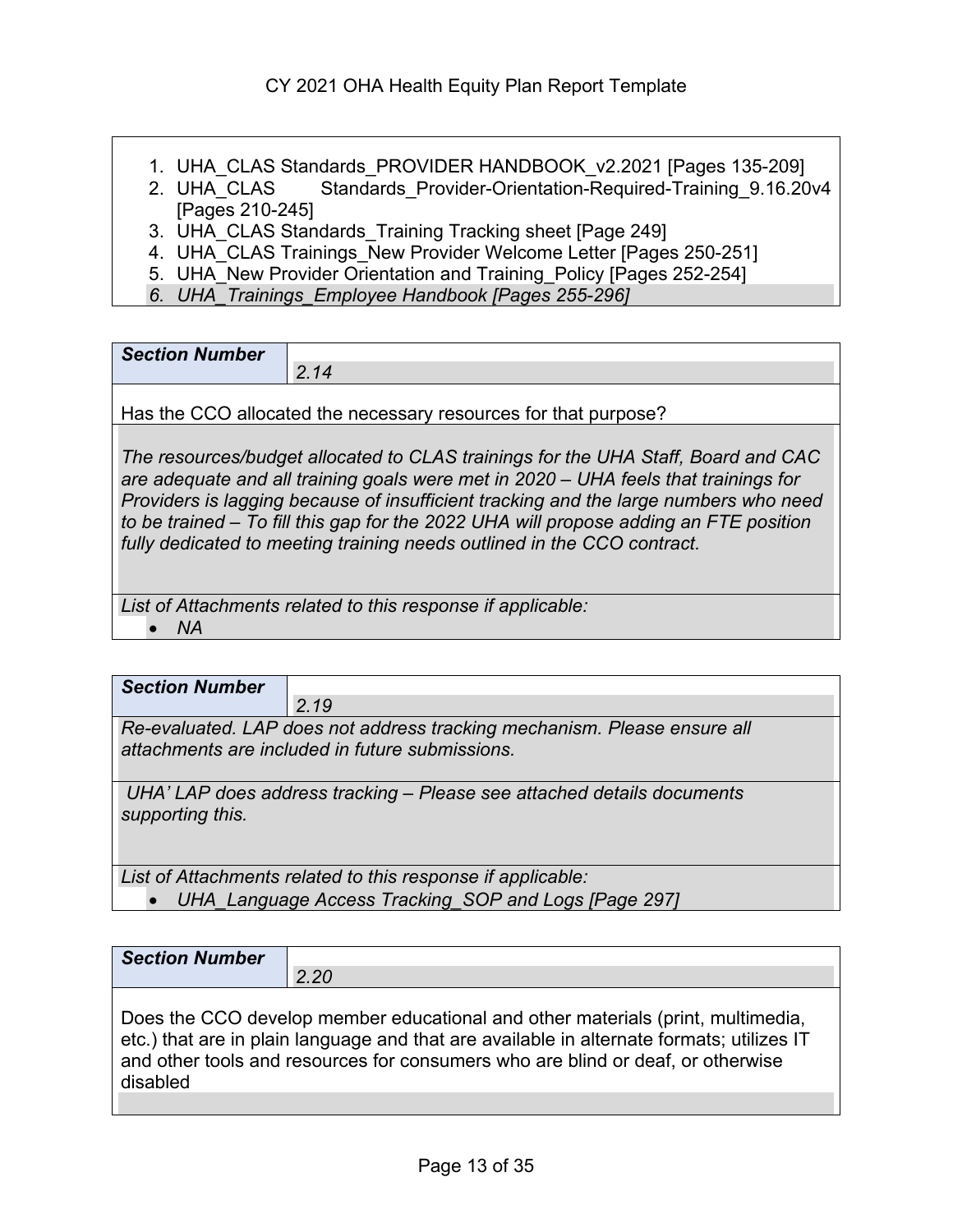*We have added additional Policies and SOP which fully describe the availability of member educational materials in different [media] formats.* 

*List of Attachments related to this response if applicable:*

- 1. UHA alternate material request Flyer 2.0 [Page 298]
- 2. UHA\_Interpreter Alternative Format Process\_Version 4\_SOP [Pages 299-303]
- 3. UHA\_Requests for Interpreter or Alternative Format Policy [Pages 304-307]
- 4. UHA\_VRI Tablet SOP [Pages 308-310]
- *5. UHA\_Written Documentation Translation Services\_Version 2\_SOP [Pages 311-314]*

| <b>Section Number</b>       |                                                                                                                                                                                                                                                                                                                                                             |
|-----------------------------|-------------------------------------------------------------------------------------------------------------------------------------------------------------------------------------------------------------------------------------------------------------------------------------------------------------------------------------------------------------|
|                             | 3.1                                                                                                                                                                                                                                                                                                                                                         |
| but the plan is incomplete. | Yes, UHA has a training plan that aligns with OHA fundamentals, provides a plan for<br>topics, delivery, dates, and modes, there plan for tracking and reporting, goals, etc.                                                                                                                                                                               |
|                             |                                                                                                                                                                                                                                                                                                                                                             |
|                             | To augment the training plan, UHA is offering two new courses related to Health<br>Equity and Cultural Competency for 2021. This year one the two courses are tailored<br>to the UH clinical staff who will be taking the following courses:<br>Cross Cultural Care in Mental Health & Depression<br>Creating a Welcoming Environment for LGBTQ Individuals |
|                             | List of Attachments related to this response if applicable:                                                                                                                                                                                                                                                                                                 |
| ΝA                          |                                                                                                                                                                                                                                                                                                                                                             |

| <b>Section Number</b> |                                                                                                                                                    |
|-----------------------|----------------------------------------------------------------------------------------------------------------------------------------------------|
|                       | 3.4                                                                                                                                                |
|                       | UHA CCO did not provide information that was referenced in the narrative. Did not<br>address all the required elements - Provide Completion report |
|                       | Completion Reports are provided in the attached documents -                                                                                        |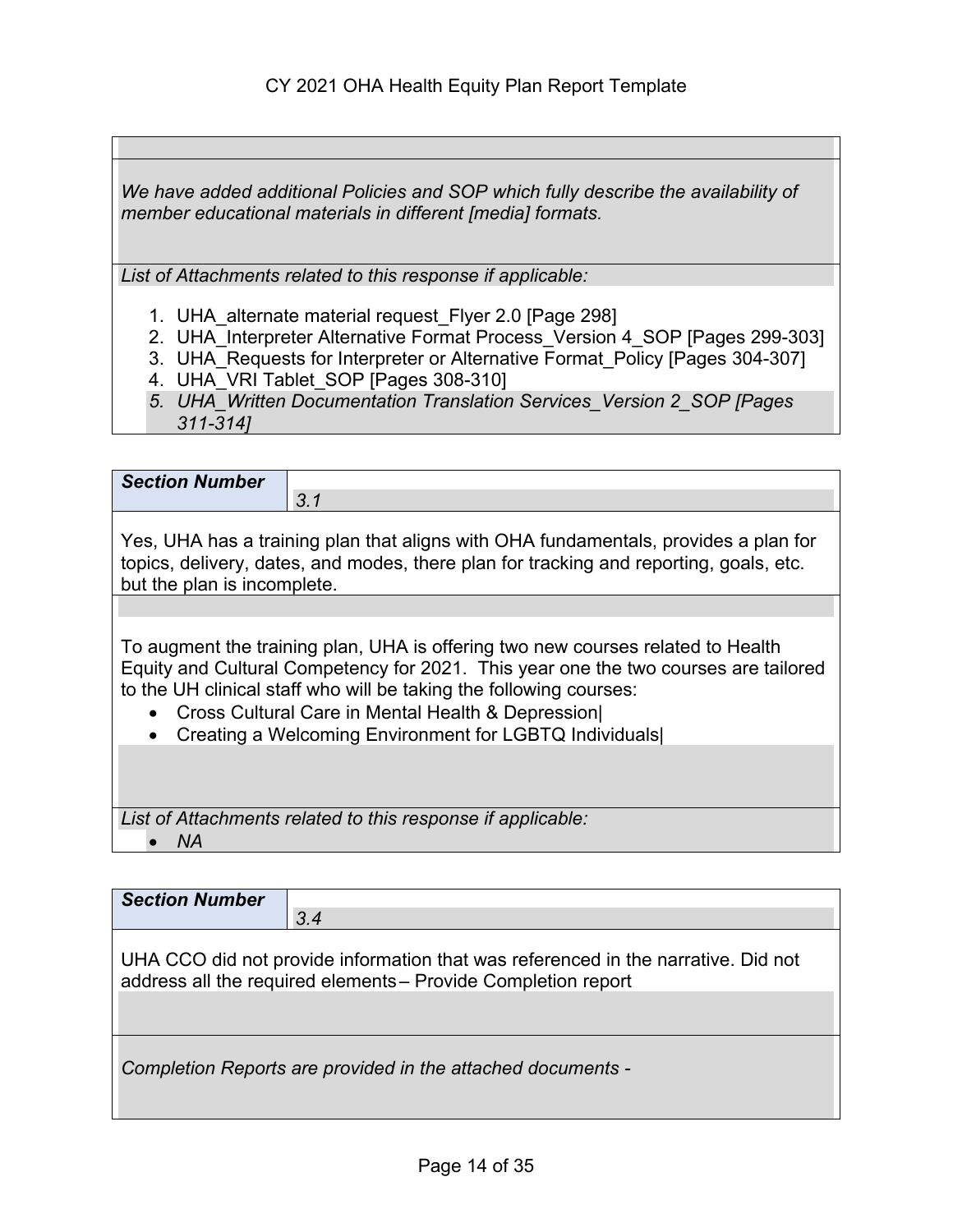## *List of Attachments related to this response if applicable:*

• *UHA\_Training Completion\_Reports [Page 315]* 

| <b>Section Number</b> |                                                                |
|-----------------------|----------------------------------------------------------------|
|                       | 3.5                                                            |
|                       | Unable to assess. Attestation Materials not submitted.         |
|                       |                                                                |
|                       |                                                                |
|                       | Provider Attestation materials per UHA records are submitted - |
|                       |                                                                |
|                       |                                                                |
|                       | List of Attachments related to this response if applicable:    |
|                       | <b>UHA Provider Trainings Attestations [Pages 316-440]</b>     |
|                       | UHA Provider Trainings Orientation Slide Deck [Pages 210-248]  |

| <b>Section Number</b>                                                                                                                                                                                                                                                        |                                                                                                                                                                                                                                                                      |
|------------------------------------------------------------------------------------------------------------------------------------------------------------------------------------------------------------------------------------------------------------------------------|----------------------------------------------------------------------------------------------------------------------------------------------------------------------------------------------------------------------------------------------------------------------|
|                                                                                                                                                                                                                                                                              | 3.6                                                                                                                                                                                                                                                                  |
| <insert feedback="" oha="" provided=""> Evidence of CCO plans on tracking provider network<br/>training completion of cultural competency training as part of their credentialing<br/>process. Unable to assess. This was not referenced in the submitted materials</insert> |                                                                                                                                                                                                                                                                      |
| Page #2 "Education and Training"                                                                                                                                                                                                                                             | UHA has taken an additional step to update its Credentialing policy, which will now<br>require compliance from all credentialed providers: Please see in attached policy                                                                                             |
| <b>Education and Training</b><br>to cultural                                                                                                                                                                                                                                 | 2. UHA will require persons authorized to practice a profession regulated by a board,<br>as defined in ORS 676.850, provide proof of participating at least once every three<br>years in a completing cultural competency continuing education [opportunity relating |
|                                                                                                                                                                                                                                                                              | UHA, [only] uses vendors certified by OHA to impart CLAS trainings, which ensures<br>cultural competency training offerings for CCO staff are aligned with the Cultural<br>Competency Training and Education criteria (HB2011 (2019).                                |
|                                                                                                                                                                                                                                                                              | List of Attachments related to this response if applicable:<br>UHA_CLAS training Verification of Credentials_Policy [Pages 441-445]                                                                                                                                  |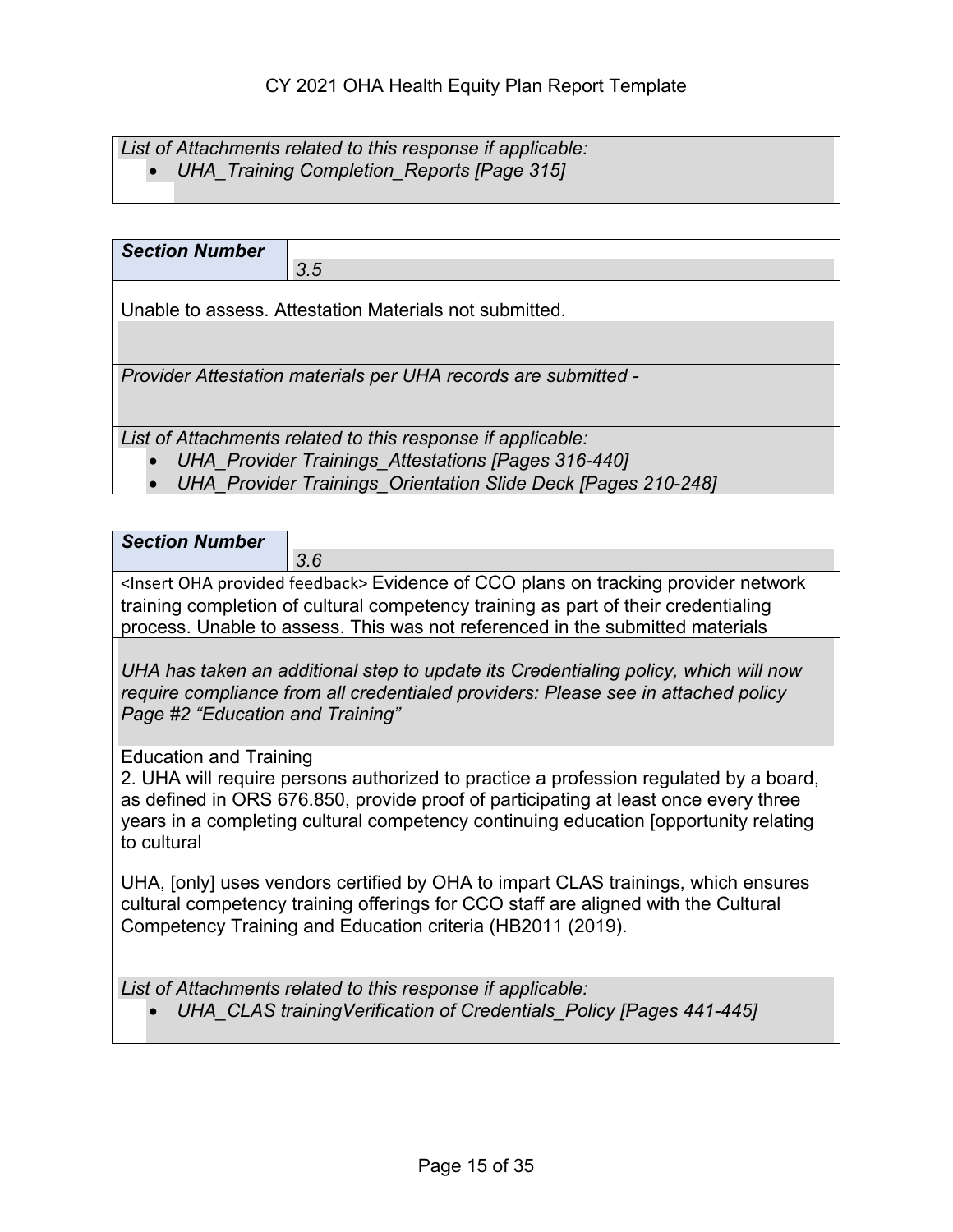CCOs are also required to provide an update on their CY 2021 Focus Area efforts. CCOs are asked to **complete the table below for each Focus Area**. Duplicate the table and/or rows as needed. For each Focus Area, indicate if this is a Continuation, Updated, or New Strategy and complete the table as directed.

| <b>Year 2: Focus Area Updates</b>                                                                                                                                                                  |
|----------------------------------------------------------------------------------------------------------------------------------------------------------------------------------------------------|
| <b>Focus Area 1 Grievance and Appeals</b>                                                                                                                                                          |
| <b>Select one:</b>                                                                                                                                                                                 |
| X Continued (no further information required)<br>$\Box$ Modified from year 1 (complete appropriate section below)<br>$\Box$ New strategy (complete appropriate section below)                      |
| <b>Modified from year 1</b>                                                                                                                                                                        |
| Select area that has been modified from Year 1<br>$\Box$ Strategy has been modified $\Box$ Goal(s) have been modified $\Box$ Activities have<br>been modified<br>$\Box$ Metrics have been modified |
| <b>Modification</b>                                                                                                                                                                                |
| <insert 1="" describing="" from="" modifications="" narrative="" submission="" year=""></insert>                                                                                                   |
| <b>Reason</b>                                                                                                                                                                                      |
| <insert 1="" describing="" for="" from="" modification="" narrative="" rationale="" submission="" the="" year=""></insert>                                                                         |
| <b>For New Strategies ONLY</b>                                                                                                                                                                     |
| <b>New Strategy:</b><br><insert applicable="" as="" new="" strategy=""></insert>                                                                                                                   |
| <b>Background/Context:</b><br>< insert narrative describing the context for why this strategy was selected>                                                                                        |
| <b>Issues and barriers:</b><br>< insert narrative describing the barriers/issues related to focus area that will be<br>addressed by strategy.>                                                     |
| Goal 1:<br><lnsert achieve="" applicable="" as="" goal(s)="" new="" strategy="" to=""></lnsert>                                                                                                    |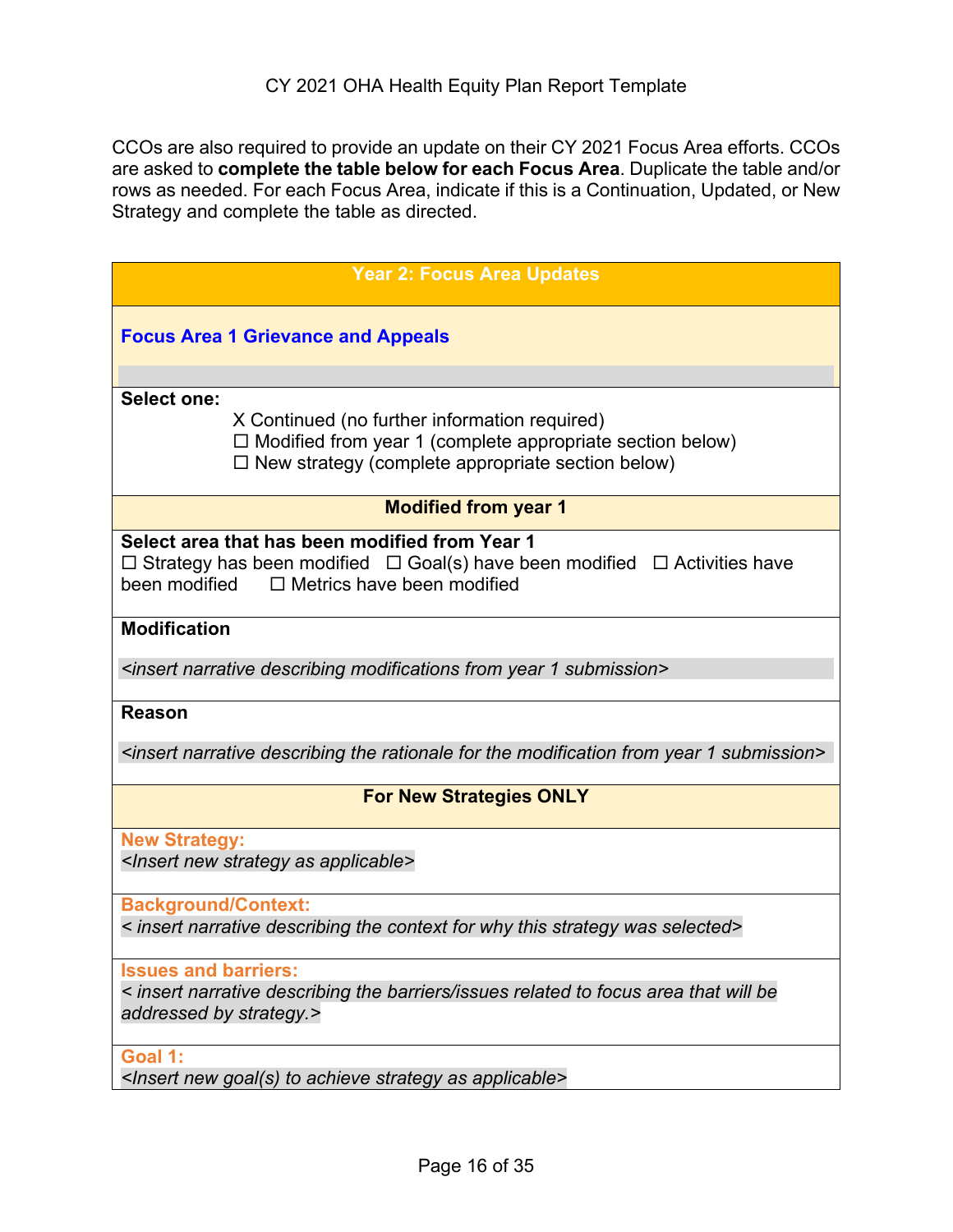## CY 2021 OHA Health Equity Plan Report Template

| <b>Baseline:</b>                                                                                          | <b>Metric/Measure of success:</b>                                                                      |  |
|-----------------------------------------------------------------------------------------------------------|--------------------------------------------------------------------------------------------------------|--|
| <insert baseline="" information=""></insert>                                                              | <insert metrics=""></insert>                                                                           |  |
| <b>Monitoring:</b>                                                                                        | <b>Person responsible:</b>                                                                             |  |
| <insert and="" monitoring="" plan="" timeline=""></insert>                                                | <insert individual<br="" name="" of="" or="" position="">charged with monitoring progress&gt;</insert> |  |
| <b>Resources Needed:</b>                                                                                  |                                                                                                        |  |
| <list achieve="" and="" external="" goals="" internal="" needed="" resources="" to=""></list>             |                                                                                                        |  |
|                                                                                                           | <b>Year 2: Focus Area Updates</b>                                                                      |  |
| <b>Focus Area 2 Demographic Data</b>                                                                      |                                                                                                        |  |
|                                                                                                           |                                                                                                        |  |
| Select one:                                                                                               |                                                                                                        |  |
| X Continued (no further information required)<br>$\Box$ New strategy (complete appropriate section below) | $\Box$ Modified from year 1 (complete appropriate section below)                                       |  |

|                    | <b>Year 2: Focus Area Updates</b>                                                                                                                                             |
|--------------------|-------------------------------------------------------------------------------------------------------------------------------------------------------------------------------|
|                    | <b>Focus Area 3 Culturally and Linguistically Appropriate Services (CLAS)</b>                                                                                                 |
| <b>Select one:</b> | X Continued (no further information required)<br>$\Box$ Modified from year 1 (complete appropriate section below)<br>$\Box$ New strategy (complete appropriate section below) |

#### **Year 2: Focus Area Updates**

*Focus Area 4 CLAS as an Organizational Framework* **Select one:**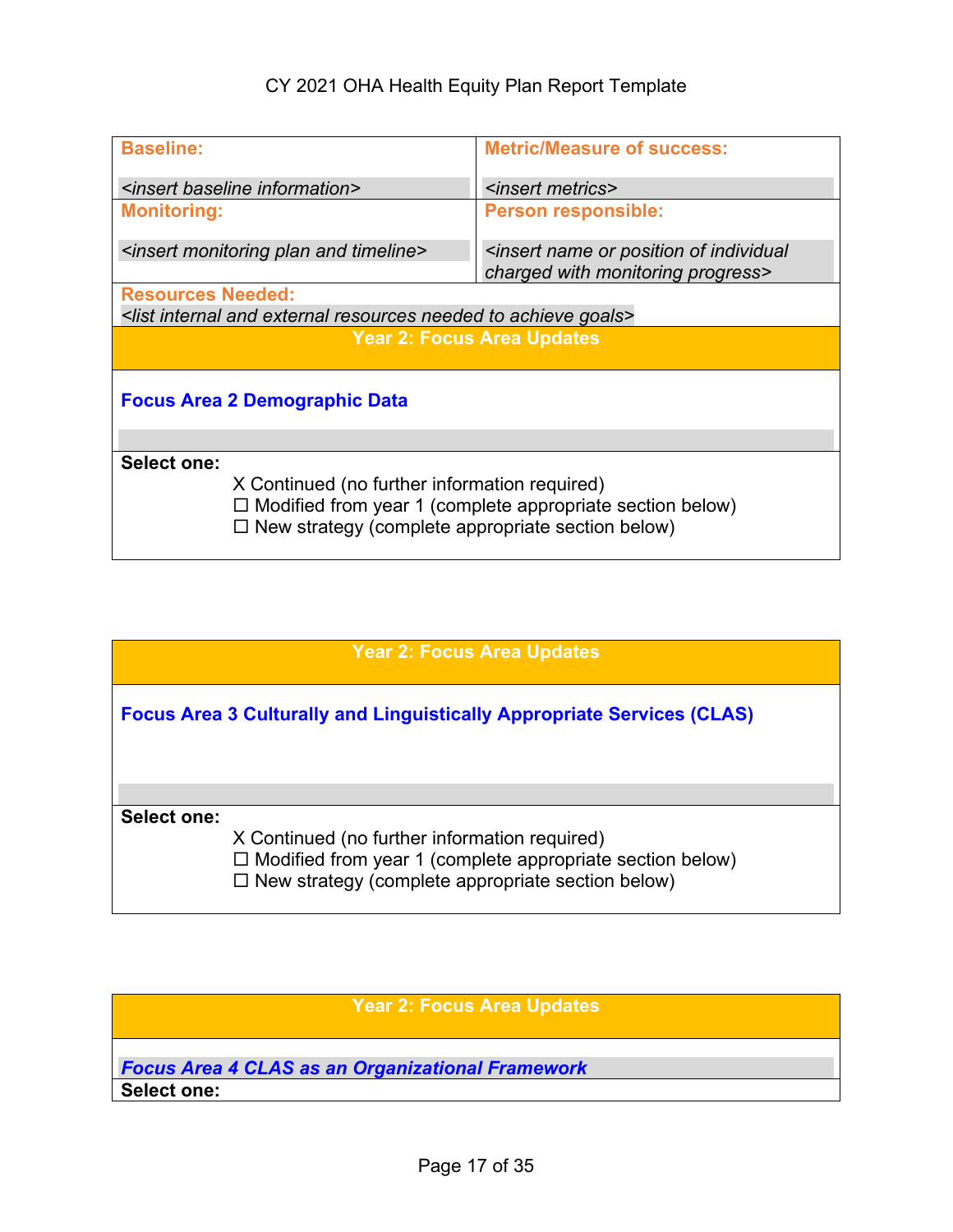| X Continued (no further information required)                    |
|------------------------------------------------------------------|
| $\Box$ Modified from year 1 (complete appropriate section below) |
| $\Box$ New strategy (complete appropriate section below)         |
|                                                                  |

| <b>Year 2: Focus Area Updates</b>                                                                                                                                             |  |
|-------------------------------------------------------------------------------------------------------------------------------------------------------------------------------|--|
| <b>Focus Area 5 Workforce</b>                                                                                                                                                 |  |
|                                                                                                                                                                               |  |
| Select one:                                                                                                                                                                   |  |
| X Continued (no further information required)<br>$\Box$ Modified from year 1 (complete appropriate section below)<br>$\Box$ New strategy (complete appropriate section below) |  |

| <b>Year 2: Focus Area Updates</b>                                |
|------------------------------------------------------------------|
| <b>Focus Area 6 Organizational Training and Education</b>        |
|                                                                  |
| Select one:                                                      |
| X Continued (no further information required)                    |
| $\Box$ Modified from year 1 (complete appropriate section below) |
| $\Box$ New strategy (complete appropriate section below)         |
|                                                                  |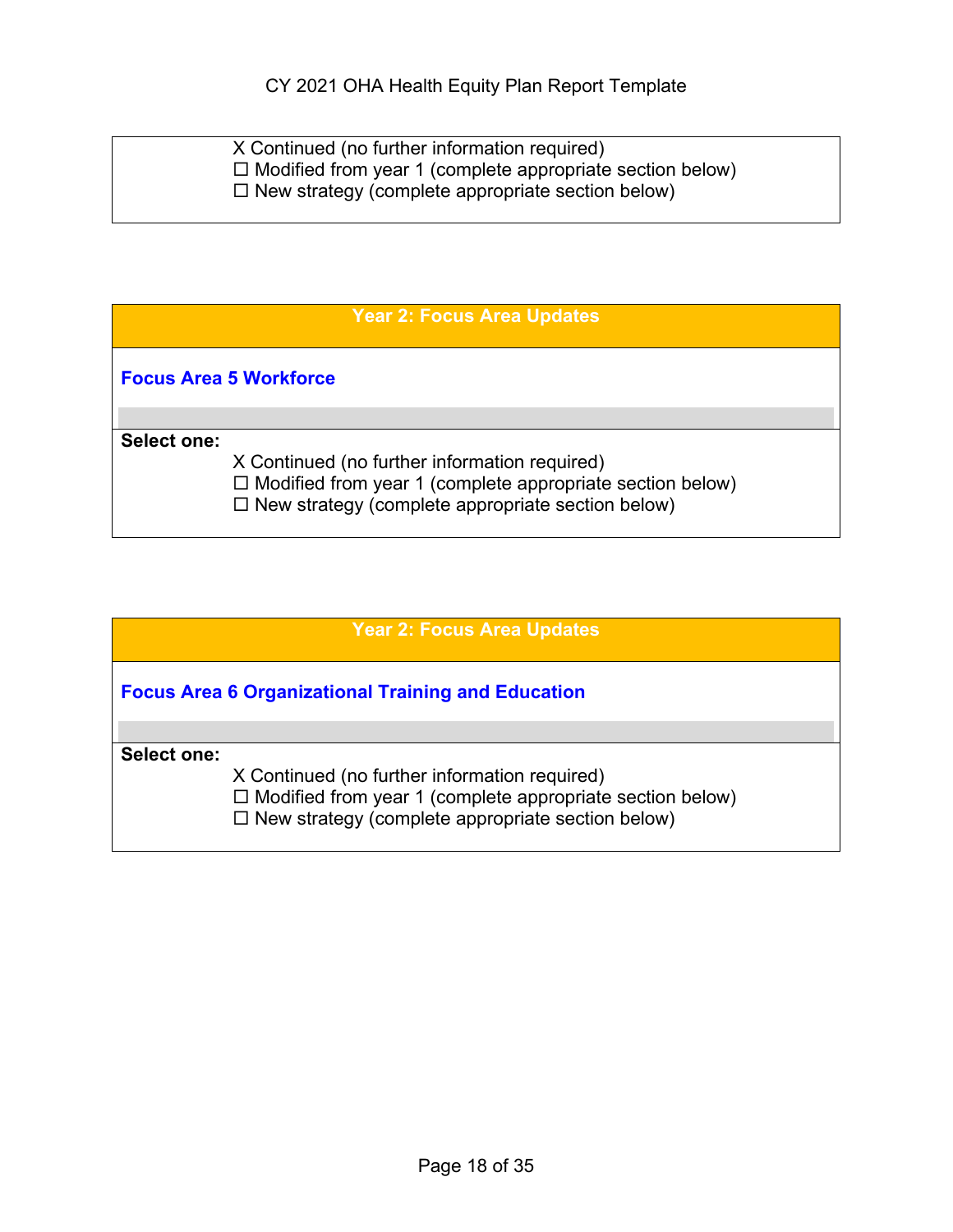|                    | <b>Year 2: Focus Area Updates</b>                                                                                                                                             |
|--------------------|-------------------------------------------------------------------------------------------------------------------------------------------------------------------------------|
|                    | <b>Focus Area 7 Language Access Reporting Mechanisms</b>                                                                                                                      |
|                    |                                                                                                                                                                               |
| <b>Select one:</b> | X Continued (no further information required)<br>$\Box$ Modified from year 1 (complete appropriate section below)<br>$\Box$ New strategy (complete appropriate section below) |

|                    | <b>Year 2: Focus Area Updates</b>                                                                                                                                             |
|--------------------|-------------------------------------------------------------------------------------------------------------------------------------------------------------------------------|
|                    | <b>Focus Area 8 Member Education and Accessibility</b>                                                                                                                        |
|                    |                                                                                                                                                                               |
| <b>Select one:</b> |                                                                                                                                                                               |
|                    | X Continued (no further information required)<br>$\Box$ Modified from year 1 (complete appropriate section below)<br>$\Box$ New strategy (complete appropriate section below) |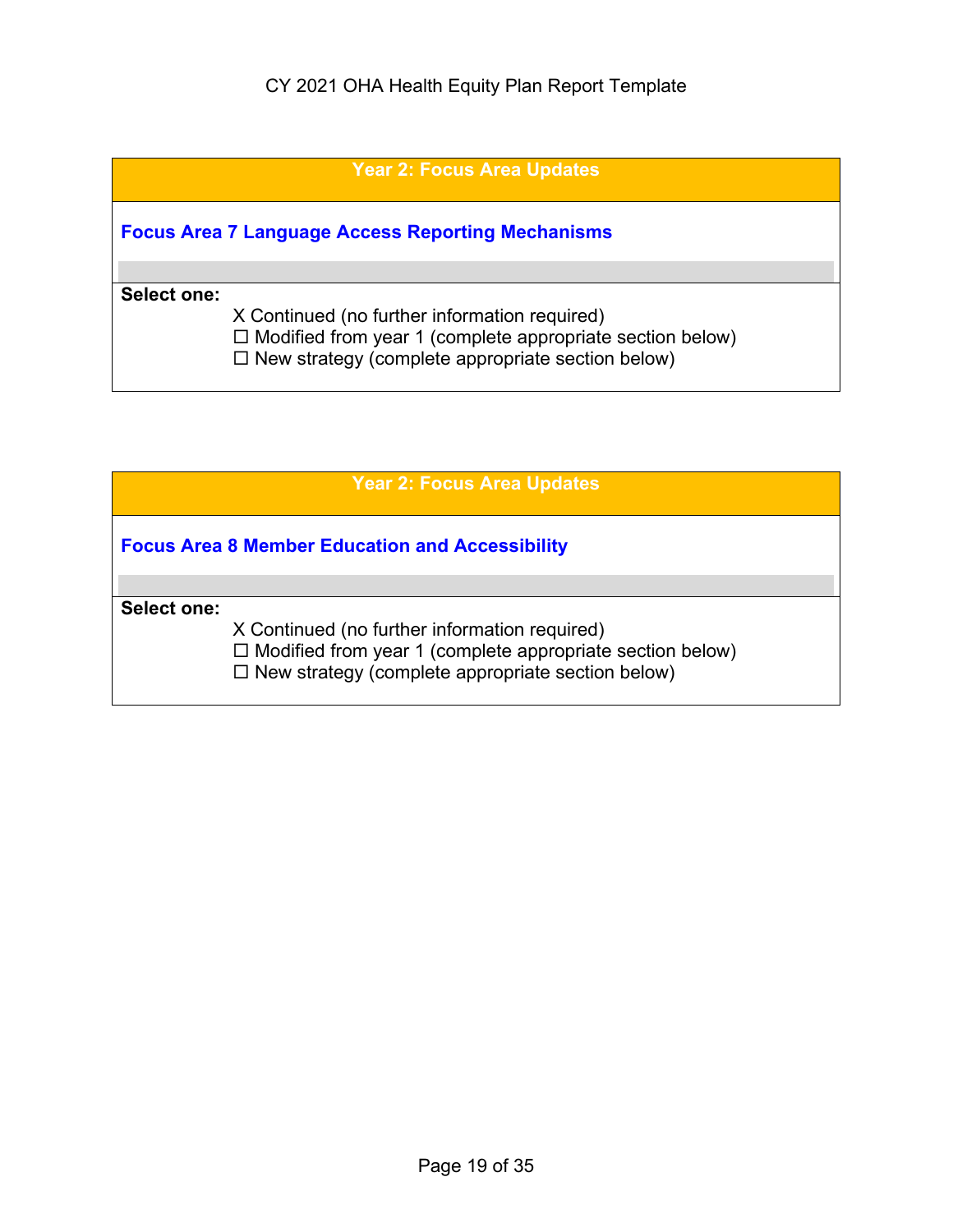#### **Section 2: Annual Training and Education Report (3-page maximum - not including required templates or attachments)**

For this section CCOs are required to report on their 2020 **staff training** as outlined in their Organizational and Provider Network Cultural Responsiveness, Implicit Bias, and Education Plan. While not required, if CCOs provided any trainings to their provider network, CCOs are encouraged to report on it.

Please complete the separate **Excel reporting template named 2020 2021 Organizational and Provider Network DEI Training and Plan template** and attach it with your report submission (please note there are two tabs to this worksheet). Additionally, if you have any updates to your Organizational and Provider Network Cultural Responsiveness, Implicit Bias, and Education Plan for 2021, please describe them below.

#### **In 2020, All staff completed Cultural Responsiveness and Implicit Bias Trainings.**

**The following courses will be used to fulfill UH Cultural Competency Training for 2021. They are 45 minute courses provided by Quality Interactions. The clinic staff will complete two courses by end of August, and the Admin staff to complete 2 courses this fall.**

**Admin Staff: ResCue Model for Cross Cultural Communication at Health Plans**

**Clinical Staff: Cross Cultural Care in Mental Health & Depression**

**All Staff: Creating a Welcoming Environment for LGBTQ Individual**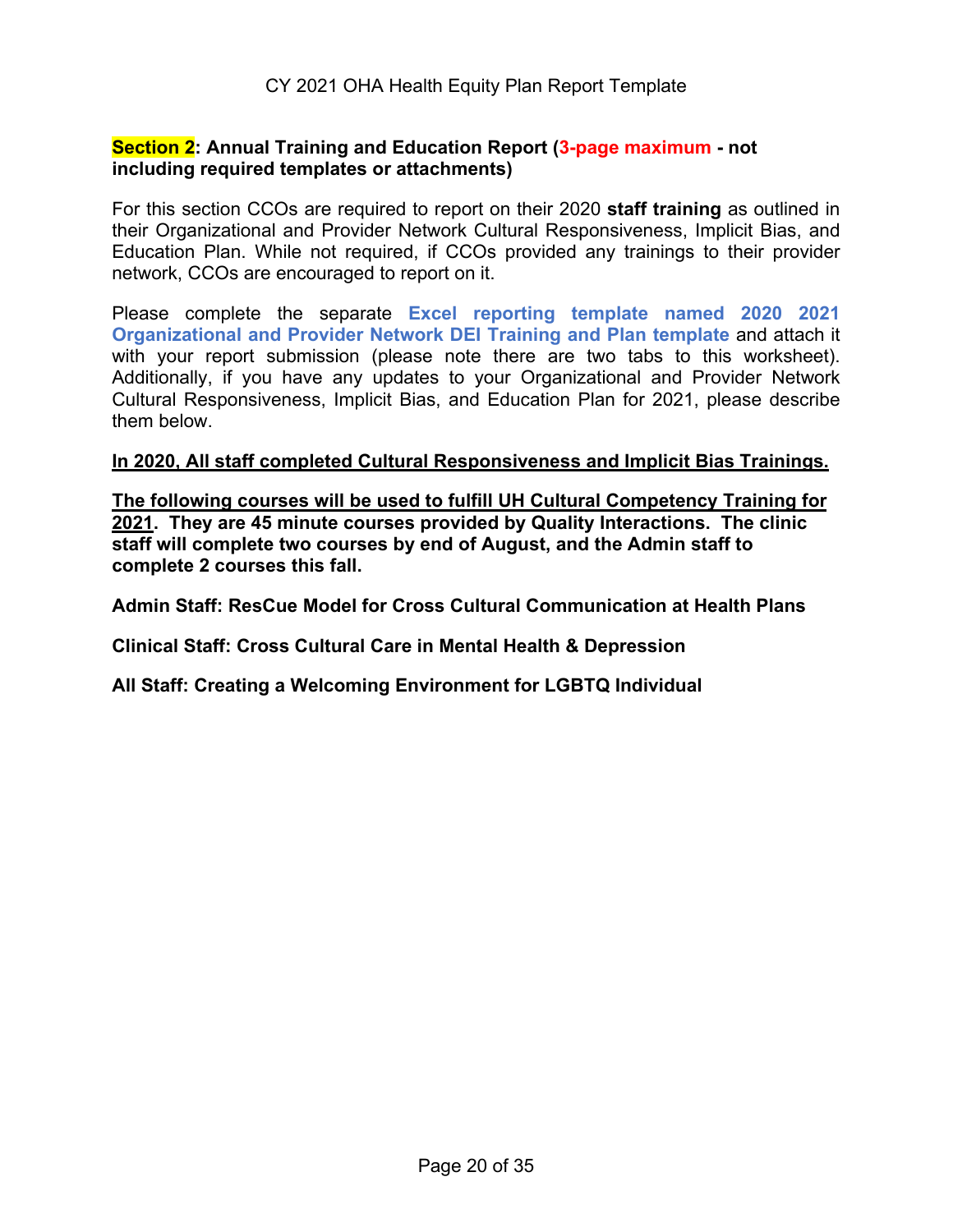#### **Section 3: Health Equity Assessment Report (total of 30-page maximum - not including required templates or attachments)**

CCOs are required to report on progress made towards CY 2020 Health Equity Plan Focus Area strategies and goals. Please complete the below table for each year 1 Focus Area, duplicating the table as needed. **This sub-section has a 15-page maximum.**

| Year 1: Focus Area                                                                                                                                                                                                                                                                                                                                          |                                                                                                                                                                                                                                                                                                                                                                                                                                                  |
|-------------------------------------------------------------------------------------------------------------------------------------------------------------------------------------------------------------------------------------------------------------------------------------------------------------------------------------------------------------|--------------------------------------------------------------------------------------------------------------------------------------------------------------------------------------------------------------------------------------------------------------------------------------------------------------------------------------------------------------------------------------------------------------------------------------------------|
| <b>Focus Area 1 Grievance and Appeals</b>                                                                                                                                                                                                                                                                                                                   |                                                                                                                                                                                                                                                                                                                                                                                                                                                  |
| <b>Year 1 Progress Report</b>                                                                                                                                                                                                                                                                                                                               |                                                                                                                                                                                                                                                                                                                                                                                                                                                  |
| <b>Year 1 Strategy:</b><br>By December 2024, Umpqua Health Alliance will implement system and process<br>improvements to ensure that members can file and receive resolution of<br>grievances and appeals in a culturally and linguistically appropriate manner.                                                                                            |                                                                                                                                                                                                                                                                                                                                                                                                                                                  |
| <b>Year 1 Goal:</b><br><insert 1="" achieve="" goal(s)="" strategy="" to="" year=""></insert>                                                                                                                                                                                                                                                               |                                                                                                                                                                                                                                                                                                                                                                                                                                                  |
| <b>Baseline (if any):</b><br><b>NA</b>                                                                                                                                                                                                                                                                                                                      | <b>Metric/Measure of success:</b><br>1. By June 2020, Umpqua Health<br>Alliance will start analyzing<br>Grievance & Appeals based on<br>REAL+D data<br>2. By August 2020, Umpqua Health<br>Alliance will start planning<br>improvement processes based on<br>REAL+D data<br>3. By December 2020, Umpqua<br>Health Alliance will evaluate its<br>progress on the above measures<br>and update and revise these<br>measures for 2021 as necessary. |
| <b>Progress to date:</b><br>UHA' initial timeline to meet its strategic goals was 2024; that timeline has<br>changed and we anticipate to meet the goal by Q1 of 2022 – Measure #1 has<br>are part of UHA's 2021 TQS program:<br>1. Create a new A&G member handbook section<br>2. Additional resources made available on the UHA website<br>term project). | been fully met; work on measure #2 will requires more time; we have instituted an<br>internal workgroup which will be functional in 2021 and it's main objective will be to<br>build on a list of improvement actions related to G&A these improvement projects<br>3. Improve the readability of adverse benefit determination notices (short                                                                                                    |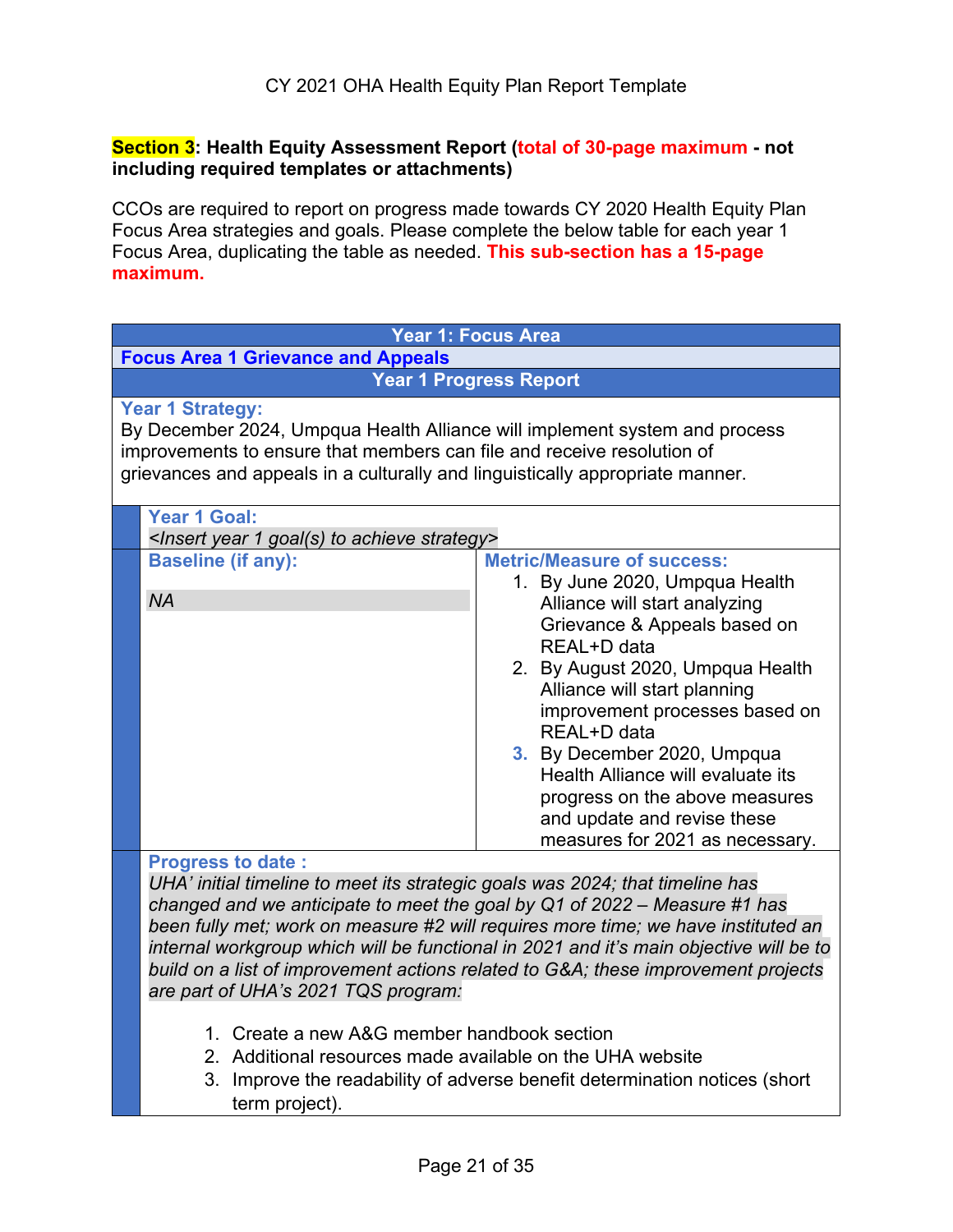- 4. Rewrite the A&G Policy and update/improve/implement an A&G Handbook for processing, data collection, analysis, and workflows.
- 5. Work with PH Tech to improve notices and reduce claim denials

*Progress on the above improvement actions will be shared with the CAC and UHA Health Equity Committee.* 

**Supporting Documentation:** 

*UHA\_G and A REALD stratification\_Report UHA\_G and A REALD\_Data Tables UHA\_G and A Improvement Projects\_Plan [Pages 455-456]* 

#### **Year 1: Focus Area**

**Focus Area 2 Demographic Data**

**Year 1 Progress Report**

**Year 1 Strategy:**

By December 2024, Umpqua Health Alliance will integrate the collection and analyses of member race, ethnicity, language, and disability (REAL+D) data into its quality improvement and health equity goals and activities.

**Year 1 Goal:**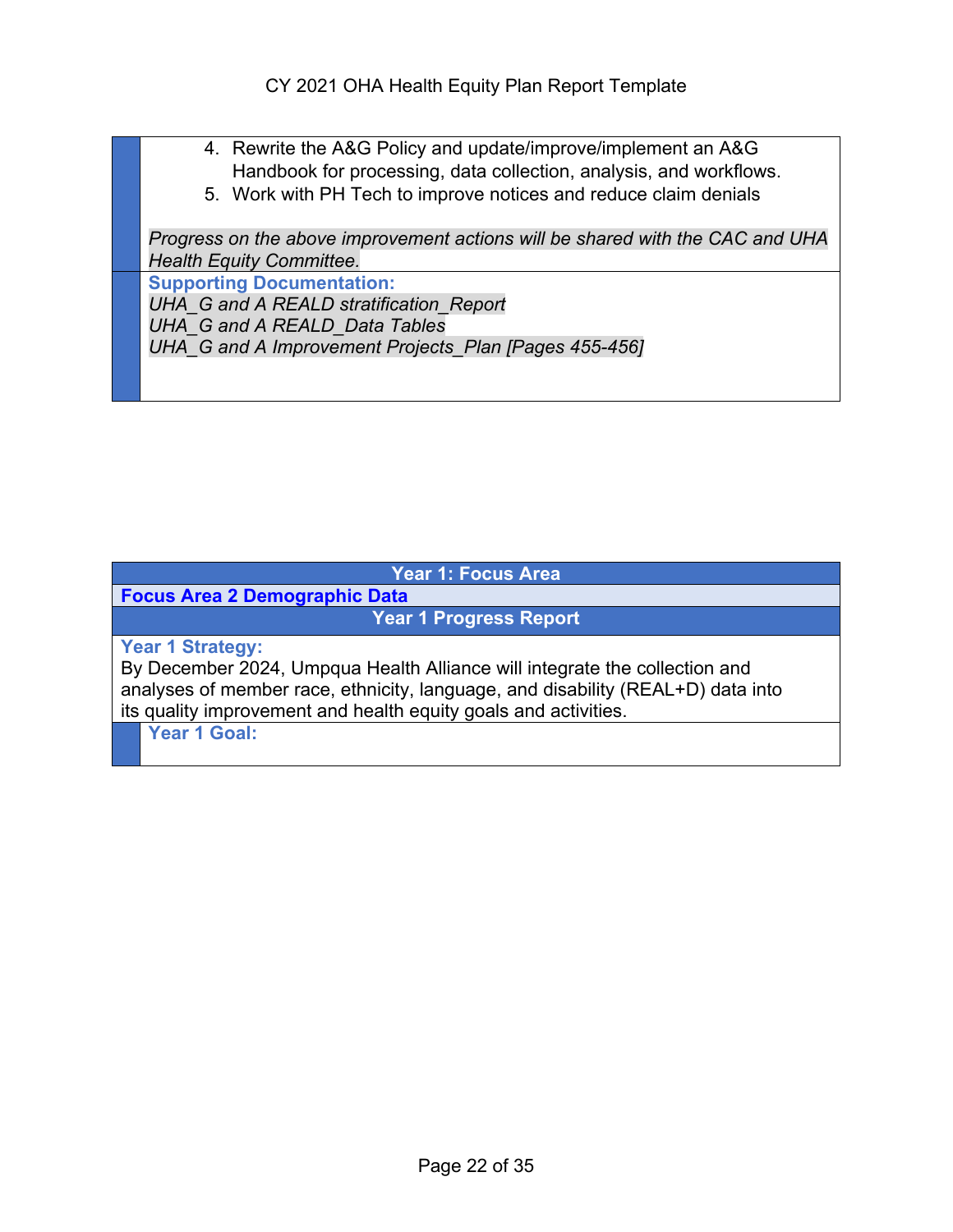| <b>Baseline (if any):</b> | <b>Metric/Measure of success:</b>  |
|---------------------------|------------------------------------|
|                           | 1. By June 2020, Umpqua Health     |
| <b>NA</b>                 | Alliance will develop robust       |
|                           | processes, tools and technologies  |
|                           | to collect and analyze REAL+D      |
|                           | data (Remediation #9, 10)          |
|                           | 2. By December 2020, Umpqua        |
|                           | Health Alliance will identify and  |
|                           | implement best practices, tools,   |
|                           | and technology for tracking health |
|                           | care and social needs/social       |
|                           | determinants data (e.g. risk       |
|                           | stratification tools, community    |
|                           | resource and referral database,    |
|                           | referrals to social services,      |
|                           | tracking of social needs met)      |
|                           | (Remediation #6)                   |
|                           | 3. By December 2020, Umpqua        |
|                           | Health Alliance will evaluate its  |
|                           | progress on the above measures     |
|                           | and update and revise these        |
|                           | measures for 2021 as necessary.    |

#### **Progress to date**

Work to meet measures 1 & 2 is still in progress and UHA hopes to complete this work by end of Q4 2021 – We acquired additional [human] assets in the area of analysis and programing, and feel that this add to our IT infrastructure increases our capability to meet the measures. We are also reporting the progress on these measures to OHA via TQS and have received good reviews.

For 2021, UHA has offered a VBP program to PCPCH clinics to meet SDOH component; under the VBP program clinics' will be reimbursed [on basis of PMPM] to screen patients and provide Z-codes for three key SDOH areas: 1) Housing Insecurity 2) Food Insecurity and 3) Income Insecurity. [Disparities in health care based on social determinants of health and health equity result in poorer health outcomes. In order to address these inequities, UHA will address the Social Determinants of Health and Equity as defined in OAR 141-410-3735 by developing a single database with filters for REAL+D. We will utilize population health data with a health equity lens to allow the stratification of quality data by patient race, ethnicity and language] UHA's has shared it's VBP program with the SDOH Collaborative and has received wide ranging support and acclamation form the participants and organizers alike.

**Supporting Documentation:**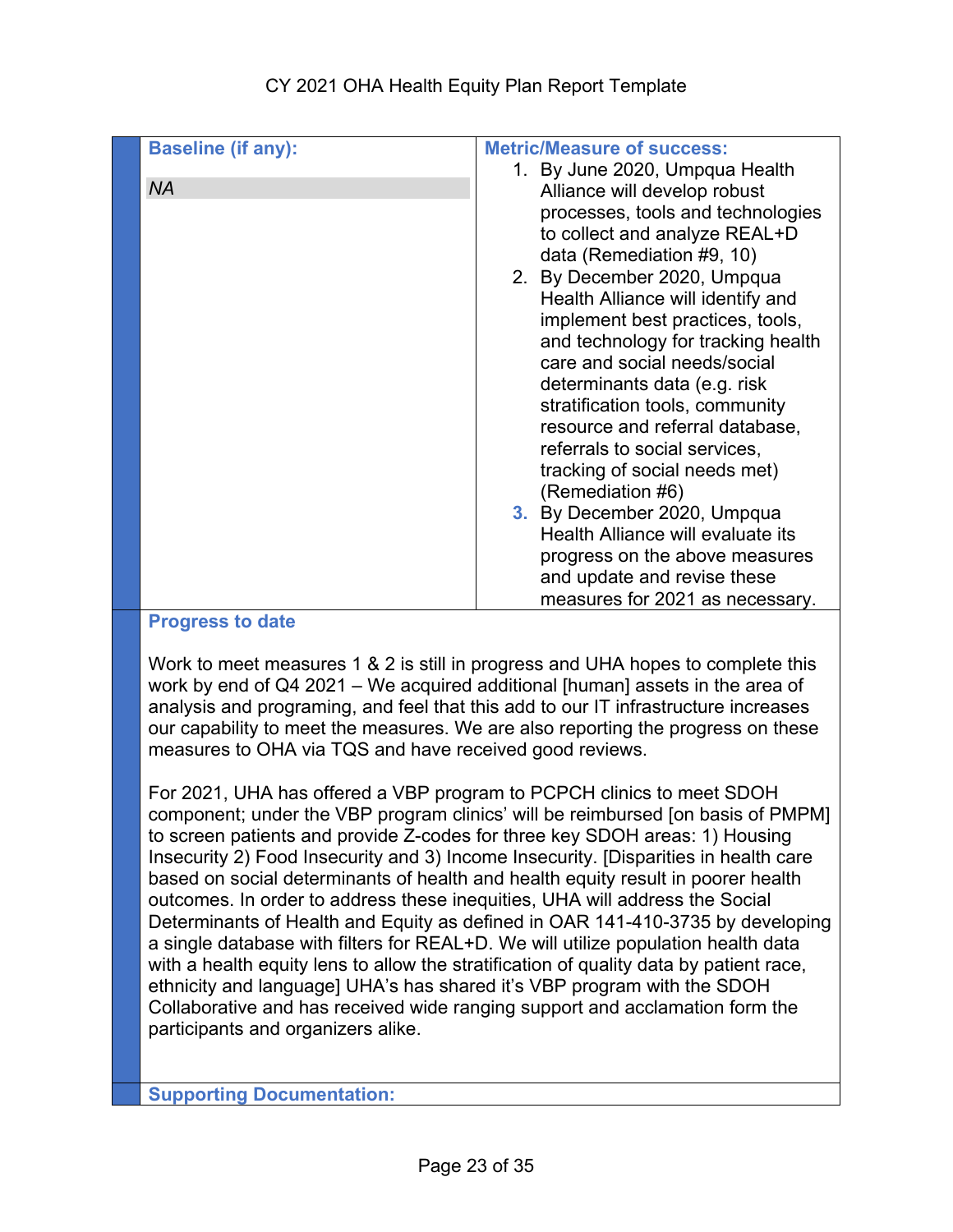*UHA\_SDoH and REAL+D DataCollection\_Model [Page 458] UHA\_SDOH REALD Database\_Project [Pages 459-461]*

#### **Year 1: Focus Area**

**Focus Area 3 Culturally and Linguistically Appropriate Services (CLAS) Year 1 Progress Report**

#### **Year 1 Strategy:**

By December 2020, Umpqua Health Alliance will implement system and process improvements to ensure culturally and linguistically appropriate health care services for its members, including language assistance services.

**Year 1 Goal:**

| <b>Baseline (if any):</b> | <b>Metric/Measure of success:</b> |
|---------------------------|-----------------------------------|
|                           | 1. By December 2020, Umpqua       |
| <b>NA</b>                 | Health Alliance will develop a    |
|                           | tracking mechanism to ensure      |
|                           | compliance for Focus Area 3       |
|                           | 2. By December 2020, Umpqua       |
|                           | Health Alliance will evaluate its |
|                           | progress on the above measures    |
|                           | and update and revise these       |
|                           | measures for 2021 as necessary.   |

#### **Progress to date :**

UHA has incorporate a contract clause for it's provider network which will allow us to trach CLAS trainings and meet the measure #1 – We are reporting multiple projects in this area within our 2021 TQS portfolio (see attached). National Standards for Culturally and Linguistically Appropriate Services (CLAS Standards). To expand the knowledge base concerning the impact of health equity, UHA will provide funding to Qualifying Providers to begin integrating health equity principles into their practices. In order to ensure Organizations are culturally and linguistically responsive, UHA will provide a PMPM to Eligible Organizations that bring awareness to CLAS by the end of 2021 and collect/report REAL+D and Social Determinants of Health (SDOH) data throughout the year. To receive the PMPM, eligible Organizations will need to demonstrate that they have met all of the following:

• Trained its staff and providers on the use of CLAS Standards in the provision of services; and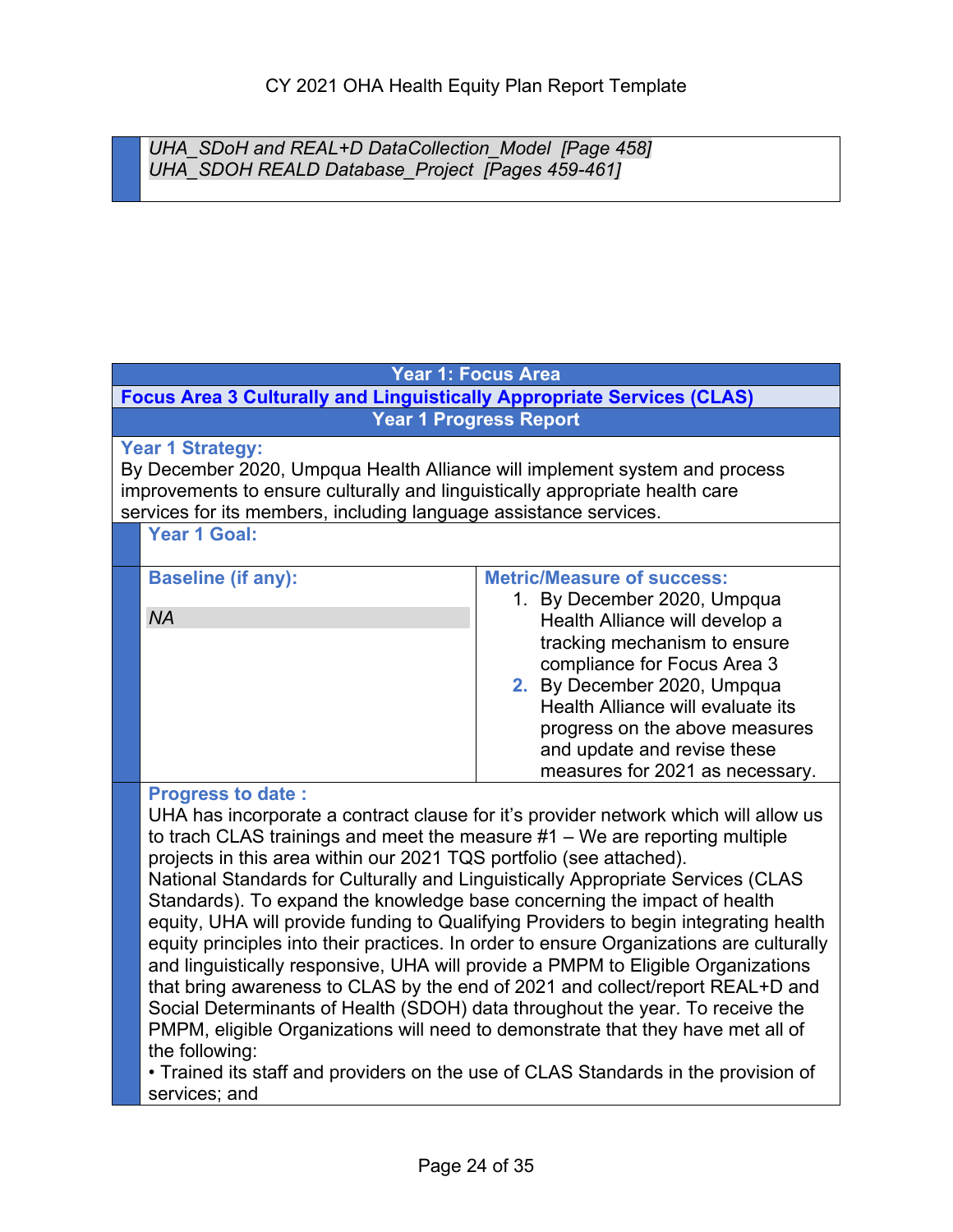- Implemented at least five CLAS Standards; and
- Provided cultural responsiveness and implicit bias training to its staff and providers; and

• Collected and supplied Race, Ethnicity, Language and Disability (REAL+D) data consistent with OHA's OARs 943-070-0000 through 943-070-007; and

• Screen members for three (3) SDOH domains and use Z-codes for reporting through claims submission: Housing (Z-codes: Z59.0-1; Z59.8-9), Food Insecurity (Z59.4) and Income (Z56.0; Z59,6-9).

**Supporting Documentation:**  *UHA\_CLAS Appropriate Services\_Projects [Pages 447-454]* 

#### **Year 1: Focus Area Focus Area 4 CLAS as an Organizational Framework Year 1 Progress Report**

**Year 1 Strategy:**

By December 2024, Umpqua Health Alliance's Board of Directors and Executive Leadership Team will integrate the National CLAS Standards in its governance responsibilities, including oversight, fiscal and human resource allocation, and evaluation.

**Year 1 Goal:**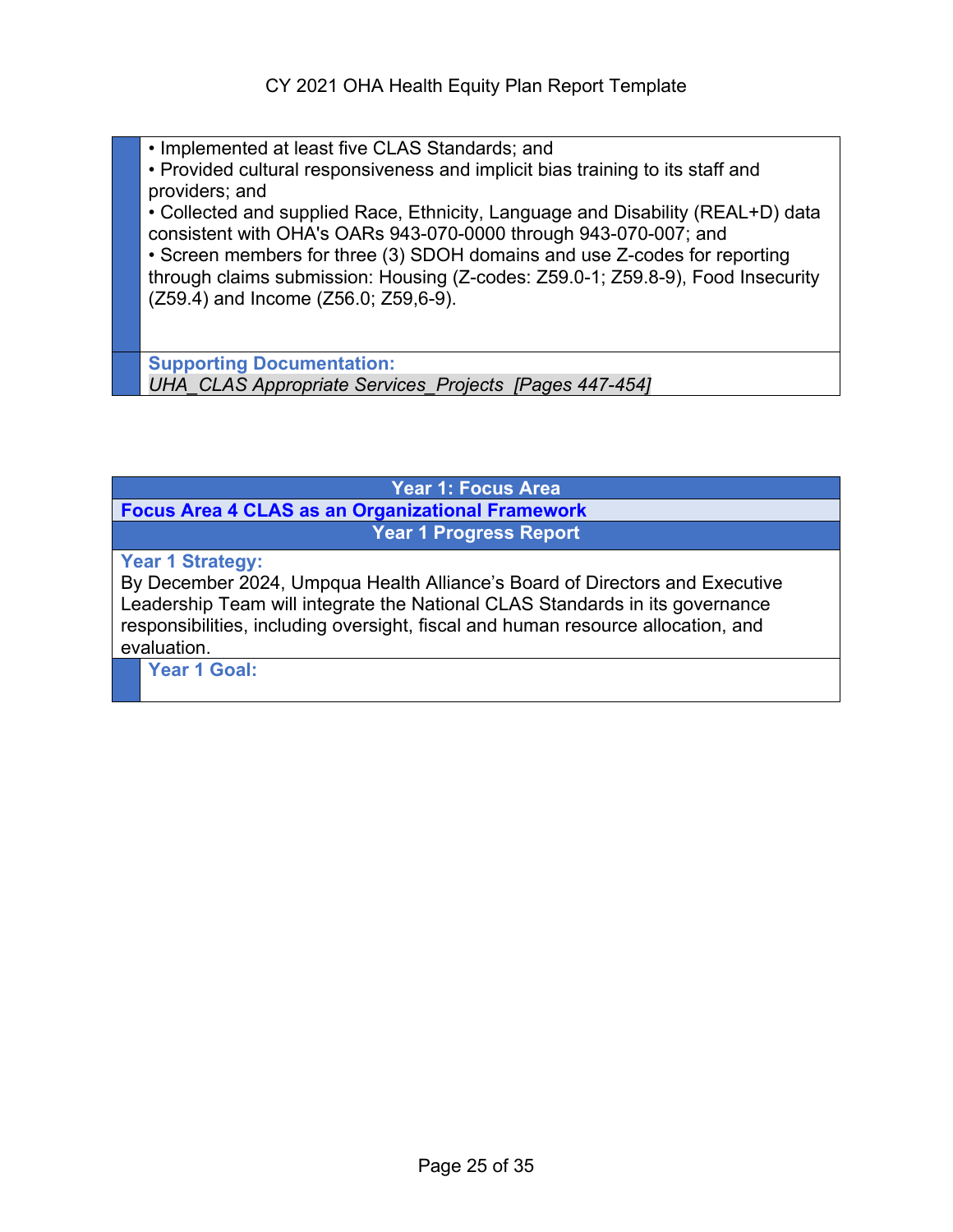## CY 2021 OHA Health Equity Plan Report Template

| <b>Baseline (if any):</b> | <b>Metric/Measure of success:</b>                          |
|---------------------------|------------------------------------------------------------|
|                           | 1. By April 2020, Umpqua Health                            |
| <b>NA</b>                 | Alliance will review, assess, and                          |
|                           | make appropriate changes to                                |
|                           | organizational structure including                         |
|                           | the designation of a Health Equity                         |
|                           | Administrator and the stablishment                         |
|                           | of a health equity committee [Co-                          |
|                           | Chaired by a Board Member, with                            |
|                           | <b>Tribal Government and CAC</b>                           |
|                           | representation] to work with                               |
|                           | leadership and all functional areas                        |
|                           | of UHA to develop a health equity                          |
|                           | plan that will be applied across the                       |
|                           | organization, both internally and                          |
|                           | xternally. (Remediation #8)<br>2. By December 2020, Umpqua |
|                           | Health Alliance will identify,                             |
|                           | assess, and address barriers to                            |
|                           | community engagement; and will                             |
|                           | develop a means to share the                               |
|                           | community engagement plan and                              |
|                           | annual updates publicly.                                   |
|                           | (Remediation #11 and 14)                                   |
|                           | 3. By December 2020, Umpqua                                |
|                           | Health Alliance will develop a clear                       |
|                           | plan for varying levels of                                 |
|                           | meaningful community                                       |
|                           | engagement from UHA members                                |
|                           | and non-members that addresses                             |
|                           | a broad set of UHA decisions,                              |
|                           | activities and deliverables that are                       |
|                           | not limited to the CHA/CHP                                 |
|                           | process. (Remediation #11 and<br>13)                       |
|                           | 4. By December 2020, Umpqua                                |
|                           | Health Alliance will strengthen                            |
|                           | outreach strategies beyond CCO                             |
|                           | staff and CAC dissemination, to                            |
|                           | ensure funding opportunities are                           |
|                           | disseminated broadly and reach                             |
|                           | new potential partners, including                          |
|                           | culturally specific organizations                          |
|                           | and community partners that serve                          |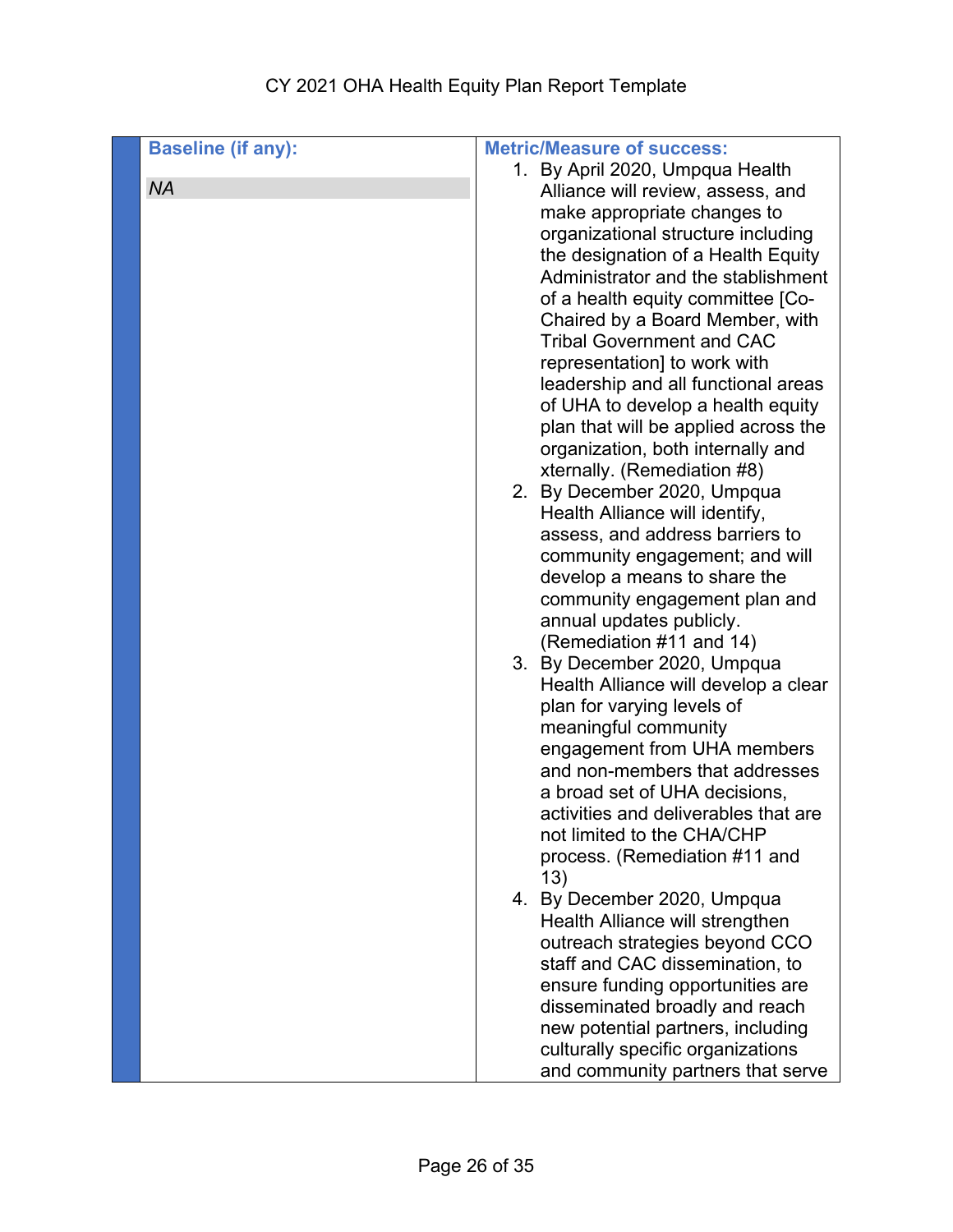|                          | marginalized populations,                                                                                                                                                                                                                                                                                                                                                                     |
|--------------------------|-----------------------------------------------------------------------------------------------------------------------------------------------------------------------------------------------------------------------------------------------------------------------------------------------------------------------------------------------------------------------------------------------|
|                          | (Remediation #17)                                                                                                                                                                                                                                                                                                                                                                             |
|                          | 5. By December 2020, Umpqua                                                                                                                                                                                                                                                                                                                                                                   |
|                          | Health Alliance will establish                                                                                                                                                                                                                                                                                                                                                                |
|                          | and/or detail set criteria for project                                                                                                                                                                                                                                                                                                                                                        |
|                          | evaluation in order to ensure                                                                                                                                                                                                                                                                                                                                                                 |
|                          | fairness and reduce bias; will                                                                                                                                                                                                                                                                                                                                                                |
|                          | establish criteria using a public,                                                                                                                                                                                                                                                                                                                                                            |
|                          | transparent process, such as                                                                                                                                                                                                                                                                                                                                                                  |
|                          | through the CAC; and will clarify                                                                                                                                                                                                                                                                                                                                                             |
|                          | how organizations seeking funding                                                                                                                                                                                                                                                                                                                                                             |
|                          | can identify any conflicts of                                                                                                                                                                                                                                                                                                                                                                 |
|                          | interest. (Remediation #17)                                                                                                                                                                                                                                                                                                                                                                   |
|                          | 6. By December 2020, Umpqua                                                                                                                                                                                                                                                                                                                                                                   |
|                          | Health Alliance will evaluate its                                                                                                                                                                                                                                                                                                                                                             |
|                          | progress on the above measures                                                                                                                                                                                                                                                                                                                                                                |
|                          | and update and revise these                                                                                                                                                                                                                                                                                                                                                                   |
|                          | measures for 2021 as necessary.                                                                                                                                                                                                                                                                                                                                                               |
|                          |                                                                                                                                                                                                                                                                                                                                                                                               |
| <b>Progress to date:</b> | $\overline{a}$ , $\overline{a}$ , $\overline{a}$ , $\overline{a}$ , $\overline{a}$ , $\overline{a}$ , $\overline{a}$ , $\overline{a}$ , $\overline{a}$ , $\overline{a}$ , $\overline{a}$ , $\overline{a}$ , $\overline{a}$ , $\overline{a}$ , $\overline{a}$ , $\overline{a}$ , $\overline{a}$ , $\overline{a}$ , $\overline{a}$ , $\overline{a}$ ,<br>$\mathbf{a}$ $\mathbf{b}$ $\mathbf{c}$ |
|                          |                                                                                                                                                                                                                                                                                                                                                                                               |

*Measures # 1, 4 & 5 have been met – UHA plans to complete measures #2 & 3 by Q2 of 2022 – UHA focus in 2021 has been to share the HEP with the community and develop a sustainable feedback process using a Equity & Engagement Lens, we have succeeded beyond on our expectations and will continue to build on that to meet measures 2 & 3.* 

**Supporting Documentation:** *<Insert Name of File referenced>*

**Year 1: Focus Area** 

**Focus Area 5 Workforce**

**Year 1 Progress Report**

**Year 1 Strategy:**

By December 2024, Umpqua Health Alliance will implement strategies to recruit, promote, and support a culturally and linguistically diverse workforce.

**Year 1 Goal:**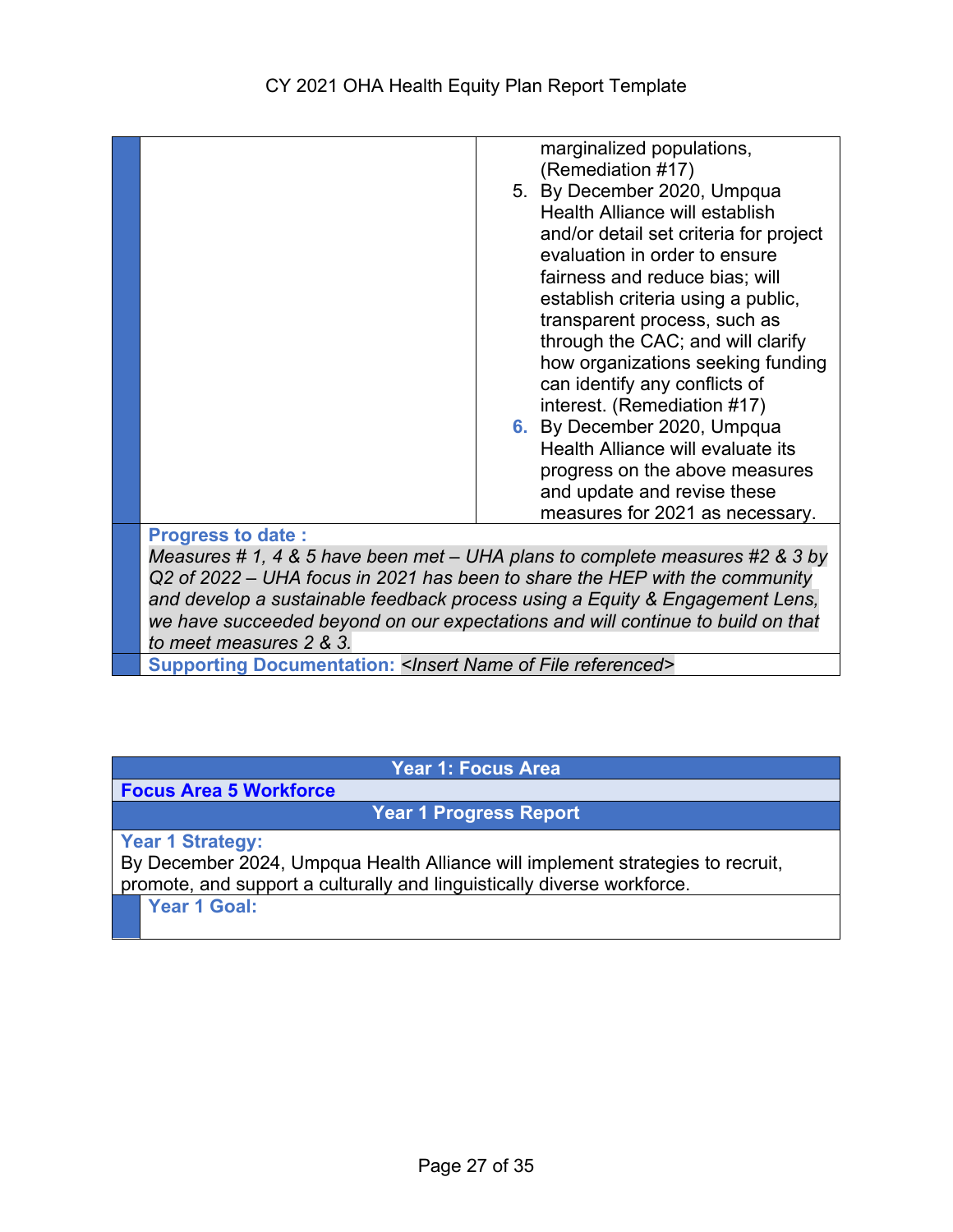|                                                                                                                      | <b>Metric/Measure of success:</b>                                                                                                                                                                                                                                                                                                                                                                                                                                                                                                                                                                                                                                                                                                                        |
|----------------------------------------------------------------------------------------------------------------------|----------------------------------------------------------------------------------------------------------------------------------------------------------------------------------------------------------------------------------------------------------------------------------------------------------------------------------------------------------------------------------------------------------------------------------------------------------------------------------------------------------------------------------------------------------------------------------------------------------------------------------------------------------------------------------------------------------------------------------------------------------|
| <b>Baseline (if any):</b><br><b>NA</b>                                                                               | 1. By December 2020, Umpqua<br>Health Alliance will develop and<br>implement a workforce diversity<br>and inclusion plan (Remediation<br>#7)<br>2. By December 2020, Umpqua<br>Health Alliance will UHA will work<br>with existing and new partners,<br>including community stakeholders,<br>to design a THW Integration and<br>Utilization Plan. The plan will drive<br>efforts to publicize currently<br>available services; increase its<br>recruitment and retention of THWs<br>in its operations, including through<br>payment strategies; and include<br>strategies to expand THW services<br>beyond behavioral health.<br>(Remediation #12)<br>3. By December 2020, Umpqua<br>Health Alliance will evaluate its<br>progress on the above measures |
|                                                                                                                      | and update and revise these<br>measures for 2021 as necessary.                                                                                                                                                                                                                                                                                                                                                                                                                                                                                                                                                                                                                                                                                           |
| <b>Progress to date:</b>                                                                                             |                                                                                                                                                                                                                                                                                                                                                                                                                                                                                                                                                                                                                                                                                                                                                          |
| <uha #1,="" #2="" -="" has="" has<="" is="" measure="" met="" on="" ongoing:="" td="" uha="" work=""><td></td></uha> |                                                                                                                                                                                                                                                                                                                                                                                                                                                                                                                                                                                                                                                                                                                                                          |

*designated its Provider Network Director as the THW Liaison, who is working closely with community partners to finalize the THW Plan – At the policy level UHA' HEA represents the CCO on the THW workgroup setup under the auspices of Primary Care Payment Reform Collaborative (PCPRC) the workgroup's focus is to provide guidance on developing VBP payment model for THWs (see attached).*

**Supporting Documentation:**  *UHA\_PCPRC Workgroup\_Agenda*

#### **Year 1: Focus Area Focus Area 6 Organizational Training and Education Year 1 Progress Report**

**Year 1 Strategy:**

By December 2024, Umpqua Health Alliance will integrate cultural responsiveness, implicit bias, and CLAS into its staff, Board of Directors, Community Advisory Council, and provider network education and training activities.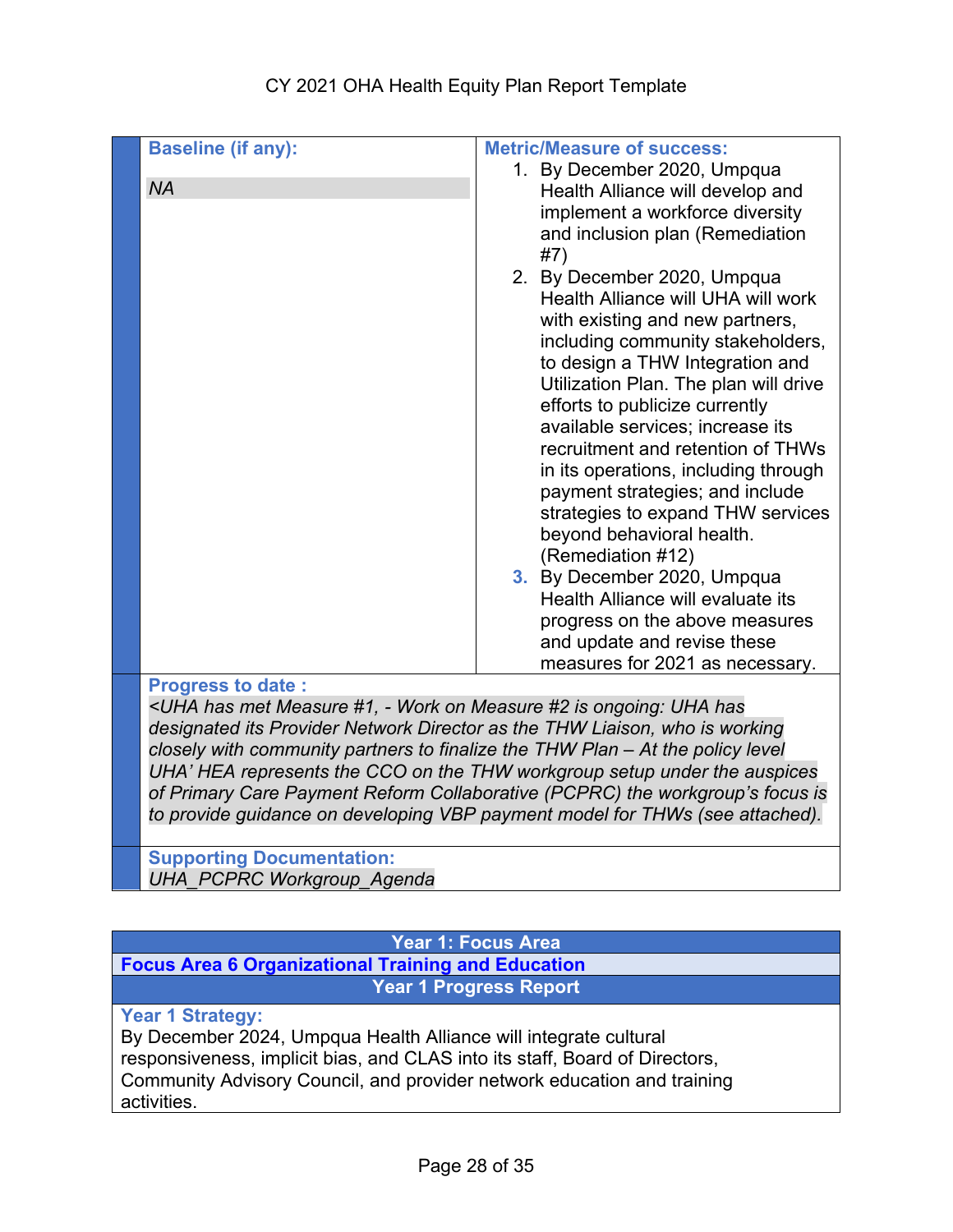#### CY 2021 OHA Health Equity Plan Report Template

| <b>Year 1 Goal:</b>                                                                   |                                                                                                                                                                                                                                                                                                                                                                                                                                                                                        |
|---------------------------------------------------------------------------------------|----------------------------------------------------------------------------------------------------------------------------------------------------------------------------------------------------------------------------------------------------------------------------------------------------------------------------------------------------------------------------------------------------------------------------------------------------------------------------------------|
| <b>Baseline (if any):</b><br><b>NA</b>                                                | <b>Metric/Measure of success:</b><br>1. By December 2020, Umpqua<br>Health Alliance will deploy the<br><b>CLAS and Implicit Bias trainings</b><br>for all Employees<br>2. By December 2020, Umpqua<br>Health Alliance will deploy the<br><b>CLAS and Implicit Bias trainings</b><br>for Board and CAC members.<br>3. By December 2020, Umpqua<br>Health Alliance will evaluate its<br>progress on the above measures<br>and update and revise these<br>measures for 2021 as necessary. |
| <b>Progress to date:</b><br>UHA, has met measures #1 & 2; we do not plan any changes. |                                                                                                                                                                                                                                                                                                                                                                                                                                                                                        |
| <b>Supporting Documentation: &lt; Insert Name of File referenced&gt;</b>              |                                                                                                                                                                                                                                                                                                                                                                                                                                                                                        |

**Year 1: Focus Area** 

**Focus Area 7 Language Access Reporting Mechanisms Year 1 Progress Report**

**Year 1 Strategy:**

By December 2024, Umpqua Health Alliance will implement system and process improvements that ensure that the CCO and its provider network provides readily available, high-quality, language assistance services.

**Year 1 Goal:**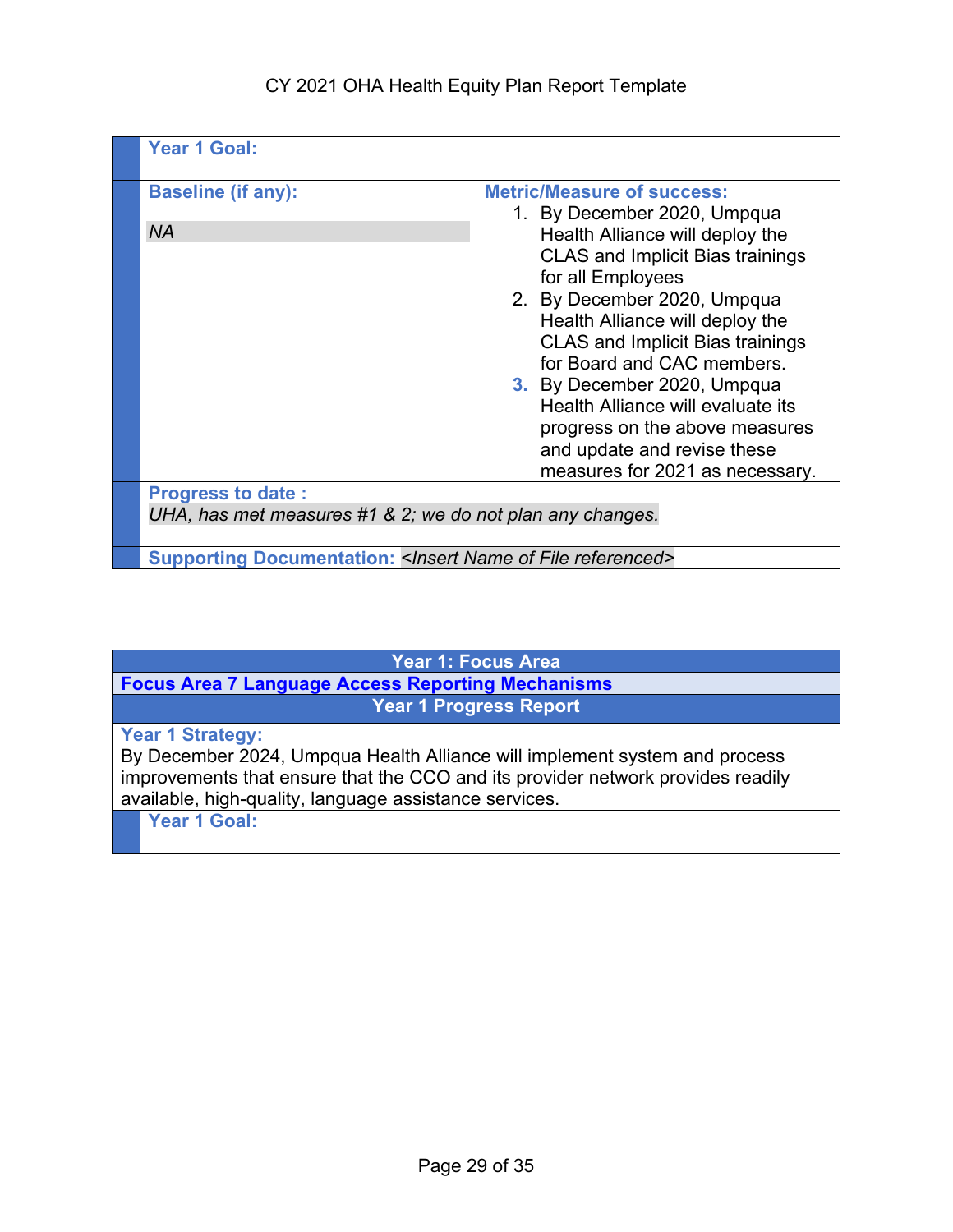#### CY 2021 OHA Health Equity Plan Report Template

| <b>Baseline (if any):</b>                                                | <b>Metric/Measure of success:</b><br>1. By December 2020, Umpqua                                                                                                                                                                                                                                                                                                          |
|--------------------------------------------------------------------------|---------------------------------------------------------------------------------------------------------------------------------------------------------------------------------------------------------------------------------------------------------------------------------------------------------------------------------------------------------------------------|
| <b>NA</b>                                                                | Health Alliance will create a<br>Language Access plan<br>2. By December 2020, Umpqua<br>Health Alliance will create a<br>measurement process to monitor<br>the quality of translational services.<br>3. By December 2020, Umpqua<br>Health Alliance will evaluate its<br>progress on the above measures<br>and update and revise these<br>measures for 2021 as necessary. |
| <b>Progress to date:</b>                                                 |                                                                                                                                                                                                                                                                                                                                                                           |
| by Q4 2021.                                                              | UHA, has met measure #1 – We are working on Measure #2 and hope to set it up                                                                                                                                                                                                                                                                                              |
| <b>Supporting Documentation: &lt; Insert Name of File referenced&gt;</b> |                                                                                                                                                                                                                                                                                                                                                                           |

## **Year 1: Focus Area**

**Focus Area 8 Member Education and Accessibility Year 1 Progress Report**

#### **Year 1 Strategy:**

By December 2024, Umpqua Health Alliance will implement system and process improvements to ensure that all member educational materials and communications are in plain language and that are available in alternative formats.

**Year 1 Goal:**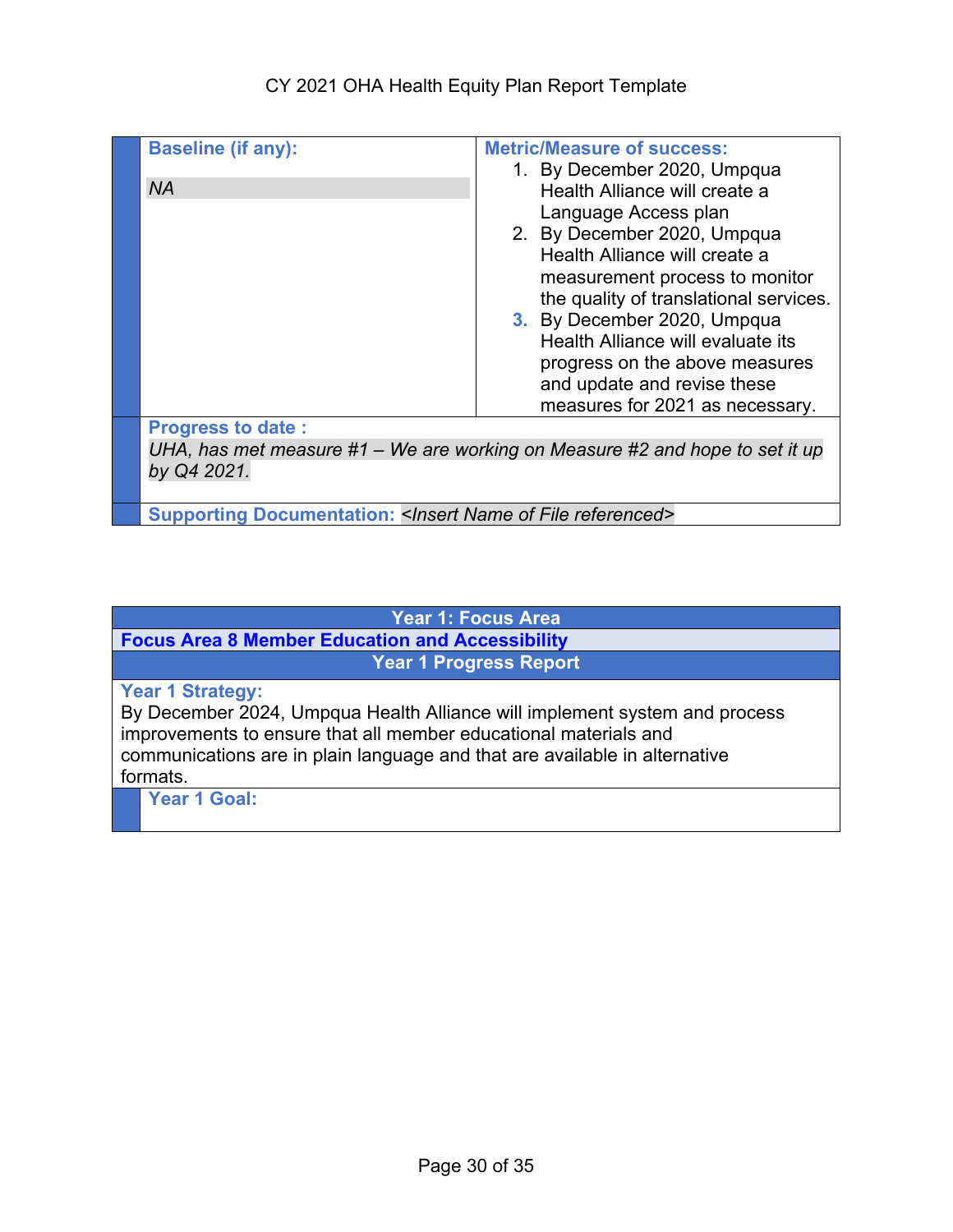| <b>Baseline (if any):</b><br><b>NA</b>                                                                                                                                                                                                                                                       | <b>Metric/Measure of success:</b><br>1. By December 2020, Umpqua<br>Health Alliance will establish a<br>Member Engagement and Health<br>Equity Committee (MEHE) [with<br>external stakeholder participation].<br>2. By December 2020, Umpqua<br>Health Alliance will share the<br>Member specific resources<br>implementation process with the<br><b>MEHE Committee</b><br>3. By December 2020, Umpqua<br>Health Alliance will evaluate its<br>progress on the above measures<br>and update and revise these<br>measures for 2021 as necessary. |
|----------------------------------------------------------------------------------------------------------------------------------------------------------------------------------------------------------------------------------------------------------------------------------------------|-------------------------------------------------------------------------------------------------------------------------------------------------------------------------------------------------------------------------------------------------------------------------------------------------------------------------------------------------------------------------------------------------------------------------------------------------------------------------------------------------------------------------------------------------|
| <b>Progress to date:</b><br>UHA, has met both measures #1 & 2 - MEHE Committee meets regularly and<br>several community partners are part of this process including Douglas County<br>Public Health; by Q4 2021 we hope to expand the committee to include<br>participation from Blue Zones. |                                                                                                                                                                                                                                                                                                                                                                                                                                                                                                                                                 |
| <b>Supporting Documentation: &lt; Insert Name of File referenced&gt;</b>                                                                                                                                                                                                                     |                                                                                                                                                                                                                                                                                                                                                                                                                                                                                                                                                 |

#### **Stakeholder engagement question:**

Please provide a brief narrative on your actions to date to share any HEP progress and provide HEP updates to stakeholders. Your response should identify the stakeholders, a timeline for engagement, and engagement methods. Additionally, address any impacts COVID-19 has had on your community engagement efforts and steps taken to mitigate them. **This sub-section has a 2-page maximum.**

*UHA has placed its HEP online for Public view and has shared the progress with our CAC members and other stakeholders – Covid-19 has disrupted the normal all over the World, for UHA we seen more projects related to C-19 and we had to improvise – Our stakeholder list is as follows:*

- DPHN
- Ford Family Foundation
- UHA Board
- UHA Staff
- Douglas County ESD
- Peace at Home Advocacy Center
- Healthcare Coalition of Southern OR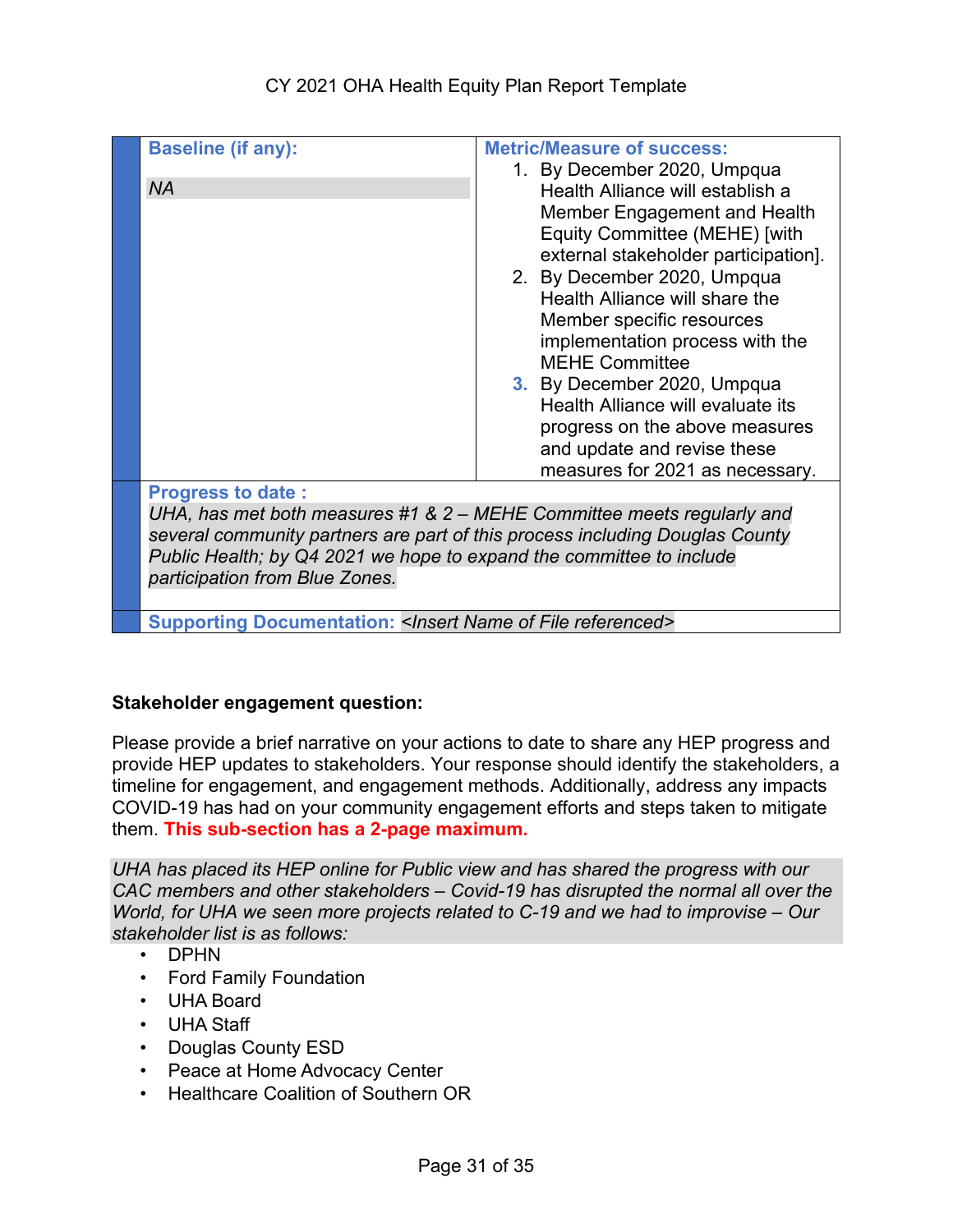• Cow Creek Tribal Government



#### **Advancing Health Equity and Community Accountability – Impacts of developing and implementing a Health Equity Plan Questions (This sub-section has an overall 13-page maximum as outlined below)**

Please respond with a brief narrative to each of the following questions. This section is NOT OPTIONAL. Please note page limits per question.

- 1. Please describe any changes to your overall organization based as a result of developing and implementing your HEP in the following areas. CCOs are asked to address all four areas below in their response. *(4 pages maximum)*
	- a. Organizational commitment: *UHA has adopted a Health Equity Statement: this statement was created in collaboration with our community partners; this collaboration process has resulted in building Trust between UHA and the community at large – These community partners represented the Cow Creek Tribal Government, Non-Profits and Public Health officials.*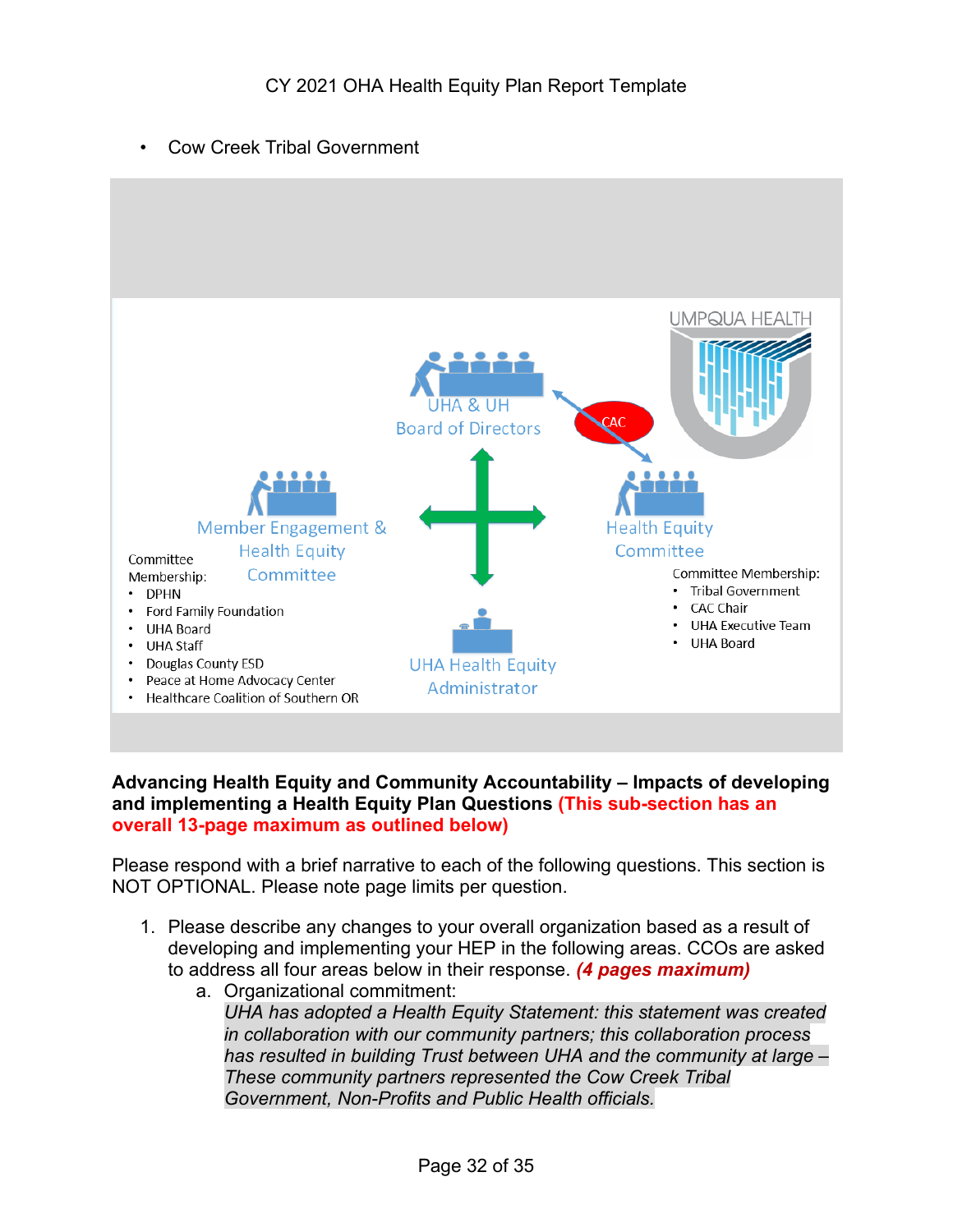b. Organizational infrastructure:

*UHA, has worked in the past 12 months to designate its VP of Quality Dr. Tanveer Bokhari as the HEA, and has also separately designated a Tribal and a THW Liaison. UHA has also expanded its IT infrastructure to include analysts and programmers this will help in meeting our strategic goals around REALD and SDOH data collection.* 

- c. Organizational culture: *By framing a HE Statement UHA has taken a bold step to initiate culture change not only in its own organization but across the community.*
- d. Organizational partnerships, specifically any actions taken to build and foster relationships and trust with culturally specific community-based organizations and/or grassroots community members. *UHA has reached out to Latino organizations in Douglas County to review its HEP and will continue to build these relationships.*
- 2. While it may be too soon for any objective measures, OHA is interested in hearing about any changes you have *observed* in the following areas. CCOs are asked to address all four areas below in their response *(4 pages maximum)*
	- a. Staff awareness of, and capacity to, address health equity: *At UHA, there is a continuous dialogue around HE issues internally and with its provider network; the HEA works to with different departments to make sure HE is on the agenda.*
	- b. Leadership awareness of, and commitment to, including resource allocation, for addressing health equity: *For the 2022, budget year, HEA has proposed to Finance to develop a new position for Coordinating Trainings and increase the budget for training, we receive ample support from our executive team in this process.*
	- c. Services to your members, specifically to those facing health inequities: *<UHA works to improve the living conditions of its members who face inequities: A good example is CCO members who are incarcerated. UHA works with several community partners to help this population -* Connecting Point is a collaborative initiative that stemmed from conversations within the Douglas County Local Public Safety Coordinating Council (LPSCC) Behavioral Health Subcommittee in 2018. The group saw a service gap: Inmates were being released from jail without connections to resources such as treatment, mental health and housing assistance. The group felt this gap represented a missed opportunity for engagement. The Connecting Point was initially launched by LPSCC partners to intercept these individuals upon their release from the jail. At first, Connecting Point operated out of a meeting room in the County Courthouse. Due to low turnout there, Connecting Point moved to the Dream Center, where providers were able to engage with both justiceinvolved individuals and many others. Connecting Point operates as a temporary "one-stop shop" where people needing services can access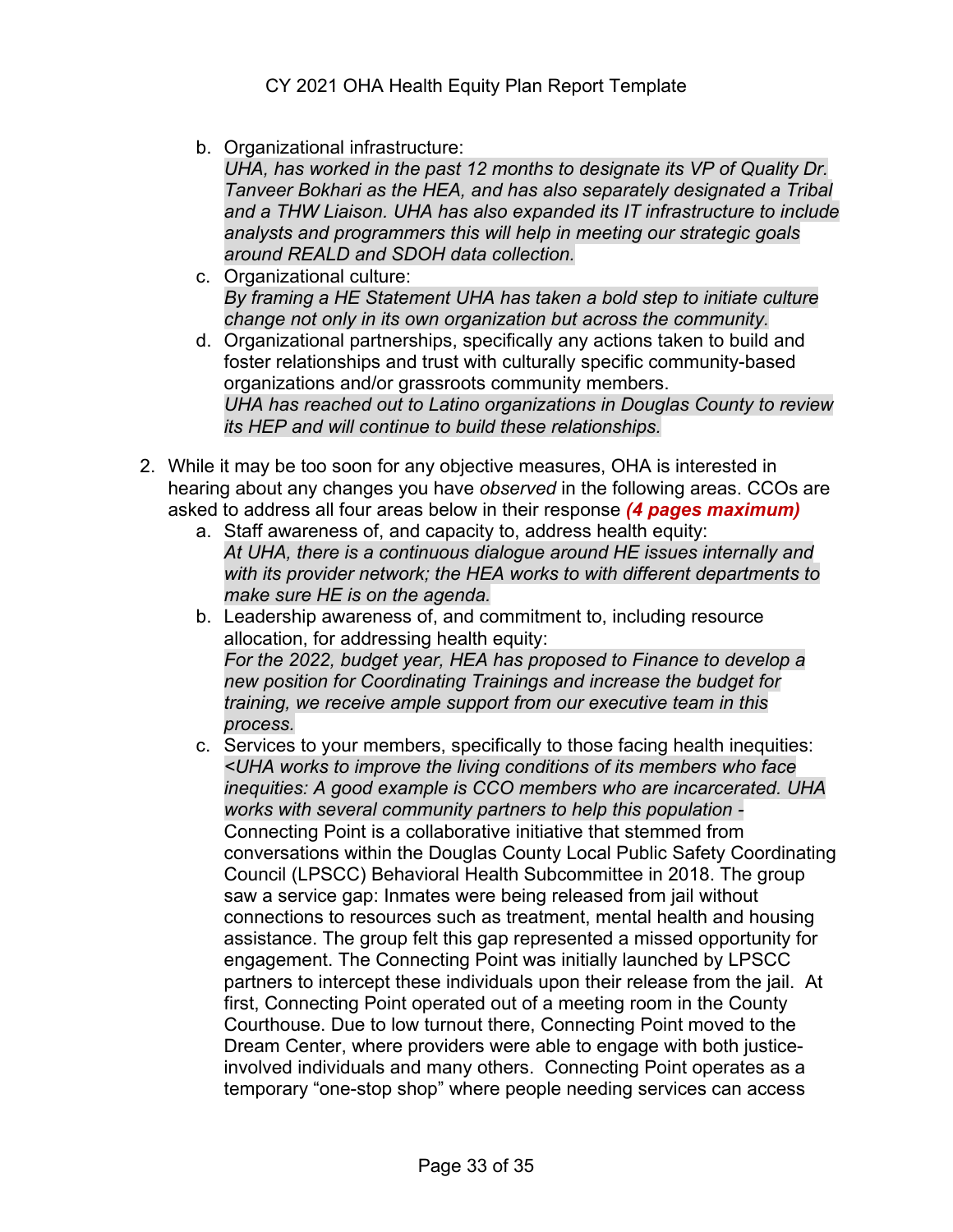multiple providers in one place, rather than needing to travel all over town to access these services. The hours are Monday mornings from 10 to 11:30 a.m. Currently, an average of 10 agencies participate in Connecting Point each week at the Dream Center's new location on Diamond Lake Boulevard, providing services ranging from mental health referrals to naloxone distribution, housing assistance, OHP enrollment, cellphone distribution, showers, provision of hygiene and first aid materials, and much more. The goal from the beginning has been for Connecting Point to eventually grow into something broader and more permanent.

- d. Staff, leadership, or provider network diversity: *UHA, thrives on diversity, and prioritizes this in its hiring processes – UHA's HEA is an Asian with lived experience as an immigrant to the USA.*
- 3. In what ways do you see the development and implementation of your health equity plan advancing your CCO efforts at: *(3 pages maximum)*
	- a. The equitable distribution or redistribution of resources (staff FTE, funding, priorities) towards achieving health equity? Please especially share what, if any, efforts were made to align resources to support culturally specific community-based organizations and/or grassroots community members within the scope of the CCO's health equity efforts.

*<UHA encourages the funding to grassroot organizations through the CAC and we can report that our CAC members have updated their funding criteria to include HE and specifically prioritizing marginalized populations. During the early phase of Covid-19 [in April-May of 2020] UHA provided swift funding to several local organizations working with the homeless population.* 

- b. The equitable distribution or redistribution of power (decision-making, authority, or influence) towards achieving health equity? *UHA has nominated the a Cow Creek Tribe Representative to the UHA Board and also as the Chair of the Health Equity Committee – This has provided the Tribal Government a voice at the HE table.*
- c. Recognizing, reconciling, and rectifying historical and contemporary injustices?

*UHA has started engaging with the Cow Creek Tribe in this spirit – The CEO of the Tribal Government has been invited to the HE Committee to provide a background on the functioning of the Government; this is a reflection on UHA' thinking around racial injustices and we have committed to ensure that our Policies do not inadvertently cause any extension in contemporary injustices.* 

4. What support, if any, do you need from Oregon Health Authority (OHA) to continue pursuing health equity? *(1 page maximum): We hope to work closely with OEI, and feel that the process set in the contract designating the HEA as the single-point-of-contact will ensure positive collaboration, which will enhance HE causes in our service area.*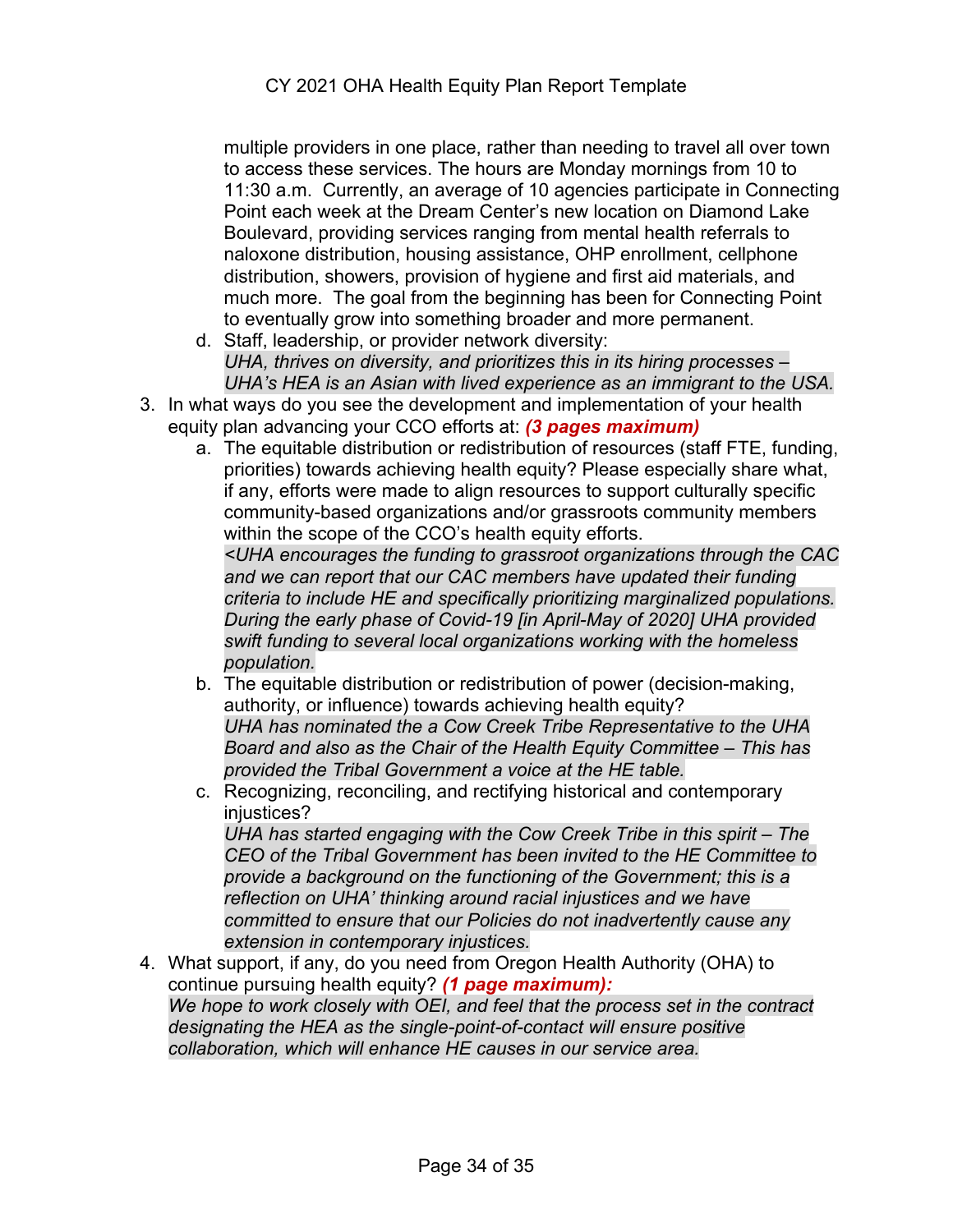CY 2021 OHA Health Equity Plan Report Template

5. Please share one example of an innovative program, strategy, or change you have made at your CCO that has propelled your journey towards health equity that you are proud of. *(1 page maximum): The development of the Member Engagement & Health Equity committee has given us an opportunity to expand our community contacts, we feel this committee along with our CAC creates a model which will prove to be helpful in meeting our HE goals.*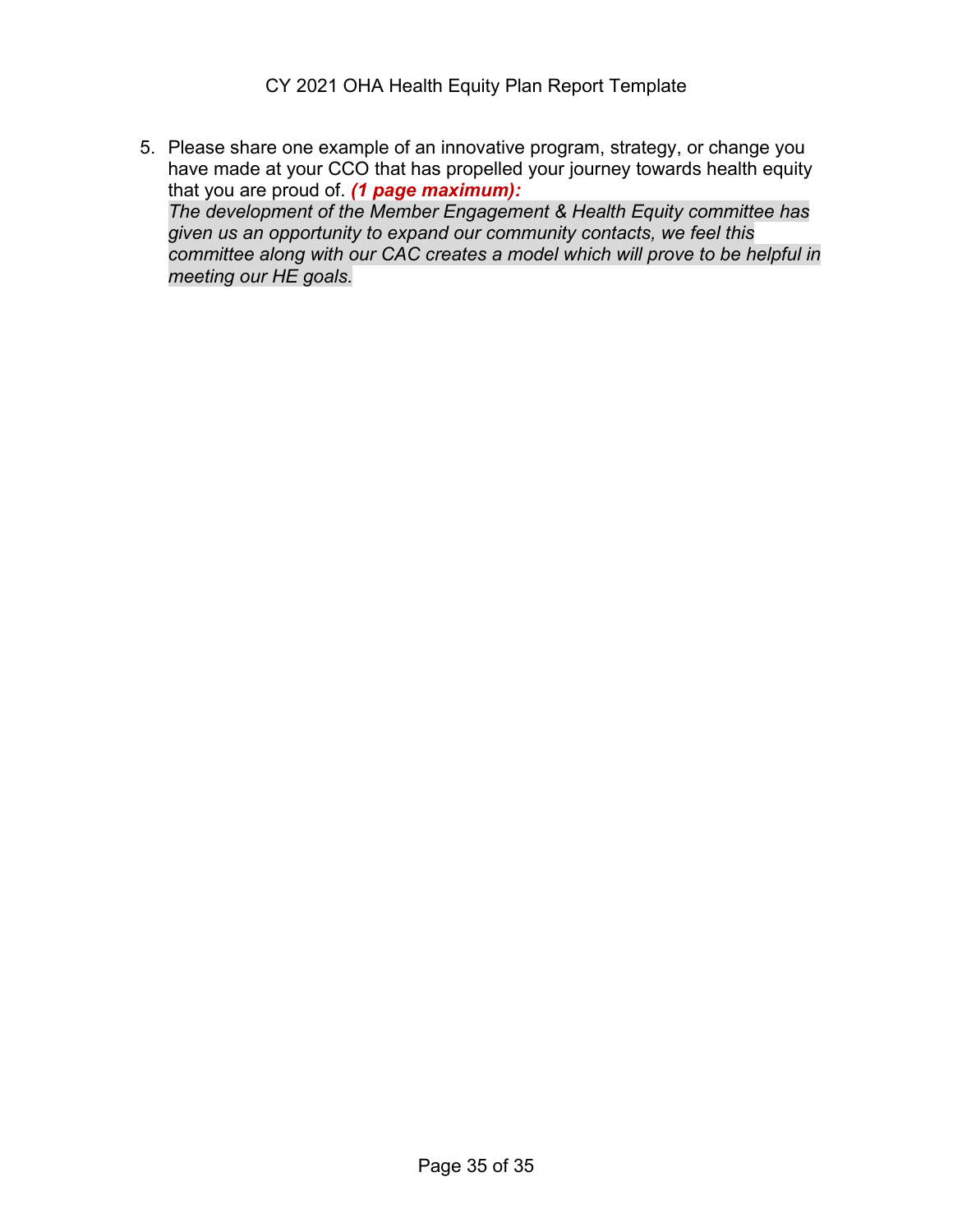## **CY 2021 Health Equity Plan Submission Supporting Documents Index**

#### **Section 1.1**

- 1. UHA Health Equity Statement All Staff email [pdf page-39]
- 2. UHA Health Equity Statement Attestation [pdf pages 40-43]
- 3. UHA Health Equity Statement development Process [pdf page 44]

#### **Section 1.2**

- 4. UHA Executive Mgr and Employee demographics Report [pdf pages 46-49]
- 5. UHA 2.0 Annual CAC Demographic Report [pdf page 50-53]
- 6. UHA\_Demographics Data Board of Directors 95 percent\_Survey [pdf pages 54- 58]

#### **Section 1.3**

- 7. UHA Health Equity Administrator Org Chart [pdf Page 59]
- 8. UHA HE Administrator Bio [Page 60]
- 9. UHA\_HE Infrastructure\_Committees [pdf Page 61]

#### **Section 1.4**

- 10.UHA\_Funding for Community HE Resources\_Applications [Pages 62-86]
- 11. UHA Organizational Assessment Tool [Pages 87-88]
- 12. UHA SDOH WF and Community assets [Page 89]

#### **Section 1.5**

- 13. UHA Community Partners List [Page 90]
- 14. UHA\_Cow Creek Tribal Gov HEP review using E and E Lens Report [Page 91]
- 15. UHA HEP eval Equity and Empowerment Lens [Pages 92-93]
- 16. UHA Public Health HEP review using E and E Lens Report [Page 94]

#### **Section 1.6**

- 17. UHA HE Statement Community Feedback Process [Page 95]
- 18. UHA HEP available on website Attestation [Pages 96-99]
- 19. UHA Share HEP with Community Workplan [Page 100]

#### **Section 2.2**

20.UHA\_Grievance Appeals and Hearings\_Policy [Pages 101-122]

#### **Section 2.6**

- 21. UHA G and A REALD stratification Report [Pages 123-127]
- 22. UHA G and A REALD Data Tables [Page 128]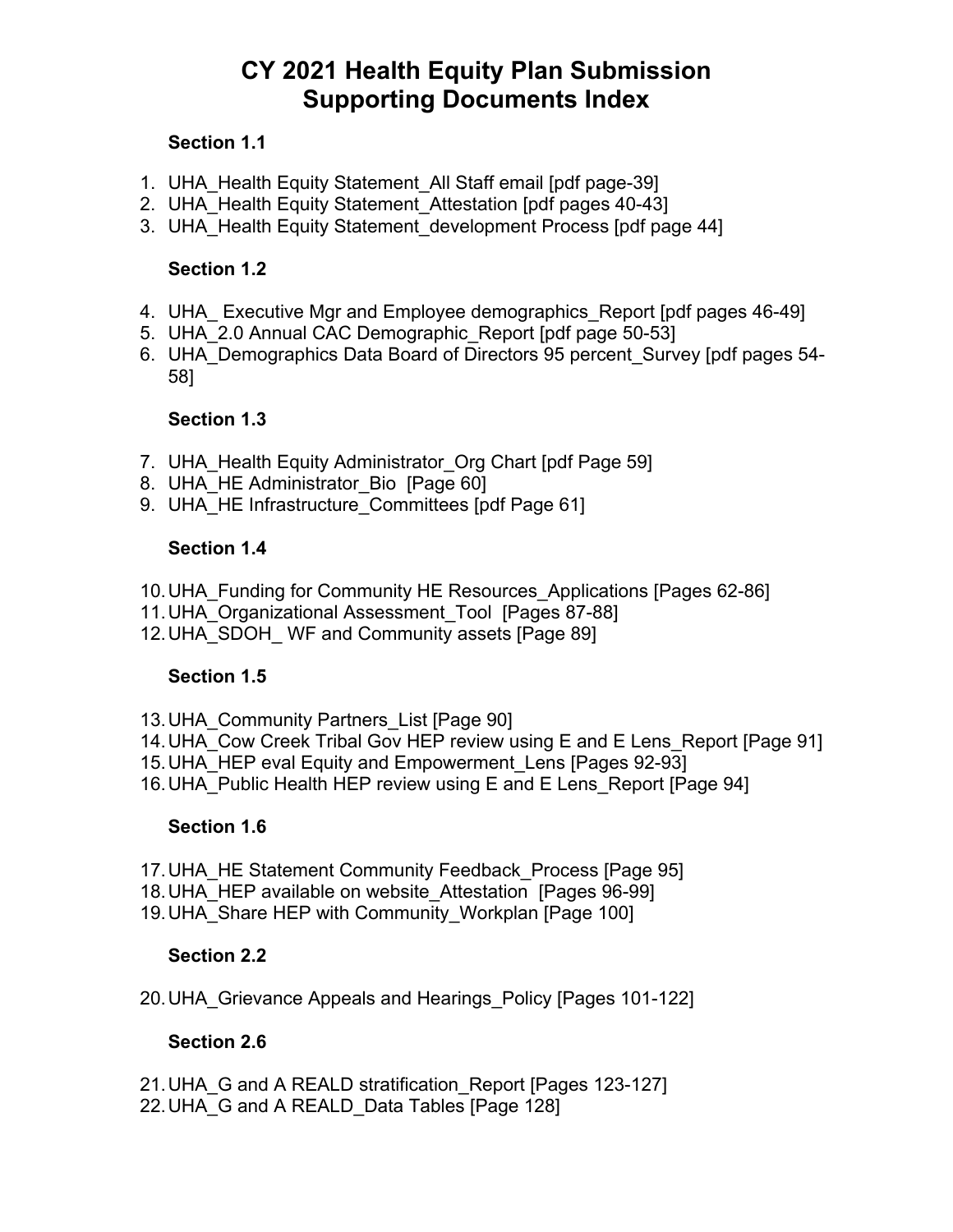#### **Section 2.7**

23.UHA\_REALD Disparities in Quality data\_Report [Page 129]

#### **Section 2.9**

24. UHA Data Aggregation CE Platform [Page 130]

#### **Section 2.12**

- 25.UHA\_OHA CLAS definition adopted\_Attestation [Page 131]
- 26.UHA\_Provider Orientation and Training\_Policy [Pages 132-134]

#### **Section 2.13**

- 27. UHA\_CLAS Standards\_PROVIDER HANDBOOK\_v2.2021 [Pages 135-209]
- 28. UHA\_CLAS Standards\_Provider-Orientation-Required-Training\_9.16.20v4 [Pages 210-245]
- 29. UHA CLAS Standards Training Tracking sheet [Page 249]
- 30.UHA\_CLAS Trainings\_New Provider Welcome Letter [Pages 250-251]
- 31.UHA\_New Provider Orientation and Training\_Policy [Pages 252-254]
- 32.UHA\_Trainings\_Employee Handbook [Pages 255-296]

#### **Section 2.19**

33.UHA\_Language Access Tracking\_SOP and Logs [Page 297]

#### **Section 2.20**

- 34.UHA\_alternate material request\_Flyer 2.0 [Page 298]
- 35.UHA\_Interpreter Alternative Format Process\_Version 4\_SOP [Pages 299-303]
- 36.UHA\_Requests for Interpreter or Alternative Format\_Policy [Pages 304-307]
- 37.UHA\_VRI Tablet\_SOP [Pages 308-310]
- 38.UHA\_Written Documentation Translation Services\_Version 2\_SOP [Pages 311- 314]

#### **Section 3.4**

39.UHA\_Training Completion\_Reports [Page 315]

#### **Section 3.5**

40.UHA\_Provider Trainings\_Attestations [Pages 316-440]

#### **Section 3.6**

41.UHA\_CLAS training Verification of Credentials\_Policy [Pages 441-445]

#### **Section 3.7**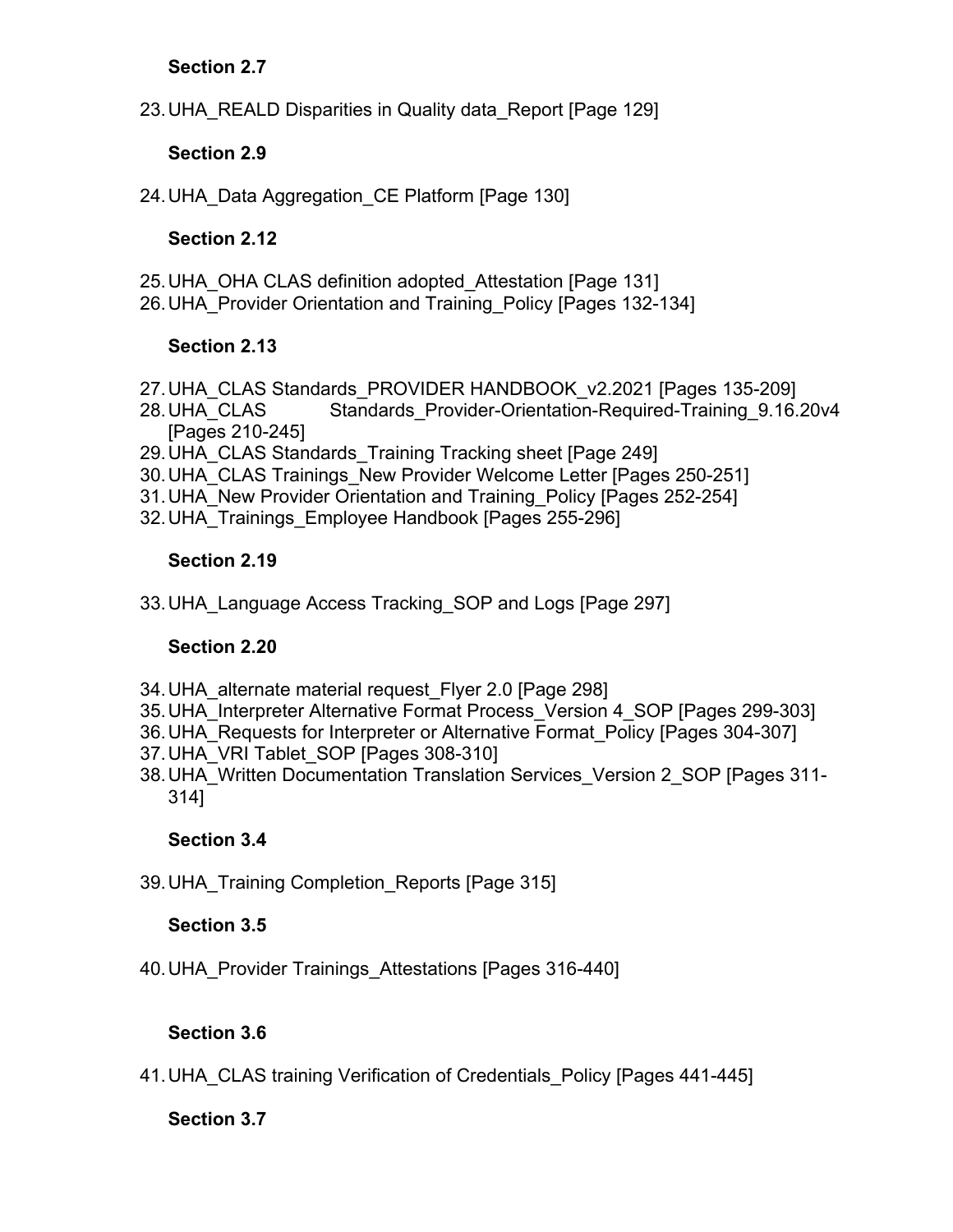### **Section Three – Focus Areas**

43.UHA\_CLAS Appropriate Services\_Projects [Pages 447-454]

44. UHA\_G and A Improvement Projects\_Plan [Pages 455-456]

45.UHA\_PCPRC Workgroup\_Agenda [Page 457]

46. UHA\_SDoH and REAL+D DataCollection Model [Page 458]

47. UHA\_SDOH REALD Database Project [Pages 459-461]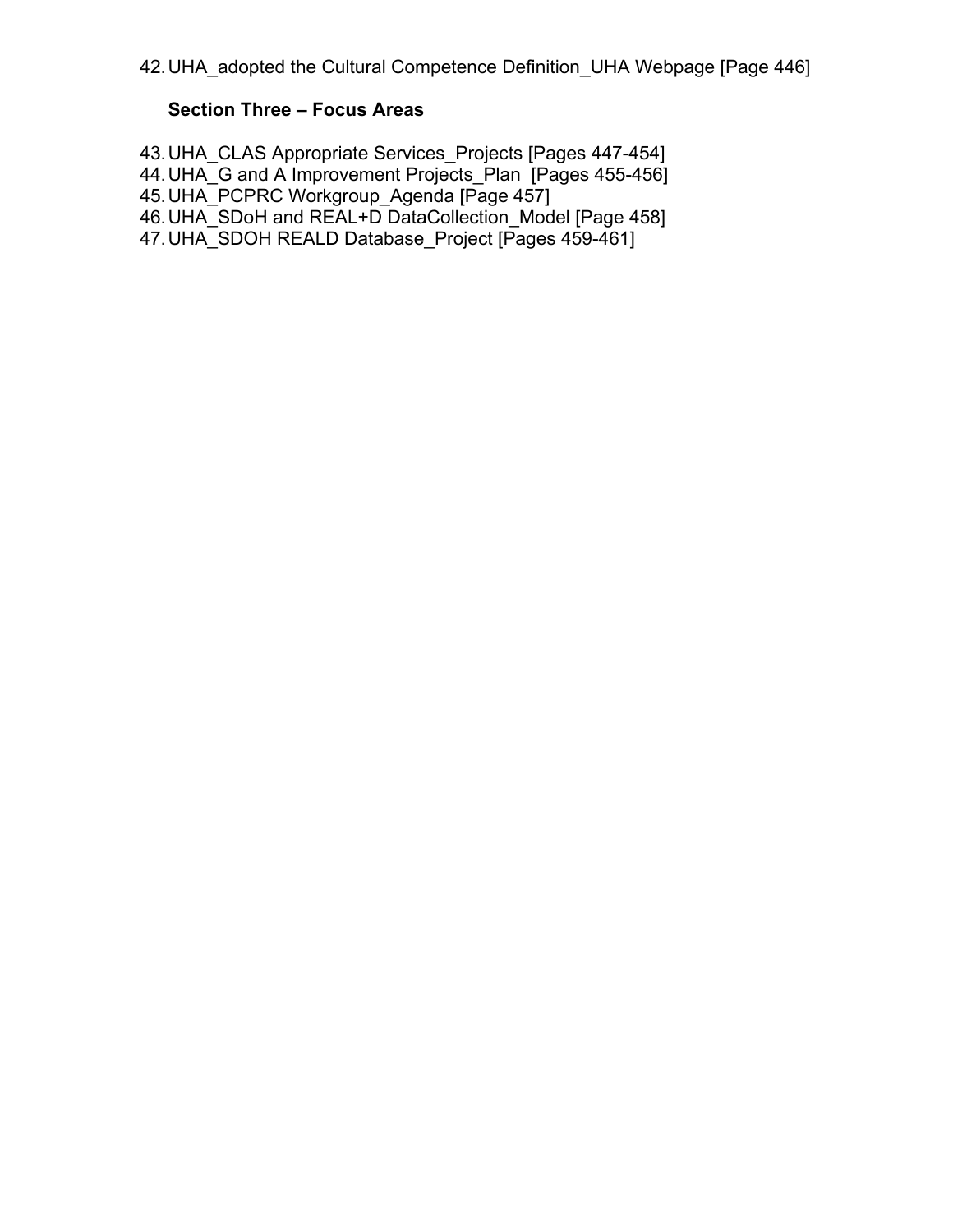Hello Team Members,

As part of our work with Oregon Health Authority (OHA) and our commitment to providing better care for all, we strive for inclusion of all our members. Many of you have probably heard the term "Health Equity" being tossed around recently. This term has become very important to our organization and the healthcare system in Oregon as a whole.

#### Healthy Equity encompasses the OHA's definition below:

**Oregon will have established a health system that creates health equity when all people can reach their full health potential and well-being and are not disadvantaged by their race, ethnicity, language, disability, age, gender, gender identity, sexual orientation, social class, intersections among these communities or identities, or other socially determined circumstances. Achieving health equity requires the ongoing collaboration of all regions and sectors of the state, including tribal governments to address:**

- **The equitable distribution or redistributing of resources and power; and**
- **Recognizing, reconciling and rectifying historical and contemporary injustices.**

As such, we've created a statement in collaboration with our community partners that is aligned with our Mission, meets the needs of our members and embodies the definition of Health Equity. This statement will be integrated gradually into our materials and language moving forward to satisfy not only the requirements of the state but to make sure our members know our commitment to their complete health and well-being.

#### UHA's Health Equity Statement:

#### **"UHA's mission works to achieve health equity for all population groups by allocating resources towards designing policies and programs to create greater social justice in health."**

As a first step, you will see this statement posted to our website, Facebook page, and other member-facing documents.

If you have any questions, please don't hesitate to reach out.

Sincerely, Brent Eichman

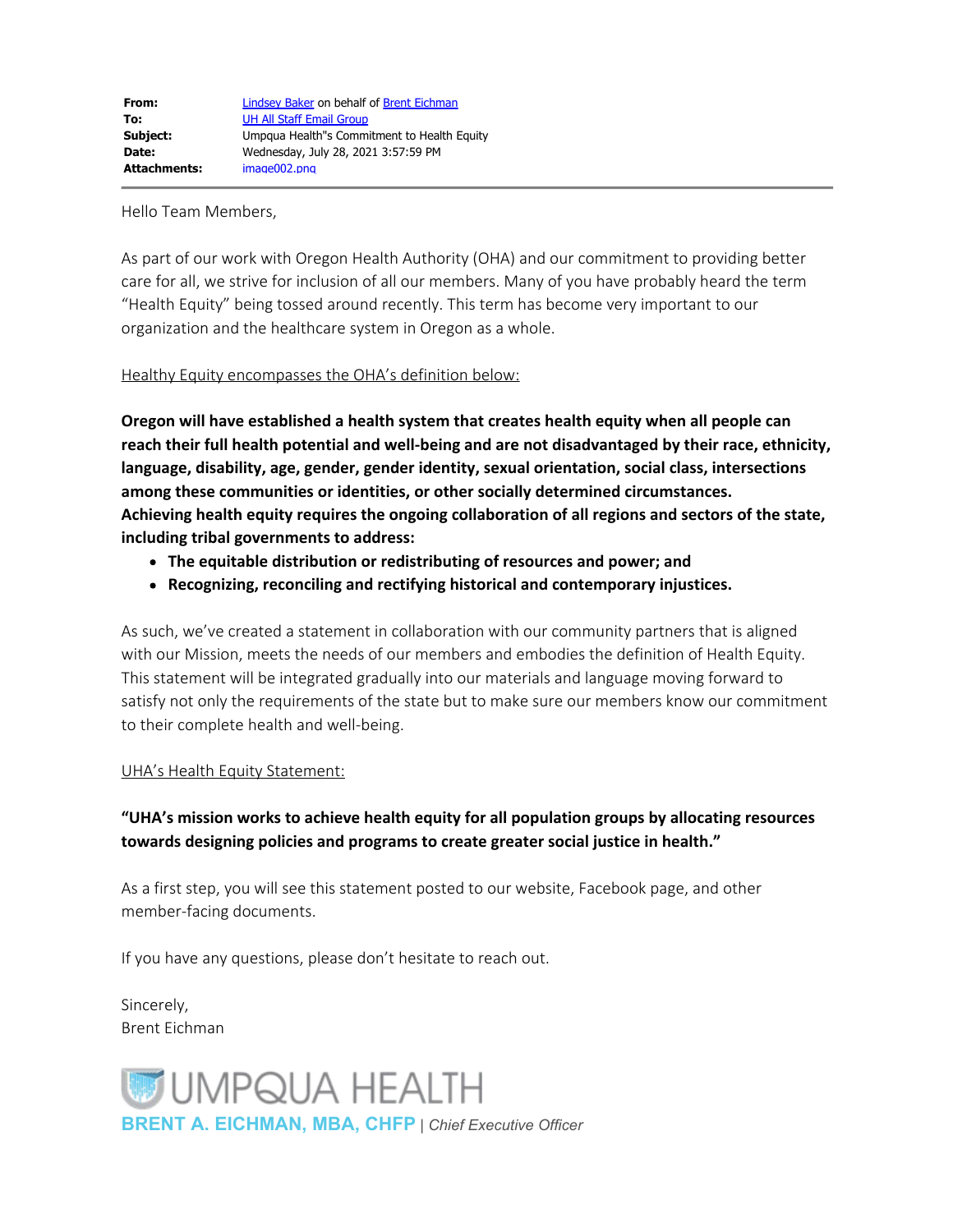## **UHA has highlighted its Health Equity Statement on its website and Facebook pages:**

**WUMPQUA HEALTH** 

OHP MEMBERS PROVIDERS HEALTHY LIVING CLINIC ABOUT CAREERS (

# **MISSION HEALTH EQUITY GUIDING BEHAVIORS Accountability** Integrity Always demonstrate the highest performance and behavior standards.<br>Share responsibility and expect others to be accountable. Keep your promises, commitments, and confidences. Be honest and<br>straightforward dealing with all issues fairly and consistently. Stewardship **Efficiency** Adhere to all state and federal regulations relating to your position<br>including the Health Insurance Portability and Accountability Act<br> $n$  UDA A). Count C. Abuse and Connectional Sections of Health Demonstrate a proactive approach to problem identification and<br>solutions. Be innovative and solutions oriented, improving processe<br>with the processes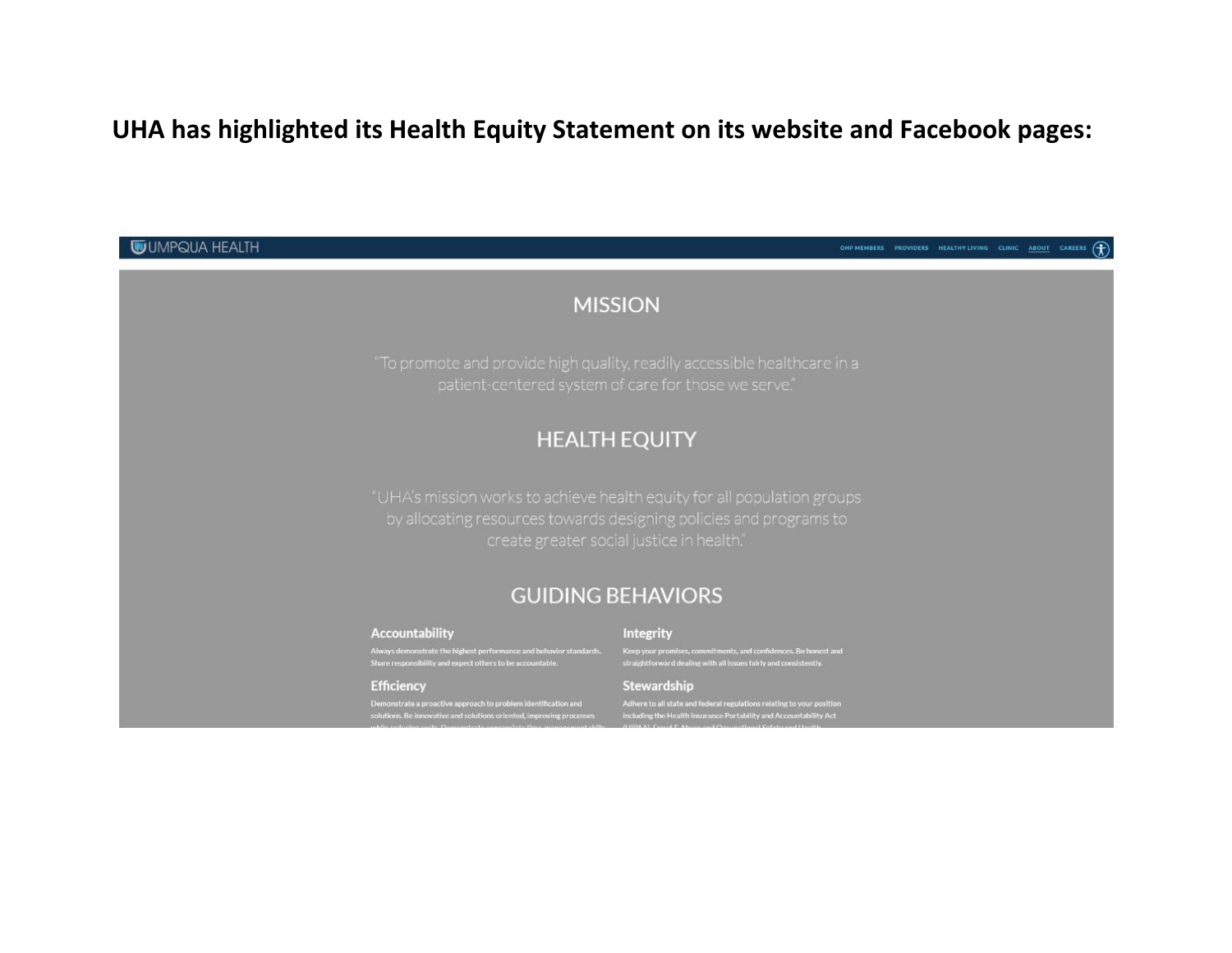

#### **ABOUT UMPQUA HEALTH**

Umpqua Health is vital to the health of our community. Our company was established in January 2013 by Mercy Medical Center and the Douglas County Individual Practice Association, Inc. (DCIPA). UH administers the local Oregon Health Plan Medicaid program. which serves more than 26,000 residents through Douglas County's only coordinated care organization (CCO), Umpqua Health Alliance (UHA).

Umpqua Health Newton Creek Clinic is home to more than 10 Providers including mental health.

#### **Our Mission**

Umpqua Health is a partnership designed to improve the health of Douglas County residents and serve those most in need while improving the overall delivery system and accomplishing the Triple Aim (quality care, positive outcomes, lower costs).

#### **Health Equity Statement**

UHA's mission works to achieve health equity for all population groups by allocating resources towards designing policies and programs to create greater social justice in health.

Learn More umpquahealth.com oregon.gov/oha/pcpch

#### OREGON: A NATIONAL MODEL FOR HEALTH CARE **TRANSFORMATION**

I ong before the 2010 Affordable Care Act mandated reforms to the U.S. health care

Since the incention of CCOs. Orenon's community based model has proven to be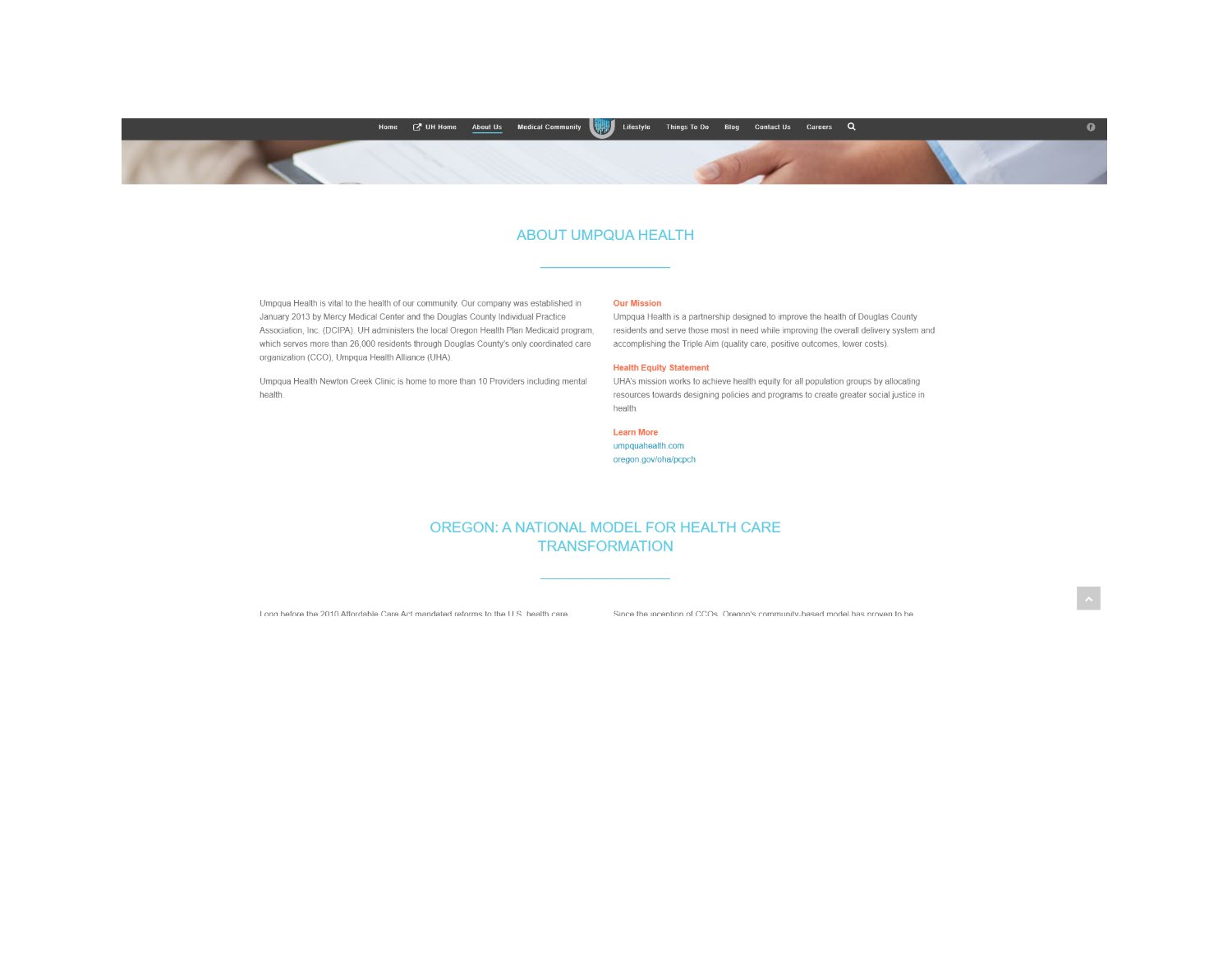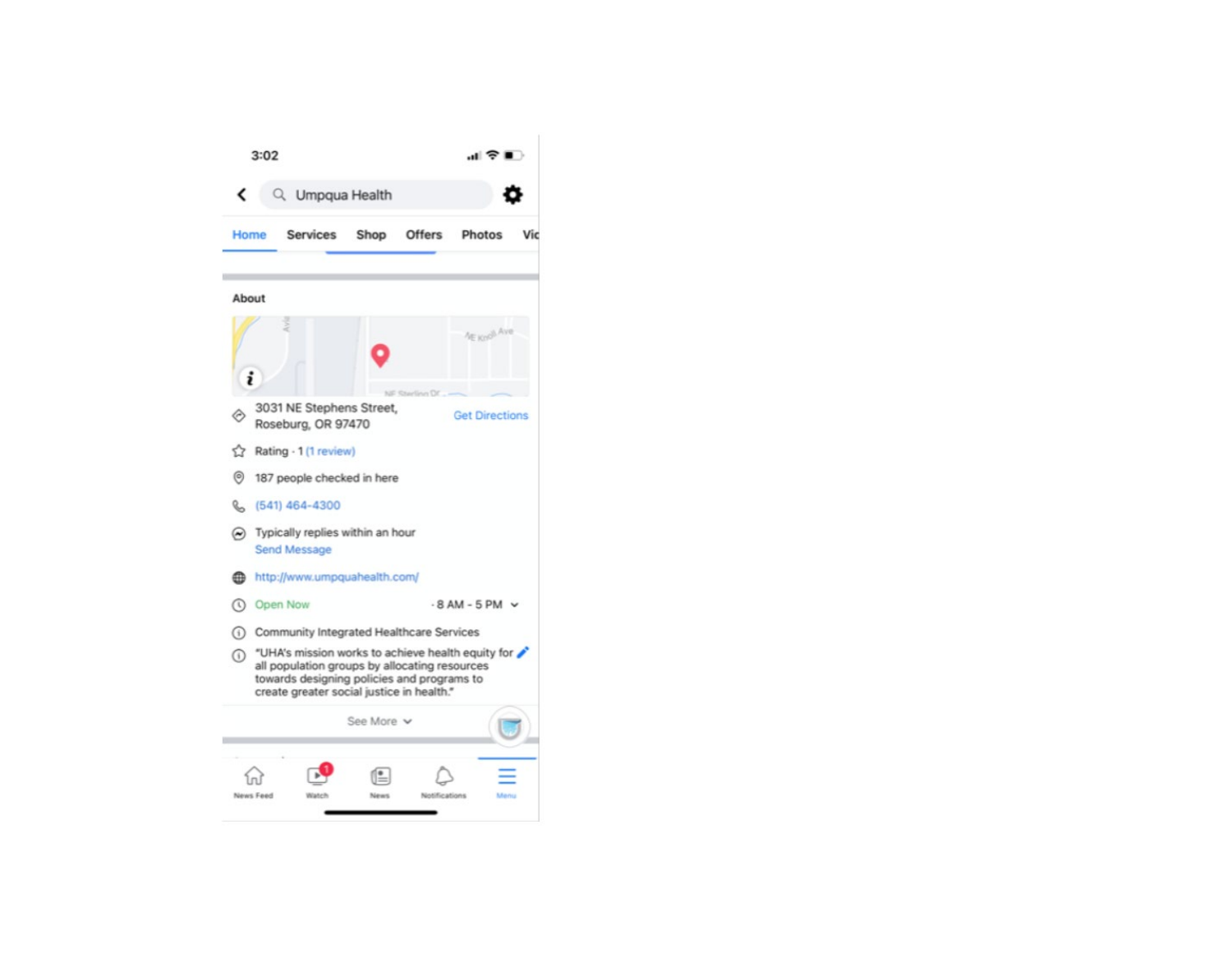## **UHA HE Statement on Provider Handbook:**



# Provider Handbook 2021

 $\rm ^{\alpha}UHA$  's mission works to achieve health equity for all population groups by allocating resources towards designing policies and programs to create greater social justice in health"

**Version 2.2021**